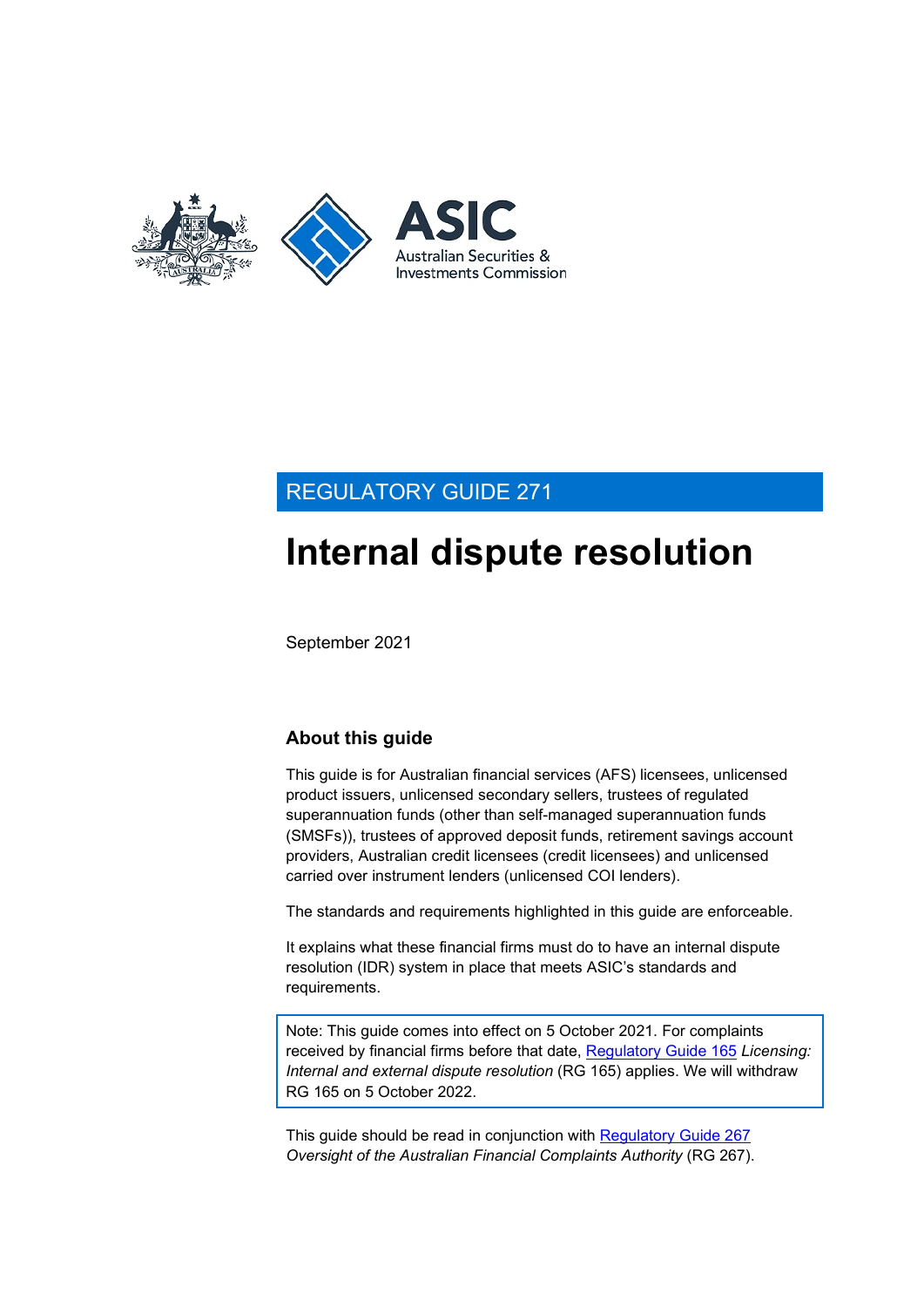#### **About ASIC regulatory documents**

In administering legislation ASIC issues the following types of regulatory documents.

**Consultation papers**: seek feedback from stakeholders on matters ASIC is considering, such as proposed relief or proposed regulatory guidance.

**Regulatory guides**: give guidance to regulated entities by:

- explaining when and how ASIC will exercise specific powers under legislation (primarily the Corporations Act)
- explaining how ASIC interprets the law
- describing the principles underlying ASIC's approach
- giving practical guidance (e.g. describing the steps of a process such as applying for a licence or giving practical examples of how regulated entities may decide to meet their obligations).

**Information sheets**: provide concise guidance on a specific process or compliance issue or an overview of detailed guidance.

**Reports**: describe ASIC compliance or relief activity or the results of a research project.

### **Document history**

This guide was issued in September 2021 and is based on legislation and regulations as at the date of issue.

Previous versions:

- Superseded Regulatory Guide 271, issued in July 2020
- Consultation draft of Regulatory Guide 165 *Internal dispute resolution*, released with [Consultation Paper 311](https://asic.gov.au/regulatory-resources/find-a-document/consultation-papers/cp-311-internal-dispute-resolution-update-to-rg-165/) *Internal dispute resolution: Update to RG 165*

### **Disclaimer**

This guide does not constitute legal advice. We encourage you to seek your own professional advice to find out how the Corporations Act, National Credit Act, SIS Act and other applicable laws apply to you, as it is your responsibility to determine your obligations.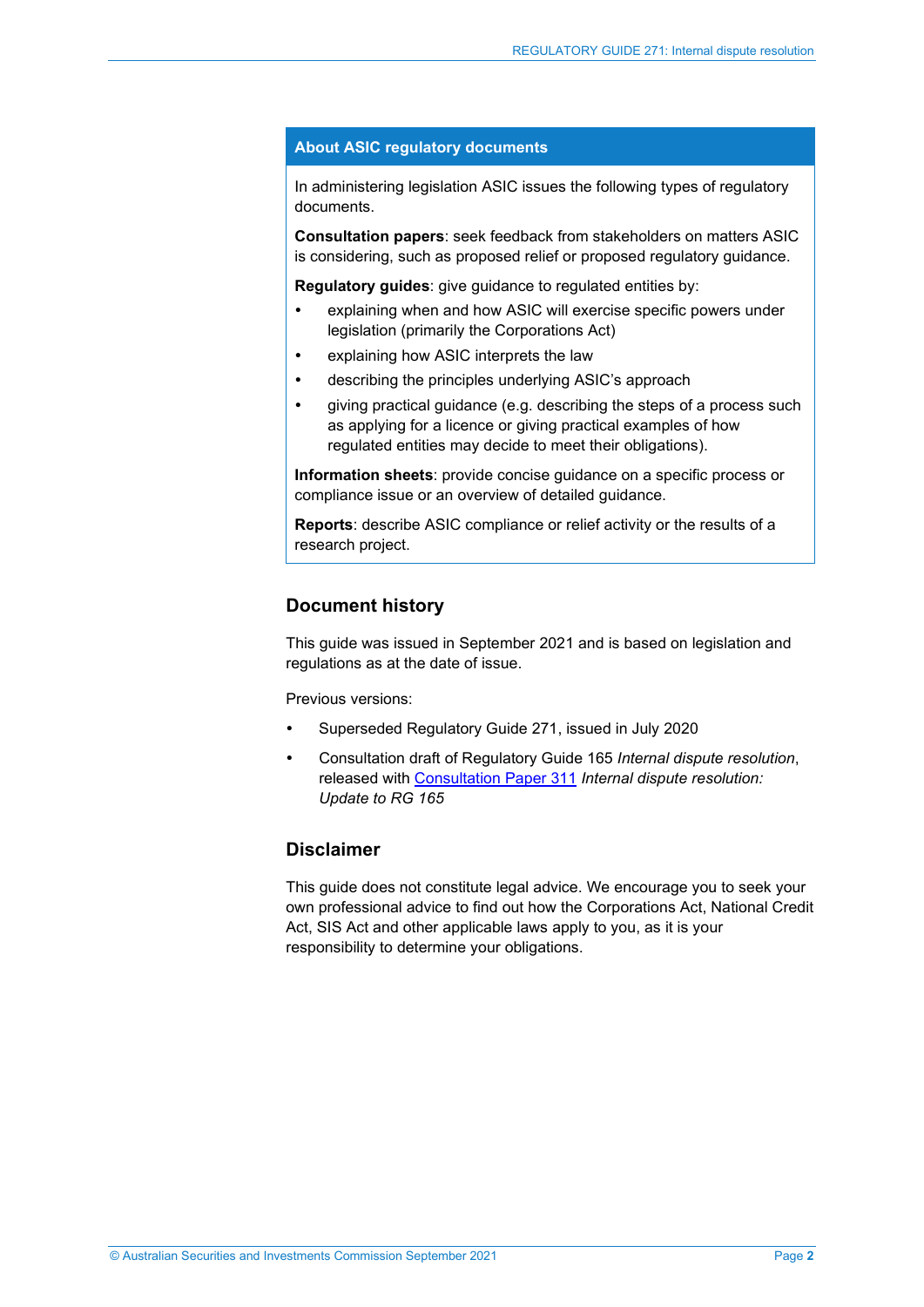# **Contents**

| A |                                                          |  |
|---|----------------------------------------------------------|--|
|   |                                                          |  |
|   |                                                          |  |
|   |                                                          |  |
|   |                                                          |  |
|   |                                                          |  |
| в |                                                          |  |
|   |                                                          |  |
|   |                                                          |  |
|   |                                                          |  |
| C | Maximum IDR timeframes and IDR responses19               |  |
|   |                                                          |  |
|   |                                                          |  |
|   |                                                          |  |
|   | IDR response requirements for multi-tier IDR processes31 |  |
|   |                                                          |  |
|   |                                                          |  |
| D |                                                          |  |
|   |                                                          |  |
|   |                                                          |  |
| Е |                                                          |  |
|   |                                                          |  |
|   |                                                          |  |
|   |                                                          |  |
|   |                                                          |  |
|   |                                                          |  |
|   |                                                          |  |
|   |                                                          |  |
|   |                                                          |  |
|   |                                                          |  |
|   |                                                          |  |
|   |                                                          |  |
|   |                                                          |  |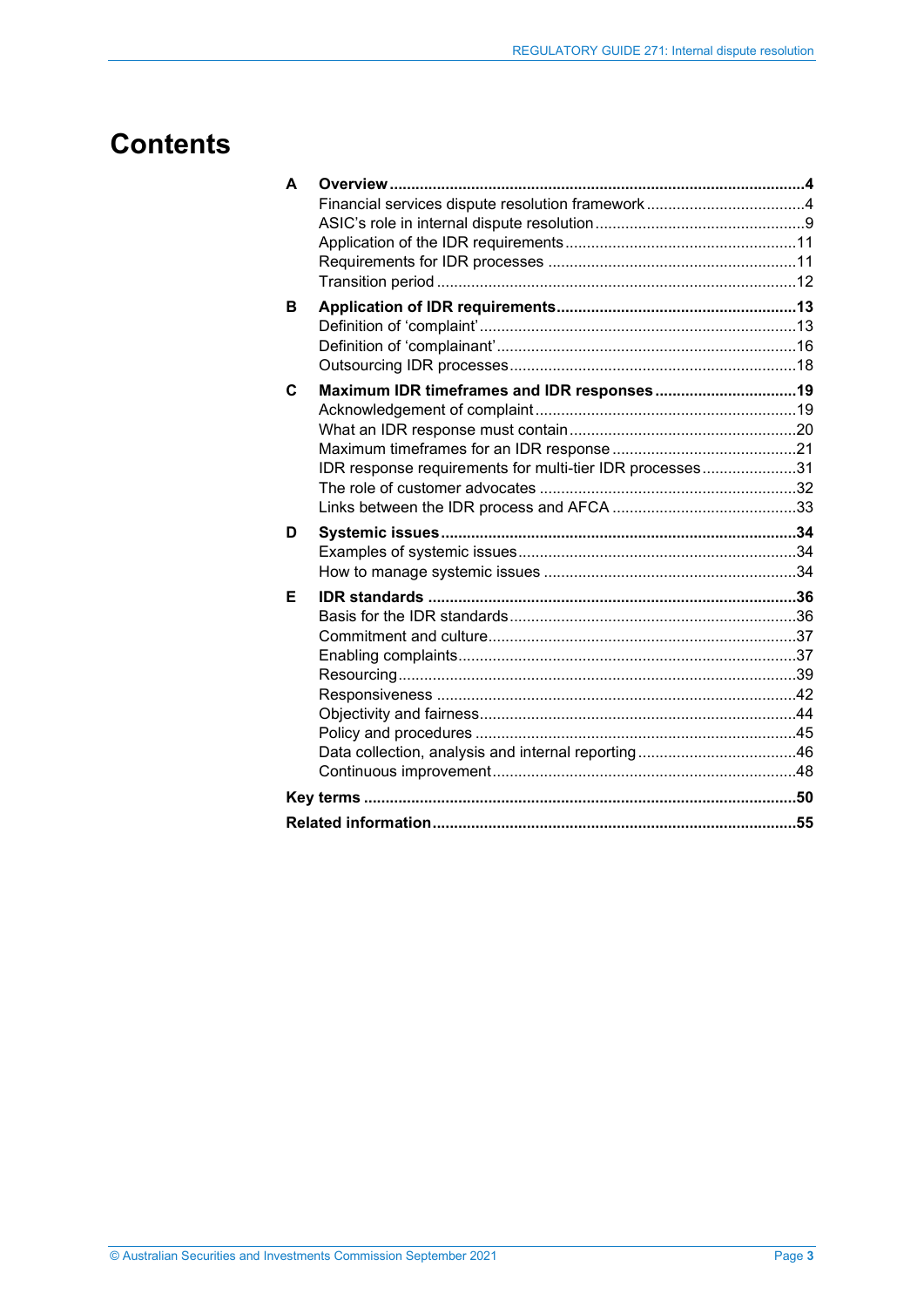## <span id="page-3-0"></span>**A Overview**

### **Key points**

Financial firms must have a dispute resolution system that consists of:

- an internal dispute resolution (IDR) procedure that meets the standards or requirements made or approved by ASIC; and
- membership of the Australian Financial Complaints Authority (AFCA).

Our dispute resolution standards and requirements are set out in:

- this quide, which sets out how financial firms must meet their obligations; and
- [Regulatory Guide](https://asic.gov.au/regulatory-resources/find-a-document/regulatory-guides/rg-267-oversight-of-the-australian-financial-complaints-authority/) 267 *Oversight of the Australian Financial Complaints Authority* (RG 267), which sets out how we will administer ASIC's powers and perform our oversight role over AFCA.

We must, when considering whether to make or approve standards or requirements relating to IDR, take into account:

- Australian Standard [AS/NZS 10002:2014](https://www.standards.org.au/standards-catalogue/sa-snz/publicsafety/qr-015/as-slash-nzs--10002-colon-2014) *Guidelines for complaint management in organizations* (AS/NZS 10002:2014); and
- any other matter we consider relevant.

The standards and requirements highlighted in this guide are enforceable.

This regulatory guide updates our previous IDR standards and requirements to:

- give effect to the reforms introduced by the *Treasury Laws Amendment (Putting Consumers First—Establishment of the Australian Financial Complaints Authority) Act 2018*, which implements the Australian Government's response to the Review of the financial system external dispute resolution and complaints framework (Ramsay Review);
- reflect the requirements for effective complaints handling set out in AS/NZS 10002:2014; and
- refine our requirements in some key areas based on our regulatory experience.

### <span id="page-3-1"></span>**Financial services dispute resolution framework**

- RG 271.1 Financial firms must have in place a dispute resolution system that consists of:
	- (a) an IDR procedure that complies with standards and requirements made or approved by ASIC; and
	- (b) membership of AFCA.

Note 1: See s912A(1)(g) and 1017G(1) of the *Corporations Act 2001* (Corporations Act), s47(1)(h) and (i) of the *National Consumer Credit Protection Act 2009* (National Credit Act), s101(1) and (1A) of the *Superannuation Industry (Supervision) Act 1993*  (SIS Act), and s47(1) and (2) of the *Retirement Savings Account Act 1997* (RSA Act).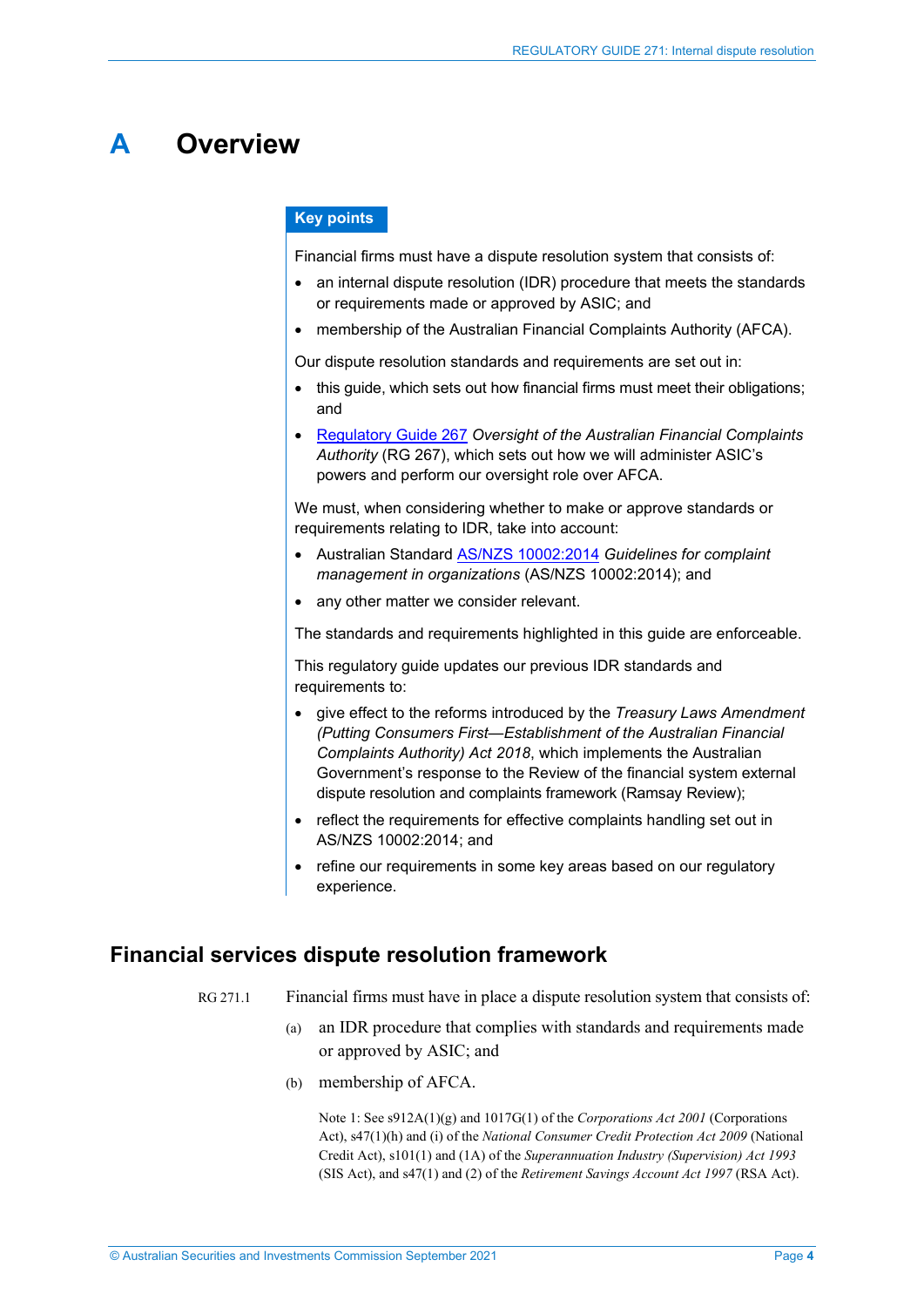Note 2: Unlicensed carried over instrument lenders (unlicensed COI lenders) have IDR obligations, but are not required to be a member of AFCA (see RG [271.3\)](#page-4-0).

- RG 271.2 Most financial firms also have a requirement to comply with their IDR procedures: see modified  $s912A(1)(g)$  and  $1017G(1)$  of the Corporations Act, and modified s47(1)(h) and (i) of the National Credit Act.
- <span id="page-4-0"></span>RG 271.3 A modified regulatory regime applies to some unlicensed credit firms. Credit representatives and exempt special purpose funding entities (exempt SPFEs) (including securitisation bodies) do not have IDR obligations, but must be a member of AFCA. Unlicensed carried over instrument lenders (unlicensed COI lenders) have IDR obligations but are not required to be a member of AFCA.

Note: See s64 and 65 of the National Credit Act, and regs 23B and 23C of the *National Consumer Credit Protection Regulations 2010* (National Credit Regulations); see also reg 25E of the National Credit Regulations and s47(1)(e) of the National Credit Act (inserted by Sch 2 to the National Credit Regulations).

RG 271.4 [Table 1](#page-4-1) sets out the dispute resolution requirements by type of financial firm.

| Firm type                                                               | <b>Description</b>                                                                                                                                                                                                                                                                                                                                                                                          | <b>Dispute resolution requirements</b>                                                                                                                                                                                                                                                                                                                                                                                                                                                                                                                              |
|-------------------------------------------------------------------------|-------------------------------------------------------------------------------------------------------------------------------------------------------------------------------------------------------------------------------------------------------------------------------------------------------------------------------------------------------------------------------------------------------------|---------------------------------------------------------------------------------------------------------------------------------------------------------------------------------------------------------------------------------------------------------------------------------------------------------------------------------------------------------------------------------------------------------------------------------------------------------------------------------------------------------------------------------------------------------------------|
| Australian<br>financial<br>services (AFS)<br>licensees                  | An AFS licensee is a business carrying<br>out financial services. This includes<br>businesses that:<br>• provide financial product advice to<br>clients:<br>• deal in a financial product;<br>• make a market for a financial product;<br>• operate a registered scheme;<br>• provide a custodial or depository<br>service; or<br>• provide traditional trustee company<br>services (traditional services). | AFS licensees must have a dispute resolution<br>system that consists of:<br>• an IDR procedure that complies with the<br>standards and requirements made or<br>approved by ASIC (set out in this guide) that<br>cover complaints made by retail clients in<br>relation to the financial services provided; and<br>• membership of AFCA.<br>AFS licensees must also comply with their IDR<br>procedure.<br>Note: See s912A(1)(g) of the Corporations Act.                                                                                                            |
| Unlicensed<br>product issuers<br>and unlicensed<br>secondary<br>sellers | An unlicensed product issuer is an<br>issuer of a financial product who is not<br>an AFS licensee.<br>An unlicensed secondary seller is a<br>person who offers the secondary sale<br>of a financial product under<br>s1012C(5)(b) or (8) of the Corporations<br>Act and who is not an AFS licensee.                                                                                                         | Unlicensed product issuers and unlicensed<br>secondary sellers are required to have a dispute<br>resolution system that consists of:<br>• an IDR procedure that complies with the<br>standards and requirements made or<br>approved by ASIC (set out in this guide) that<br>cover complaints made by retail clients in<br>relation to the financial services provided; and<br>• membership of AFCA.<br>Unlicensed product issuers and unlicensed<br>secondary sellers must also comply with their<br>IDR processes.<br>Note: See s1017G(2) of the Corporations Act. |

<span id="page-4-1"></span>**Table 1: Legislative dispute resolution requirements by firm type**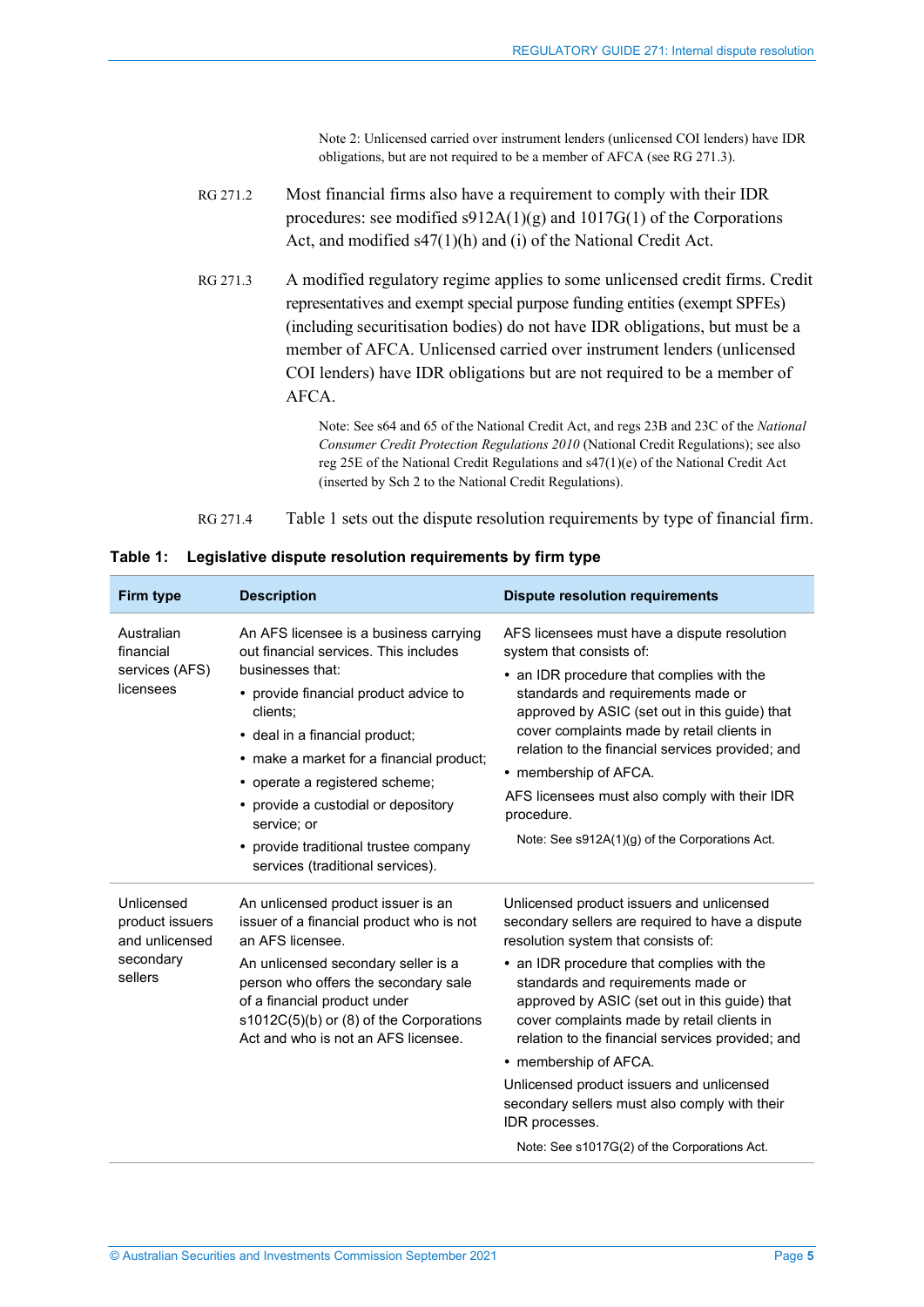| <b>Firm type</b>                                     | <b>Description</b>                                                                                                                                                                                                                                                                                                                                                                                                                                                                 | <b>Dispute resolution requirements</b>                                                                                                                                                                                                                                                                                                                                                                                                                                                                                                                                                                                                                                             |
|------------------------------------------------------|------------------------------------------------------------------------------------------------------------------------------------------------------------------------------------------------------------------------------------------------------------------------------------------------------------------------------------------------------------------------------------------------------------------------------------------------------------------------------------|------------------------------------------------------------------------------------------------------------------------------------------------------------------------------------------------------------------------------------------------------------------------------------------------------------------------------------------------------------------------------------------------------------------------------------------------------------------------------------------------------------------------------------------------------------------------------------------------------------------------------------------------------------------------------------|
| Superannuation<br>trustees                           | A trustee of a regulated superannuation<br>fund (other than a self-managed<br>superannuation fund (SMSF)), trustee<br>of an approved deposit fund or a<br>retirement savings account (RSA)<br>provider.                                                                                                                                                                                                                                                                            | Superannuation trustees must:<br>• be a member of AFCA; and<br>• have an IDR procedure that complies with the<br>standards and requirements set out in<br>s912A(2)(a)(i) of the Corporations Act.<br>Note 1: See also $s101(1)(a)$ –(c) of the SIS Act.<br>Note 2: However, $s101(1)(a)$ –(c) of the SIS Act does<br>not apply to a trustee if the trustee is required under the<br>Corporations Act to have a dispute resolution system<br>complying with s912A(2) or 1017G(2) of the Act.                                                                                                                                                                                        |
| Australian credit<br>licensees (credit<br>licensees) | Credit providers and lessors, including<br>those who are assigned the contractual<br>rights of a credit provider or lessor<br>(which can include debt collectors who<br>purchase a debt from a credit provider<br>or lessor).<br>Credit service providers (such as<br>brokers and other intermediaries), and<br>other (such as debt collectors) who act<br>on behalf of the credit provider or<br>lessor.                                                                          | Credit licensees are required to have a dispute<br>resolution system that consists of:<br>• an IDR procedure that complies with the<br>standards and requirements made or<br>approved by ASIC (set out in this guide) that<br>cover disputes relating to credit activities they<br>and their representatives engage in; and<br>• membership of AFCA.<br>Credit licensees must also comply with their IDR<br>procedures.<br>Note: See s47 of the National Credit Act.                                                                                                                                                                                                               |
| Credit<br>representatives                            | A credit representative is a person<br>authorised to engage in specified credit<br>activities on behalf of a credit licensee<br>under s64(2) or 65(2) of the National<br>Credit Act. The employees and<br>directors of a credit licensee do not<br>need to be formally authorised-they<br>act as representatives of the credit<br>licensee without a specific<br>authorisation. A person can also be<br>authorised as a credit representative by<br>more than one credit licensee. | Credit representatives do not need to have IDR<br>processes that meet the standards and<br>requirements made or approved by ASIC. This<br>is because a credit licensee's IDR process must<br>cover disputes relating to its credit representatives.<br>Most credit representatives are required to be<br>separate members of AFCA: see s64 and 65 of<br>the National Credit Act.<br>However, a person who has been sub-<br>authorised under s65(1) of the National Credit<br>Act and is an employee or director of the body<br>corporate that gave the sub-authorisation does<br>not need to be a separate member of AFCA.<br>Note: See reg 16 of the National Credit Regulations. |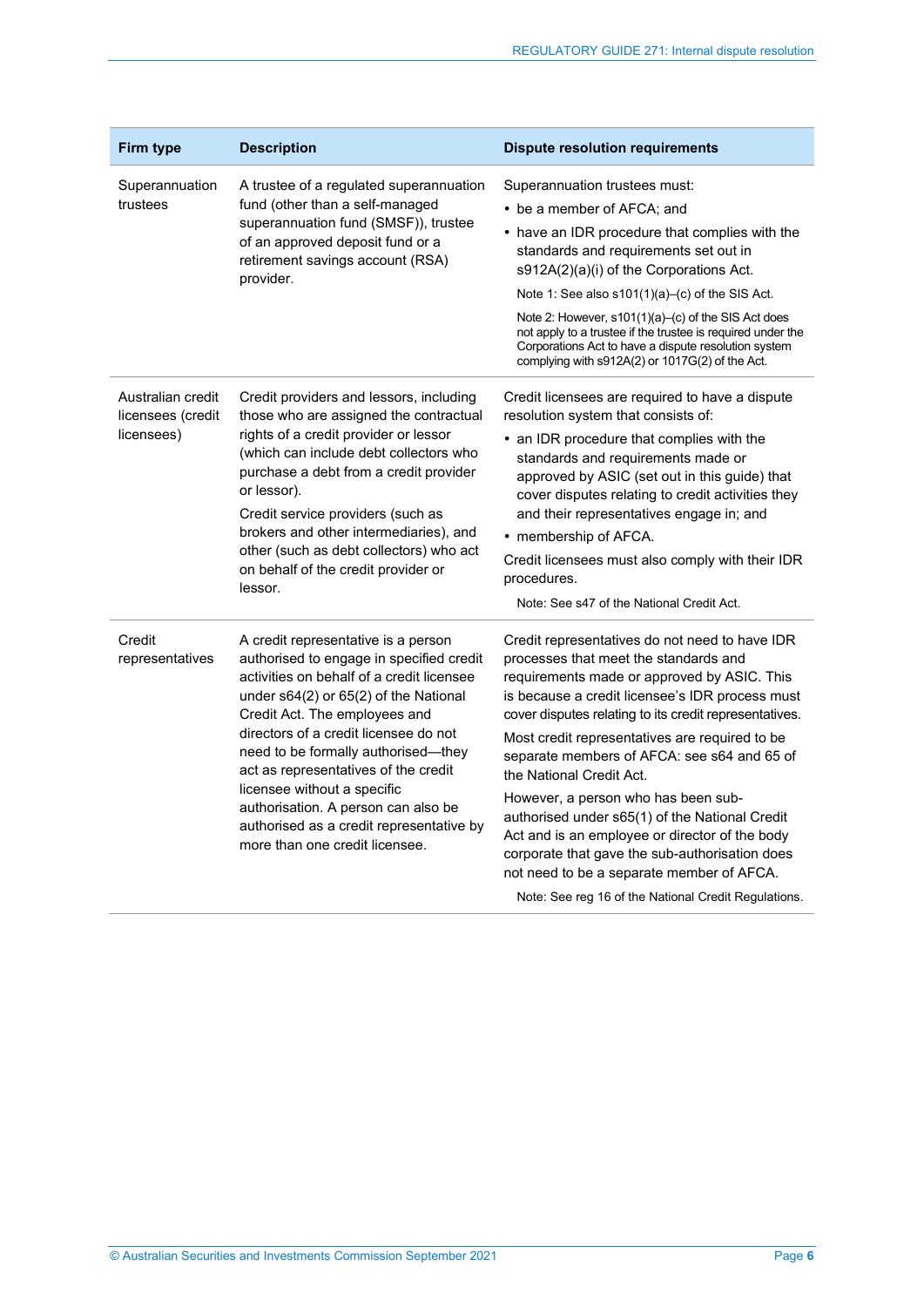| <b>Firm type</b>                                                                    | <b>Description</b>                                                                                                                                                                                                                                                                                                                                                                                                                                                                                                                                                                                                                                                                                                                                                                                                                                                                                                                                            | <b>Dispute resolution requirements</b>                                                                                                                                                                                                                                                                                                                                                                                                                                                                                                                                                                                                                                                                                                                                                                                                           |
|-------------------------------------------------------------------------------------|---------------------------------------------------------------------------------------------------------------------------------------------------------------------------------------------------------------------------------------------------------------------------------------------------------------------------------------------------------------------------------------------------------------------------------------------------------------------------------------------------------------------------------------------------------------------------------------------------------------------------------------------------------------------------------------------------------------------------------------------------------------------------------------------------------------------------------------------------------------------------------------------------------------------------------------------------------------|--------------------------------------------------------------------------------------------------------------------------------------------------------------------------------------------------------------------------------------------------------------------------------------------------------------------------------------------------------------------------------------------------------------------------------------------------------------------------------------------------------------------------------------------------------------------------------------------------------------------------------------------------------------------------------------------------------------------------------------------------------------------------------------------------------------------------------------------------|
| Unlicensed COI<br>lenders<br>(including<br>prescribed<br>unlicensed COI<br>lenders) | A 'carried over instrument' is a contract<br>or other instrument that was made and<br>in force, and to which an old Credit<br>Code applied immediately before 1 July<br>2010 (see s4(1) of the National<br><b>Consumer Credit Protection</b><br>(Transitional and Consequential<br>Provisions) Act 2009).                                                                                                                                                                                                                                                                                                                                                                                                                                                                                                                                                                                                                                                     | Unlicensed COI lenders (including prescribed<br>unlicensed COI lenders):<br>• must have an IDR procedure that complies<br>with the standards and requirements made or<br>approved by ASIC (set out in this guide) that<br>cover complaints in relation to the credit<br>activities they engage in with respect to their<br>carried over instruments; and                                                                                                                                                                                                                                                                                                                                                                                                                                                                                         |
|                                                                                     | Unlicensed COI lenders are credit<br>providers or lessors who only have a<br>closed pool of carried over instruments<br>and have chosen not to obtain a credit<br>licence (or to restrict their activities to<br>their carried over instruments, and<br>subsequently cancel their credit<br>licence).<br>Note: A 'prescribed unlicensed COI<br>lender' is an unlicensed COI lender who<br>fails to meet certain probity requirements<br>and who has restrictions placed on their<br>conduct in relation to their carried over<br>instruments. A prescribed unlicensed COI<br>lender must not engage in credit activities<br>with respect to their carried over<br>instruments (other than the activities<br>engaged in solely by being the credit<br>provider or lessor). They must instead<br>appoint a credit licensee to act as a<br>'representative' to engage in credit<br>activities on their behalf with respect to<br>their carried over instruments. | • may choose to join AFCA.                                                                                                                                                                                                                                                                                                                                                                                                                                                                                                                                                                                                                                                                                                                                                                                                                       |
|                                                                                     |                                                                                                                                                                                                                                                                                                                                                                                                                                                                                                                                                                                                                                                                                                                                                                                                                                                                                                                                                               | Unlicensed COI lenders must also comply with<br>their IDR procedure.<br>Note 1: Details of the obligations of unlicensed COI<br>lenders are set out in <b>Information Sheet 110</b><br>Lenders with carried over instruments (INFO 110),<br>Regulatory Guide 205 Credit licensing: Credit<br>conduct obligations (RG 205), Regulatory<br>Guide 206 Credit licensing: Competence and<br>training (RG 206) and Regulatory Guide 207 Credit<br>licensing: Financial requirements (RG 207).<br>Note 2: A prescribed unlicensed COI lender may<br>arrange for their credit licensee's dispute resolution<br>system to cover complaints in relation to their<br>carried over instruments. However, the prescribed<br>unlicensed COI lender remains responsible for<br>ensuring that the requirements and standards set<br>out in Sections C-D are met. |
|                                                                                     |                                                                                                                                                                                                                                                                                                                                                                                                                                                                                                                                                                                                                                                                                                                                                                                                                                                                                                                                                               | Unlicensed COI lenders who choose not to join<br>AFCA must keep a register of each of the<br>following:<br>• complaints relating to their carried over<br>instruments:                                                                                                                                                                                                                                                                                                                                                                                                                                                                                                                                                                                                                                                                           |
|                                                                                     |                                                                                                                                                                                                                                                                                                                                                                                                                                                                                                                                                                                                                                                                                                                                                                                                                                                                                                                                                               | • hardship notices made under s72 of the<br>National Credit Code (at Sch 1 to the National<br>Credit Act); and                                                                                                                                                                                                                                                                                                                                                                                                                                                                                                                                                                                                                                                                                                                                   |

• requests for postponement of enforcement proceedings under s94 of the National Credit Code.

Note 1: Unlicensed COI lenders that make arrangements for a third-party provider or their representative's dispute resolution system to cover complaints relating to their carried over instruments, and that are not a member of AFCA, are still required to meet these register requirements.

Note 2: See s47(1A) of the National Credit Act (inserted by Sch 2 to the National Credit Regulations) for details of the information the registers must include.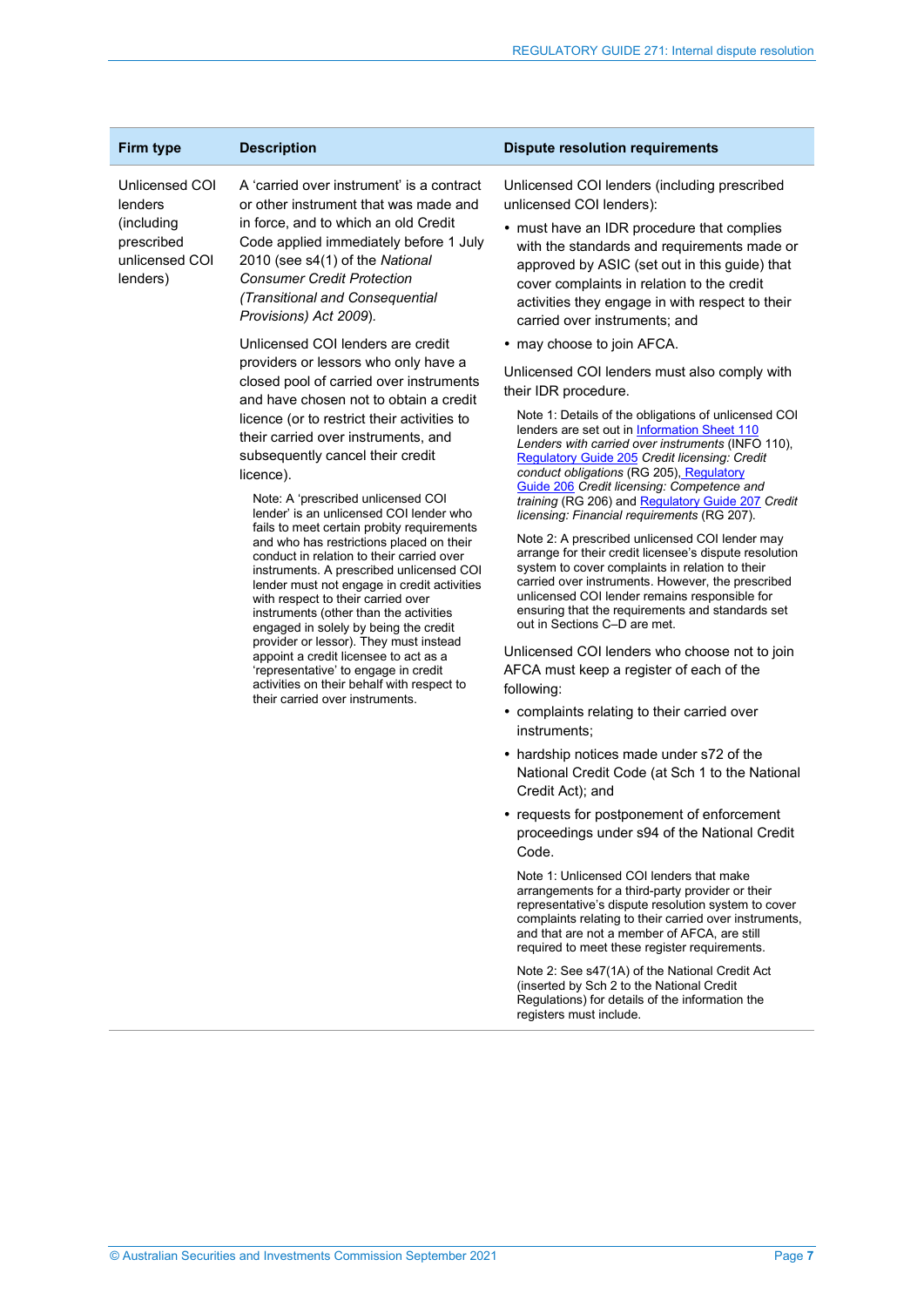| <b>Firm type</b>                                                                             | <b>Description</b>                                                                                                                                                                                                                                                                                                                                                                                                                                                                                                                                                                                                                                                                                     | <b>Dispute resolution requirements</b>                                                                                                                                                                                                                                                                                                                                                                                                                                                                                                                                                                                                                                                                                              |
|----------------------------------------------------------------------------------------------|--------------------------------------------------------------------------------------------------------------------------------------------------------------------------------------------------------------------------------------------------------------------------------------------------------------------------------------------------------------------------------------------------------------------------------------------------------------------------------------------------------------------------------------------------------------------------------------------------------------------------------------------------------------------------------------------------------|-------------------------------------------------------------------------------------------------------------------------------------------------------------------------------------------------------------------------------------------------------------------------------------------------------------------------------------------------------------------------------------------------------------------------------------------------------------------------------------------------------------------------------------------------------------------------------------------------------------------------------------------------------------------------------------------------------------------------------------|
| <b>Exempt SPFEs</b>                                                                          | Special purpose funding entities<br>(SPFEs) include securitisation entities<br>and fundraising special purpose entities<br>that make (or buy) loans or leases and<br>repackage them as investment<br>products to sell to investors.<br>Note: See the definition of 'special<br>purpose funding' entity in s5 of the<br>National Credit Act (inserted by Sch 3 to<br>the National Credit Regulations).<br>SPFEs can either operate under a<br>credit licence or as exempt SPFEs: see<br>the licensing exemption in regs 23B<br>and 23C of the National Credit<br>Regulations.<br>Note: See the definition of 'exempt special<br>purpose funding entity' in reg 3 of the<br>National Credit Regulations. | Exempt SPFEs may rely on a licensing<br>exemption: see regs 23B and 23C of the<br>National Credit Regulations. If they do, they<br>must:<br>• enter into a servicing agreement with a credit<br>licensee under which that licensee acts on<br>their behalf; and<br>• be a member of AFCA.<br>Exempt SPFEs do not have any IDR<br>requirements. We expect that the credit<br>licensee's IDR process will cover complaints<br>about both:<br>• credit activities engaged in by the licensee<br>under a servicing agreement; and<br>• conduct of the exempt SPFE (including where<br>changes are sought to the terms of the<br>contract-for example, on the basis of<br>hardship or because the contract was<br>unsuitable or unjust). |
| Credit licensees<br>acting on behalf<br>of exempt<br>SPFEs under a<br>servicing<br>agreement | A credit licensee acting on behalf of an<br>exempt SPFE, such as a securitisation<br>entity that makes (or buys) loans or<br>leases and repackages them as<br>investment products to sell to investors.                                                                                                                                                                                                                                                                                                                                                                                                                                                                                                | When performing this role for an exempt SPFE,<br>the credit licensee must:<br>• notify ASIC when they enter into a servicing<br>agreement with an exempt SPFE and provide<br>details of its membership with AFCA; and<br>• notify ASIC when they cease to be a party to<br>the servicing agreement.<br>The credit licensee should also ensure that their<br>IDR process covers:<br>• the exempt SPFE's activities; and<br>• complaints that arise when they act as the<br>representative of the exempt SPFE and<br>complaints about the conduct of the exempt<br>SPFE.<br>The credit licensee must inform a complainant of<br>their right to complain to AFCA or directly refer<br>them to AFCA.                                    |
| Financial<br>technology<br>(fintech)<br>businesses                                           | A financial technology business relying<br>on the enhanced regulatory sandbox<br>(ERS) exemption provided by<br>Corporations (FinTech Sandbox<br><b>Australian Financial Services Licence</b><br>Exemption) Regulations 2020 and<br><b>National Consumer Credit Protection</b><br>(FinTech Sandbox Australian Credit<br>Licence Exemption) Regulations 2020.                                                                                                                                                                                                                                                                                                                                           | Fintech businesses relying on the ERS<br>exemption must have a dispute resolution<br>system that consists of:<br>• an IDR procedure that complies with the<br>standards and requirements made or<br>approved by ASIC (set out in this guide); and<br>• membership of AFCA.<br>Note: See Information Sheet 248 Enhanced<br>regulatory sandbox (INFO 248) at Table 4.                                                                                                                                                                                                                                                                                                                                                                 |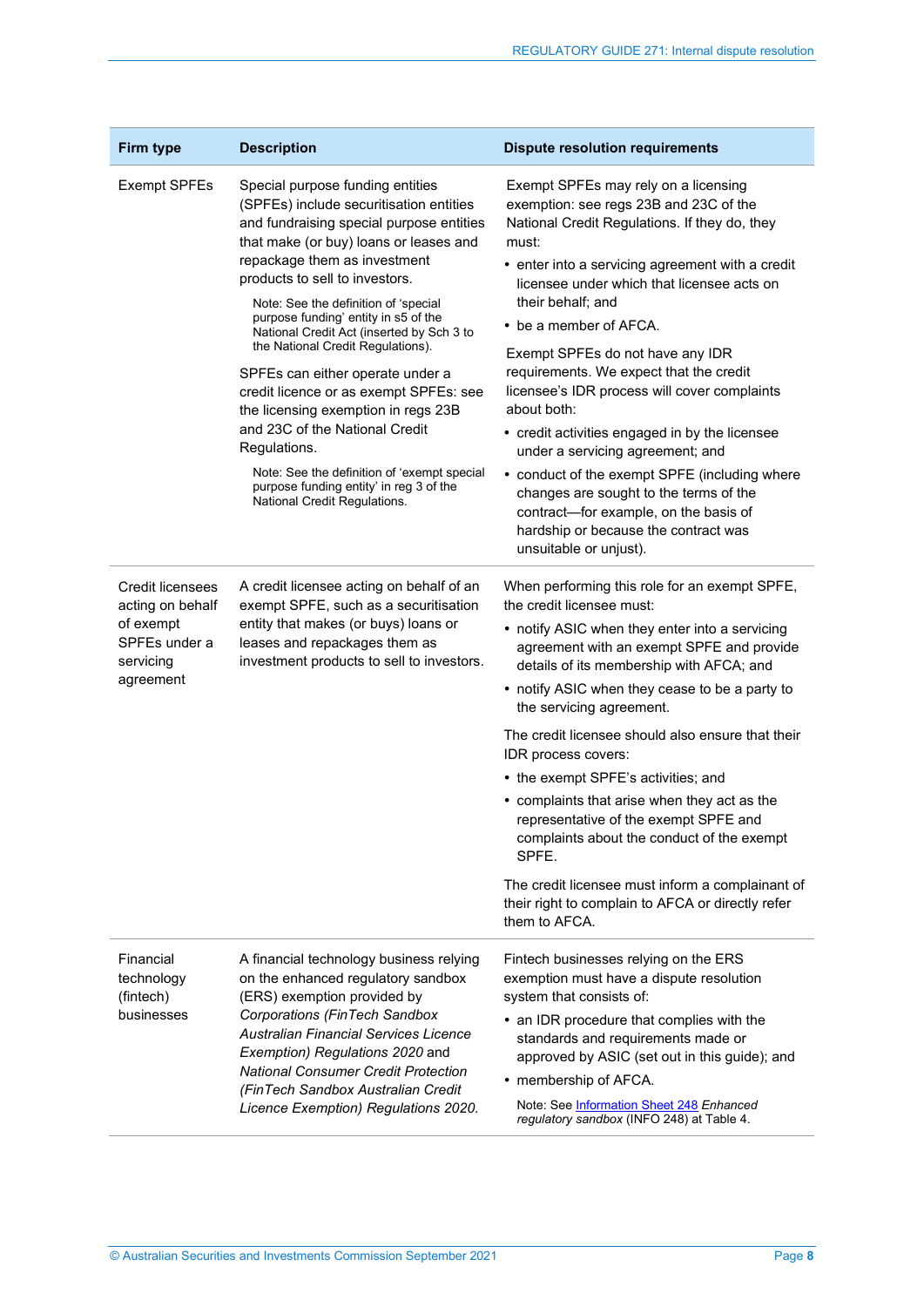### <span id="page-8-0"></span>**ASIC's role in internal dispute resolution**

- RG 271.5 The objectives of Ch 7 of the Corporations Act are to promote:
	- (a) the confident and informed participation of consumers and investors in the Australian financial system (also an objective of ASIC under s1 of the *Australian Securities and Investments Commission Act 2001*);
	- (b) fairness, honesty and professionalism by those who provide financial services;
	- (c) fair, orderly and transparent markets; and
	- (d) the reduction of systemic risks.

Note: See s760A of the Corporations Act

- RG 271.6 Within this framework, we are responsible for overseeing the effective operation of the dispute resolution system, which includes setting the standards and requirements for financial firms' IDR processes and oversight of AFCA.
- RG 271.7 We must, when considering whether to make or approve standards or requirements relating to IDR, take into account:
	- (a) [AS/NZS 10002:2014;](https://www.standards.org.au/standards-catalogue/sa-snz/publicsafety/qr-015/as-slash-nzs--10002-colon-2014) and

Note: AS/NZS 10002:2014 is published by SAI Global and available for purchase on their website. It is also available through public libraries across Australia.

(b) any other matter we consider relevant.

Note: See regs 7.6.02(1)(a) and 7.9.77(1)(a) of the *Corporations Regulations 2001* (Corporations Regulations) and reg 10(1)(a) and item 2.20 of Sch 2 to the National Credit Regulations.

- RG 271.8 The standards and requirements set out in *[ASIC Corporations, Credit and](https://www.legislation.gov.au/current/F2020L00962)  [Superannuation \(Internal Dispute Resolution\) Instrument 2020/98](https://www.legislation.gov.au/current/F2020L00962)* and highlighted in this guide are enforceable. Other highlighted requirements in this guide reflect existing legal requirements and are also enforceable.
- RG 271.9 The parts of this guide that we have not highlighted or set out in the instrument are guidance to help financial firms comply with their legal obligations.
- RG 271.10 We may vary or revoke:
	- (a) a standard or requirement that we have made for IDR; and
	- (b) the operation of a standard or requirement that we have approved in its application to IDR.

Note: See regs 7.6.02(2) and 7.9.77(2) of the Corporations Regulations, and reg 10(2) and item 2.20 of Sch 2 to the National Credit Regulations.

RG 271.11 We have made the requirements in this guide to meet our statutory obligations and, in doing so, promote fair consumer outcomes.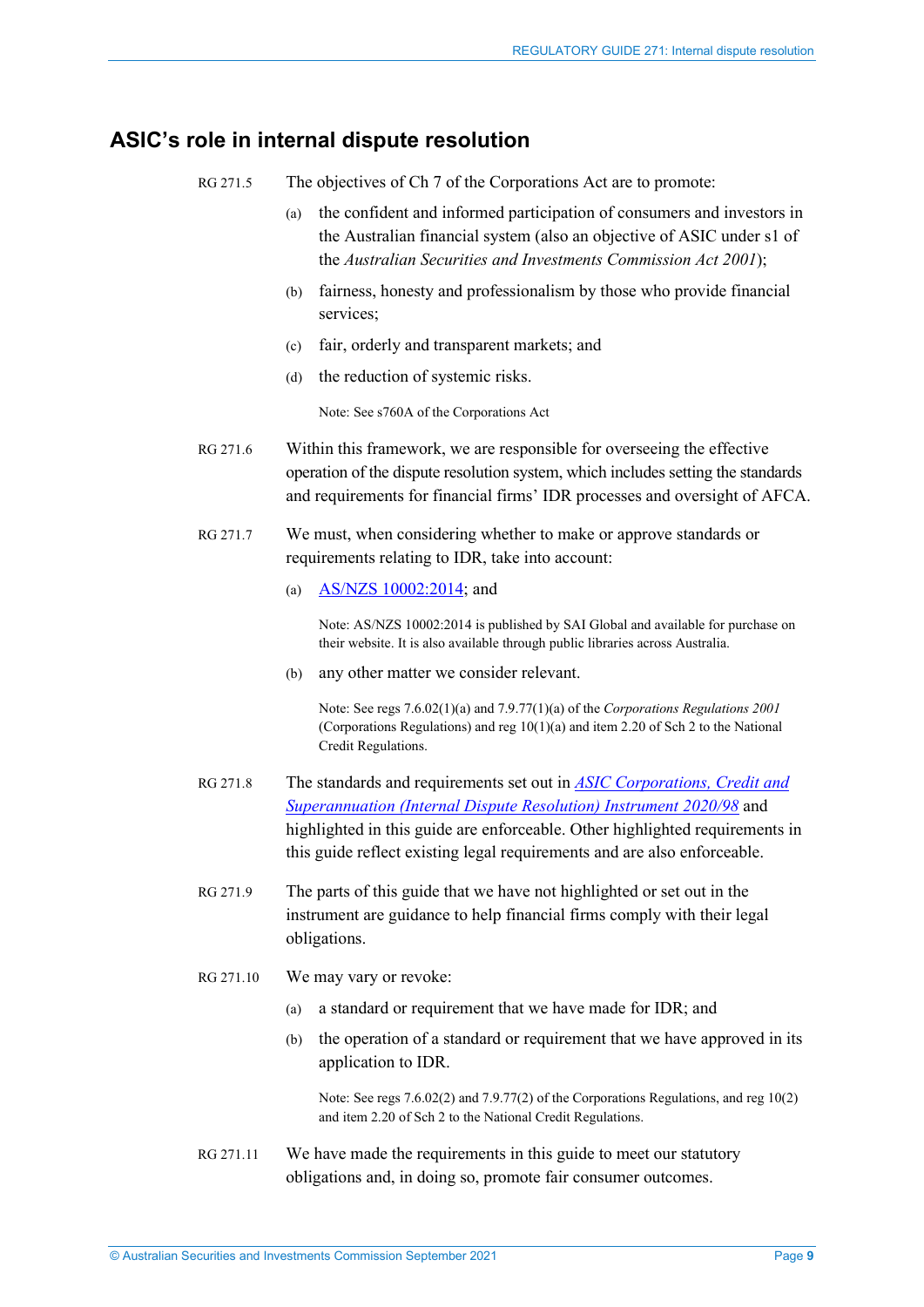### **The importance of IDR**

RG 271.12 Consumer and small business access to fair, timely and effective dispute resolution is an essential part of the financial services consumer protection framework. It is consistent with ASIC's function of promoting consumer protection in the Australian financial system.

Note: See s12A(2) of the *Australian Securities and Investments Commission Act 2001*.

- RG 271.13 As the first step in the financial dispute resolution framework, IDR provides an opportunity for redress to millions of consumers and small businesses each year.
- RG 271.14 The Ramsay Review's *Final report: [Review of the financial system external](https://treasury.gov.au/publication/edr-review-final-report/)  [dispute resolution and complaints framework](https://treasury.gov.au/publication/edr-review-final-report/)* (Ramsay Review final report) stated at p. 189:

Effective IDR benefits both firms and consumers. IDR is an important element of financial firms' overall relationship with their customers and is the primary avenue for aggrieved consumers to seek redress. Pressure on [external dispute resolution] is reduced when complaints are resolved directly between firms and their customers.

- RG 271.15 We encourage all financial firms to cultivate an organisational culture that welcomes feedback and values complaints. A positive complaint management culture can produce beneficial outcomes for both consumers and firms, including:
	- (a) the opportunity to resolve complaints quickly and directly;
	- (b) the promotion of trusted relationships between the parties;
	- (c) improved levels of consumer confidence and satisfaction;
	- (d) greater understanding of the key drivers of complaints;
	- (e) the ability to identify emerging issues and inform product and service delivery improvements; and
	- (f) reduced AFCA and future remediation costs.
- RG 271.16 To develop and maintain a positive complaint management culture, financial firms should have a robust IDR process, including all procedures, documents, policies, resources, governance and arrangements in place to manage complaints.
- RG 271.17 Many firms have addressed the foundational aspects of their IDR process. However, we consider more progress can be made in key areas, including:
	- (a) achieving organisation-wide understanding of the definition of 'complaint' and the types of matters that must be dealt with in a firm's IDR process;
	- (b) increasing the capture, tracking, analysis and reporting of complaint data;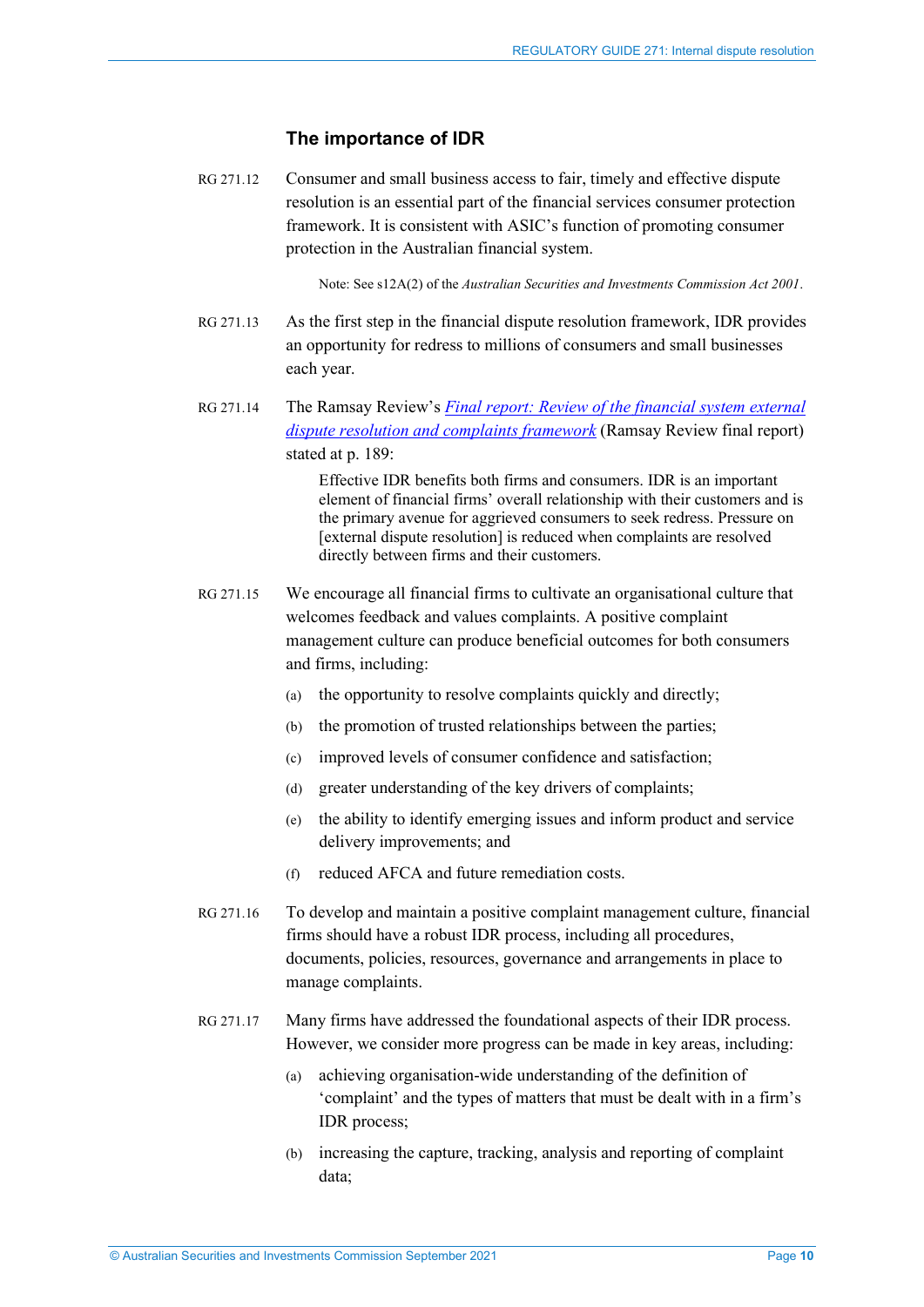- (c) improving timeliness and efficiency;
- (d) enhancing the quality of written communications and IDR responses;
- (e) strengthening complaint management skills;
- (f) fostering organisation-wide accountability for complaint management; and
- (g) leveraging the power of technology and data analytics to improve both the IDR process and the products and services offered by financial firms.

### <span id="page-10-0"></span>**Application of the IDR requirements**

- RG 271.18 The IDR requirements set out in this guide apply to any expression of dissatisfaction made by a consumer that meets the definition of 'complaint' set out in i[n AS/NZS 10002:2014:](https://www.standards.org.au/standards-catalogue/sa-snz/publicsafety/qr-015/as-slash-nzs--10002-colon-2014) see RG [271.27.](#page-12-2)
- RG 271.19 We have provided guidance on the types of consumer (including small businesses) that financial firms' IDR processes should cover: see RG [271.36–](#page-15-1)RG [271.44.](#page-17-1)
- RG 271.20 Financial firms may tailor their IDR process to suit the nature, scale and complexity of their business. We have provided guidance on the issues firms should consider when tailoring their process at RG [271.23–](#page-11-1)RG [271.24.](#page-11-2)
- RG 271.21 Financial firms may also outsource part or all of their IDR process. For guidance on the responsibilities that still apply to firms that have outsourced their IDR process, see RG [271.45–](#page-17-2)RG [271.48.](#page-17-3)

### <span id="page-10-1"></span>**Requirements for IDR processes**

- RG 271.22 This guide sets out:
	- (a) the definition of 'complaint' set out in AS/NZS 10002:2014 (see RG [271.27\)](#page-12-2);
	- (b) the minimum content requirements for IDR responses (see RG [271.53–](#page-19-1) RG [271.55\)](#page-19-2);
	- (c) the maximum IDR timeframes for providing an IDR response (see RG [271.56–](#page-20-1)RG [271.106\)](#page-31-1);
	- (d) our requirements for how financial firms' IDR processes and procedures will interact with AFCA (see RG [271.111–](#page-32-1)RG [271.116\)](#page-32-2);
	- (e) the requirements for identifying and escalating systemic issues (see Section [D\)](#page-33-0); and
	- (f) our IDR standards (see Section [E\)](#page-35-0).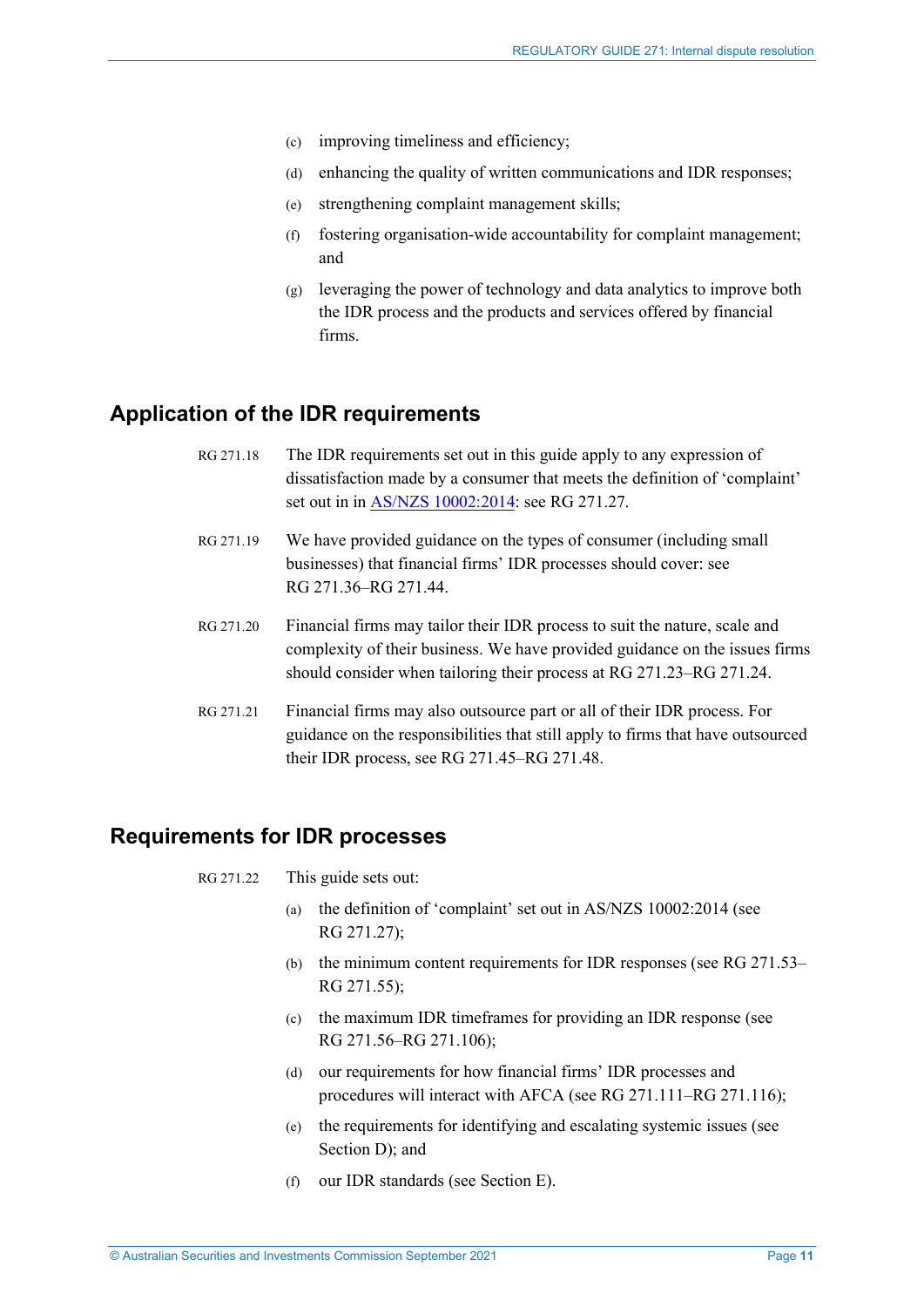- <span id="page-11-1"></span>RG 271.23 There are many different kinds of financial firms providing a diverse range of financial products and services. We do not take a 'one size fits all' approach to regulation. What firms need to do to comply with their IDR obligations will vary according to the nature, scale and complexity of their business.
- <span id="page-11-2"></span>RG 271.24 When reviewing or establishing an IDR process, a financial firm should take into account:
	- (a) the size of their business and the number of people in the organisation;
	- (b) the products and services offered and the volume and size of transactions the firm is responsible for;
	- (c) the nature of their customer base;
	- (d) the diversity and structure of their operations (including the extent to which the IDR function is outsourced); and
	- (e) the likely number and complexity of complaints.

### <span id="page-11-0"></span>**Transition period**

- RG 271.25 We acknowledge that some of the IDR reforms in this guide represent change for some financial firms. Firms will need to undertake internal capacity building, establish clear lines of reporting and accountability, develop processes and systems, and upskill staff who are responsible for dealing with complaints.
- RG 271.26 The standards, requirements and guidance in this guide apply to complaints received by financial firms on or after 5 October 2021.

Note: For complaints received by financial firms before 5 October 2021, [Regulatory](https://asic.gov.au/regulatory-resources/find-a-document/regulatory-guides/rg-165-licensing-internal-and-external-dispute-resolution/)  [Guide](https://asic.gov.au/regulatory-resources/find-a-document/regulatory-guides/rg-165-licensing-internal-and-external-dispute-resolution/) 165 *Licensing: Internal and external dispute resolution* (RG 165) applies. We will withdraw RG 165 on 5 October 2022.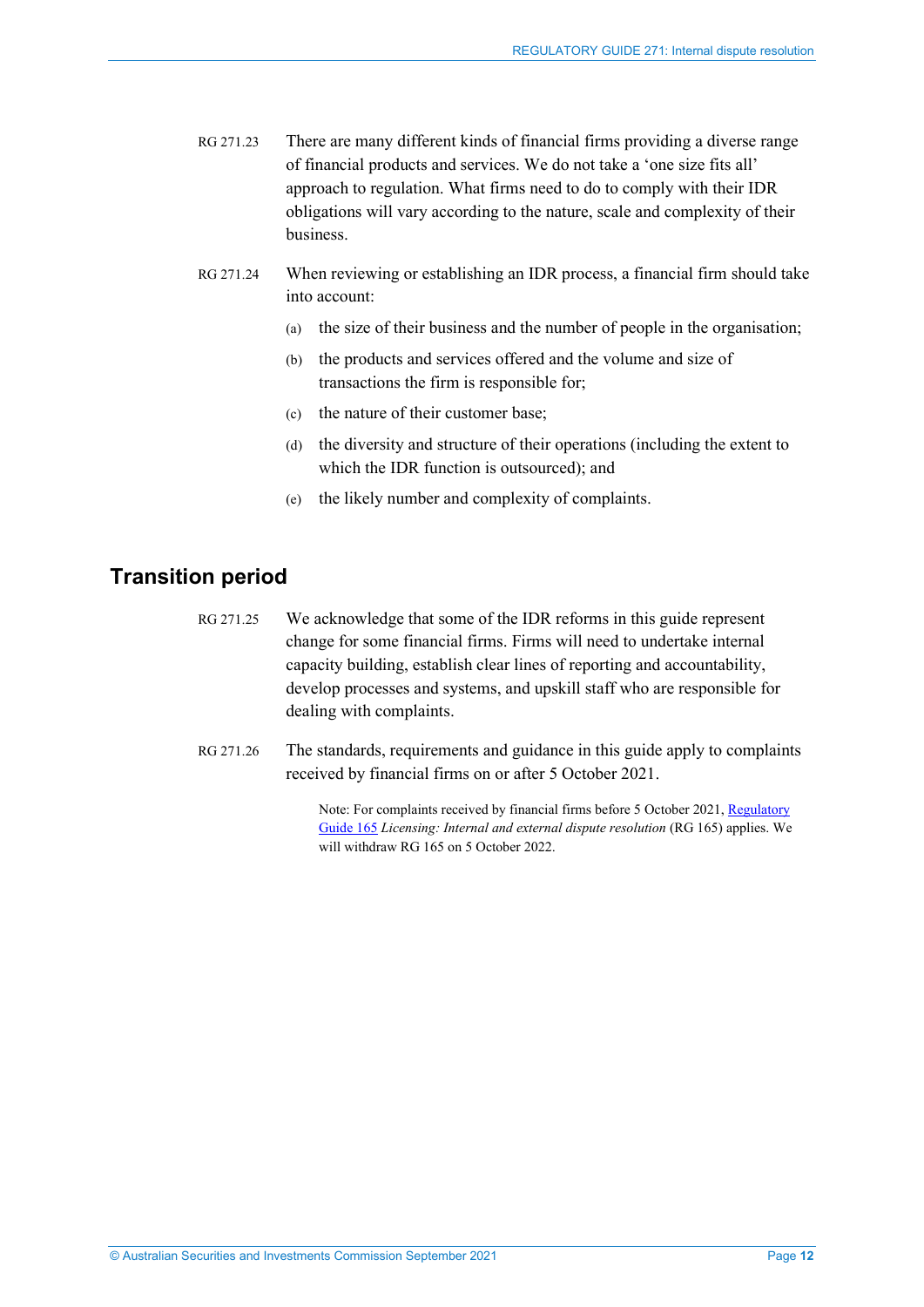## <span id="page-12-0"></span>**B Application of IDR requirements**

### **Key points**

A financial firm must have an IDR process that adopts the definition of 'complaint' set out in AS/NZS 10002:2014.

Financial firms must deal with expressions of dissatisfaction that meet this definition (including complaints made on the firm's social media platform(s)) through their IDR process. The IDR process must meet the IDR requirements set out in this guide.

An IDR process for financial service providers must be able to deal with complaints made by 'retail clients'. We have modified the definition of 'small business' in s761G of the Corporations Act to align with the broader definition of 'small business' set out in the AFCA's [Complaint Resolution](https://www.afca.org.au/about-afca/rules-and-guidelines/rules/)  [Scheme Rules](https://www.afca.org.au/about-afca/rules-and-guidelines/rules/) (AFCA Rules).

Financial firms may tailor their IDR process to suit the nature, scale and complexity of their business. If they outsource part or all of their IDR process, the IDR requirements still apply.

### <span id="page-12-2"></span><span id="page-12-1"></span>**Definition of 'complaint'**

#### **Enforceable paragraphs: RG [271.27–](#page-12-2)RG [271.29](#page-12-3) (including note)**

- RG 271.27 [AS/NZS 10002:2014](https://www.standards.org.au/standards-catalogue/sa-snz/publicsafety/qr-015/as-slash-nzs--10002-colon-2014) sets out the following definition of 'complaint' at p. 6: [An expression] of dissatisfaction made to or about an organization, related to its products, services, staff or the handling of a complaint, where a response or resolution is explicitly or implicitly expected or legally required.
- RG 271.28 A financial firm must deal with expressions of dissatisfaction that satisfy this definition under its IDR process, which in turn must meet the requirements set out in this guide.

Note: We interpret the words 'or about an organization' in the definition to cover expressions of dissatisfaction made on social media in accordance with RG [271.32\(a\).](#page-13-0) We do not require these words to be read any more broadly than this.

<span id="page-12-3"></span>RG 271.29 AFS licensees' IDR processes must cover 'complaints' against the licensee: see s912A of the Corporations Act. Credit licensees' IDR processes must cover 'disputes in relation to the credit activities engaged in by the licensee': see s47 of the National Credit Act. In this guide, we use 'complaint' to mean both 'complaints' and 'disputes' as used in those requirements. Similarly, we use the word 'complainant' to refer to a person either making a complaint against an AFS licensee or raising a dispute about credit activities that are engaged in by a credit licensee.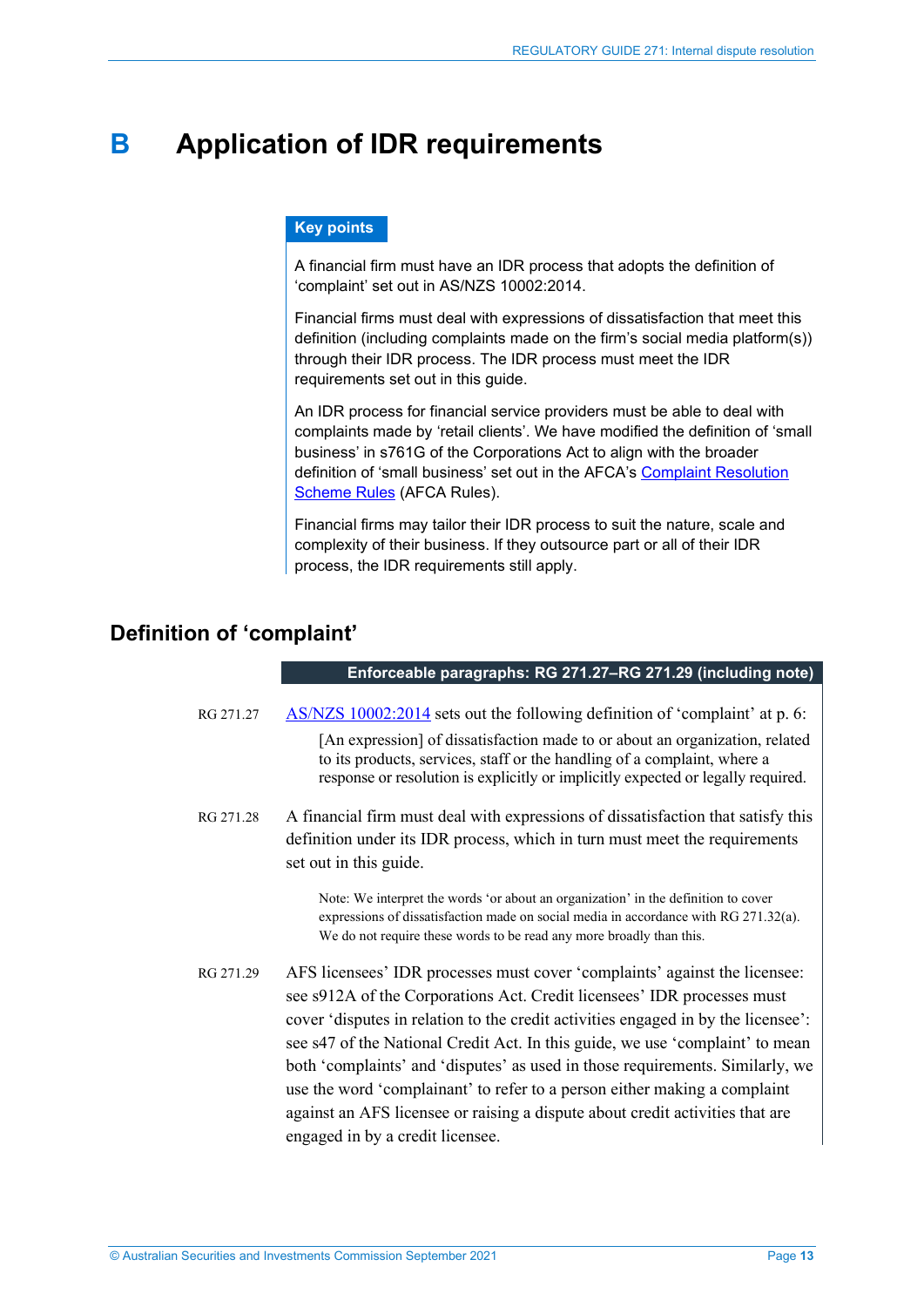RG 271.30 We expect firms to take a proactive approach to identifying complaints. A response or resolution is 'explicitly expected' if a consumer clearly requests it. It is 'implicitly expected' if the consumer raises the expression of dissatisfaction in a way that implies the consumer reasonably expects the firm to respond and/or take specific action. A consumer or small business is not required to expressly state the word 'complaint' or 'dispute', or put their complaint in writing, to trigger a financial firm's obligation to deal with a matter according to our IDR requirements.

> Note: Our guidance about accessibility of the IDR process, including complaint lodgement methods, is set out in RG [271.134–](#page-37-0)RG [271.140.](#page-38-1)

- RG 271.31 Financial firms should not categorise an expression of dissatisfaction that meets the definition of 'complaint' as 'feedback', an 'inquiry', a 'comment' or similar (and therefore not to be dealt with in the firm's IDR process) merely because:
	- (a) the complainant expresses their dissatisfaction verbally;
	- (b) the firm considers that the matter does not have merit; or
	- (c) a goodwill payment is made to the complainant to resolve the matter without any admission of error.

#### **Enforceable paragraph: RG [271.32](#page-13-1) (including notes)**

<span id="page-13-1"></span><span id="page-13-0"></span>RG 271.32 Under this guide, the following expressions of dissatisfaction are complaints:

(a) posts (that meet the definition of 'complaint' set out in RG [271.27\)](#page-12-2) on a social media channel or account owned or controlled by the financial firm that is the subject of the post, where the author is both identifiable and contactable;

Note 1: We do not expect financial firms to seek to identify complaints made on third party social media accounts or channels.

Note 2: When responding to a complaint made on social media in accordance with RG [271.32](#page-13-1)[\(a\),](#page-13-0) a financial firm must ensure consumer privacy is protected.

Note 3: Representatives of financial firms must refer complaints made on social media in accordance with RG [271.32](#page-13-1)[\(a\)](#page-13-0) to their licensee, as they are required to do for complaints they receive through other channels.

- (b) an objection to a proposed decision about how and to whom to pay a superannuation death benefit distribution;
- (c) complaints about a matter that is the subject of an existing remediation program or about the remediation program itself (e.g. delays, lack of communication);
- (d) complaints about the handling of an insurance claim (e.g. excessive delays or unreasonable information requests).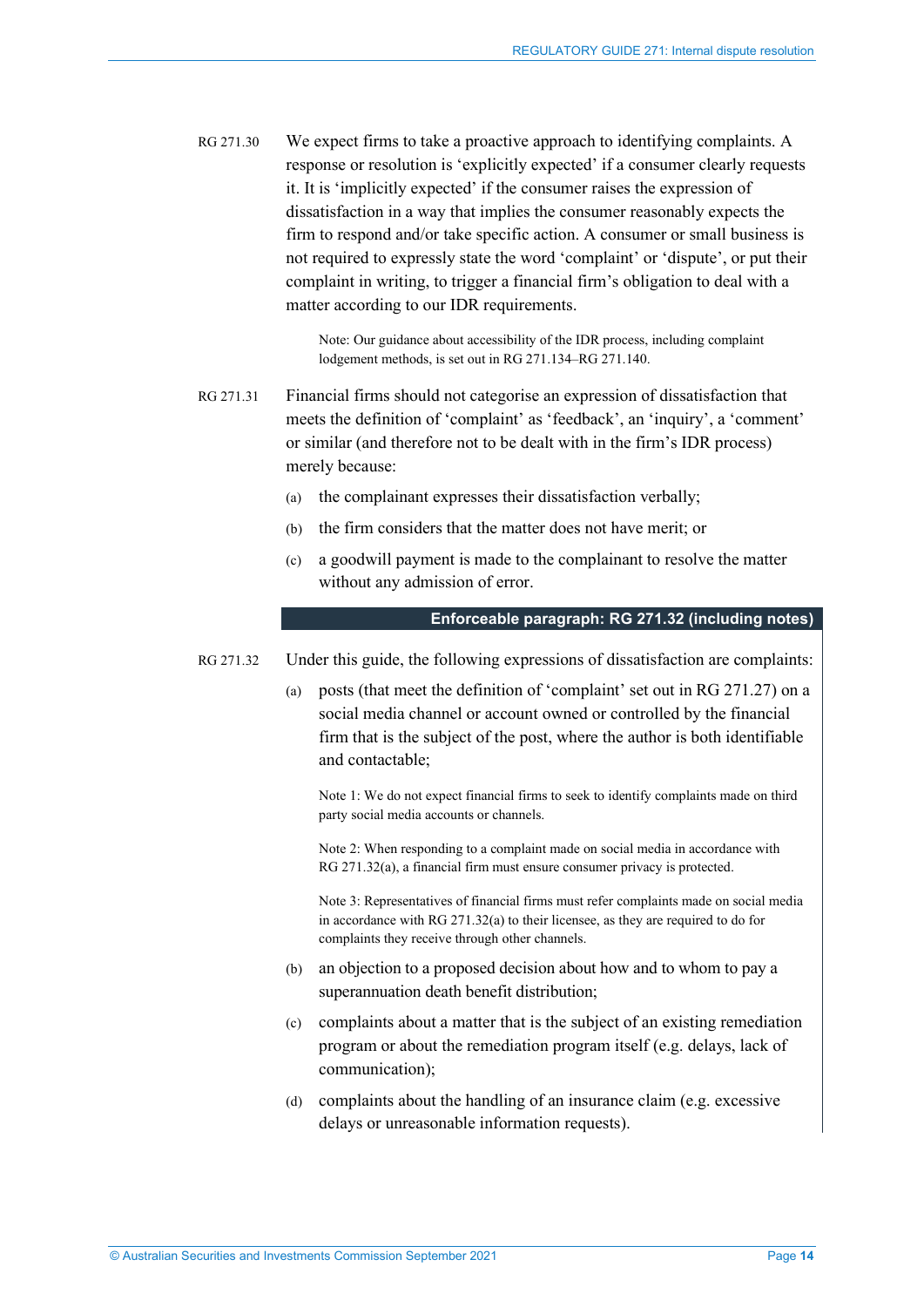### **What is not a 'complaint'**

- RG 271.33 For avoidance of doubt, we do not consider the following to be 'complaints':
	- (a) employment-related complaints raised by financial firm staff;
	- (b) comments made about a firm where a response is not expected, such as:
		- (i) feedback provided in surveys; or
		- (ii) reports intended solely to bring a matter to a financial firm's attention—for example, that an automatic teller machine (ATM) is damaged;
	- (c) hardship notices or requests to postpone enforcement proceedings, unless the customer raises issues that meet the definition of complaint; and
	- (d) reports of unauthorised transactions under th[e ePayments Code](https://asic.gov.au/regulatory-resources/financial-services/epayments-code/#download) and disputed transactions under a chargeback process. However, we consider that a complaint has been made if the consumer raises separate issues related to the transaction that meet the definition of a complaint, or expresses dissatisfaction with the outcome or handling of the unauthorised or disputed transaction.

Note: The ePayments Code contains special arrangements for dealing with reports of unauthorised transactions.

- RG 271.34 Financial firms structure and resource their complaint management function(s) differently. Smaller firms may have one person responsible for complaints, along with other duties. Medium-sized and large firms may empower their frontline staff to resolve complaints at the first point of contact, and also provide further opportunities for matters to be considered by a specialist complaints team if complainants are not satisfied with the initial action taken. Some firms, especially in the banking sector, also offer customer advocates as an additional escalation point.
- RG 271.35 Regardless of a firm's structure, it is the complainant's expression of dissatisfaction (that meets the definition of 'complaint' in RG [271.27\)](#page-12-2) that triggers a firm's obligation to deal with the matter according to our IDR requirements, *not* the referral of a complaint to a specialist complaints or IDR team.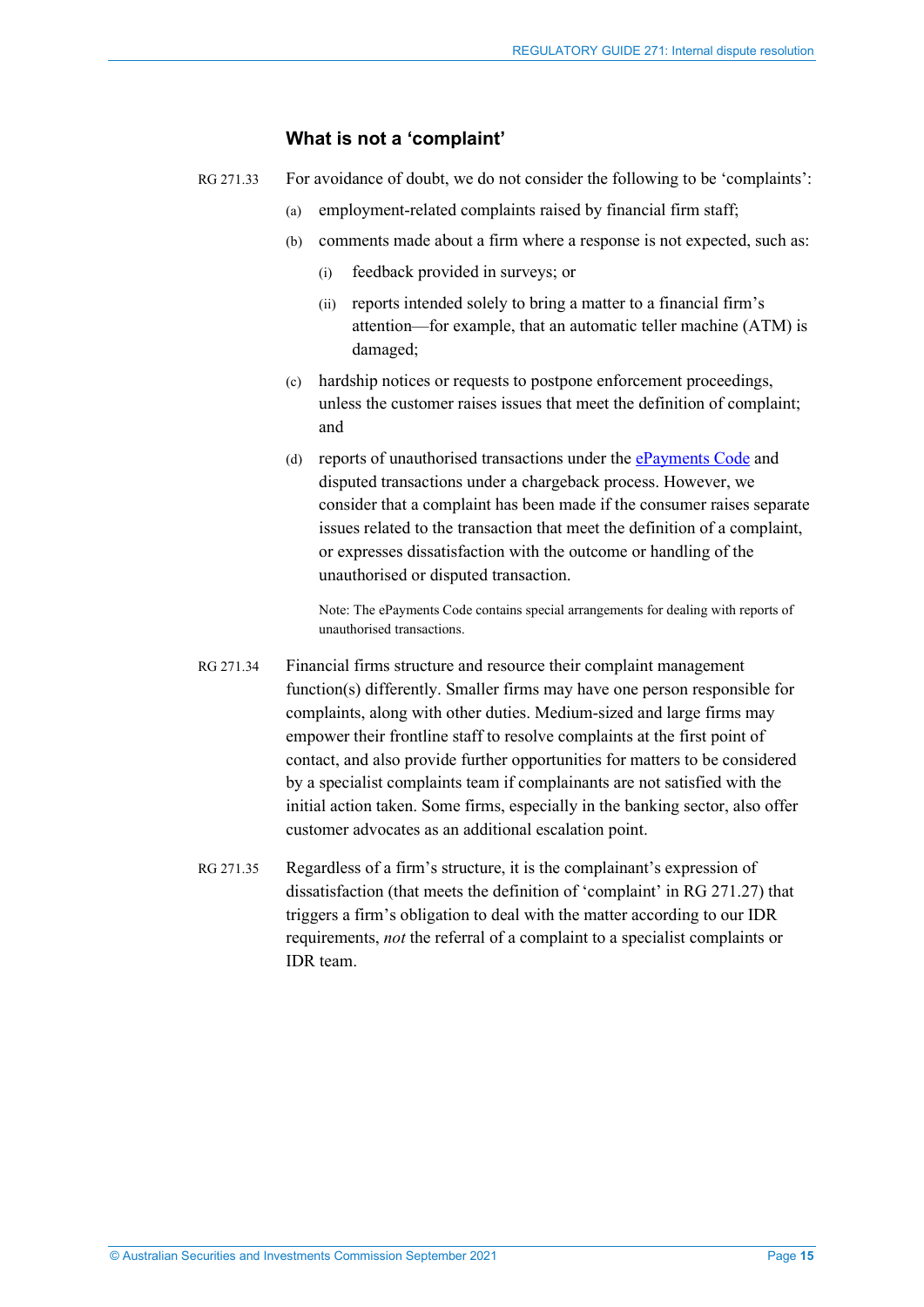### <span id="page-15-0"></span>**Definition of 'complainant'**

### **Small business complaints**

**Enforceable paragraph: RG [271.36](#page-15-1)**

- <span id="page-15-1"></span>RG 271.36 Any IDR process for financial service providers must be able to deal, at a minimum, with complaints made by 'retail clients', as defined by s761G of the Corporations Act and its related regulations.
- RG 271.37 The [AFCA Rules](https://www.afca.org.au/about-afca/rules-and-guidelines/rules/) define 'small business' as a business that had less than 100 employees at the time of the act or omission by the financial firm that gave rise to the complaint: see Section E.1 of the AFCA Rules. A small business includes a primary producer, if that primary producer is also a small business.

Note 1: The AFCA Rules define a primary producer as a primary production business within the meaning of s995.1(1) of the *Income Tax Assessment Act 1997*.

Note 2: The AFCA Rules exclude from AFCA's jurisdiction a complaint where a complainant is a member of a group of related bodies corporate and that group has 100 employees or more.

RG 271.38 We have modified (for IDR purposes only) the definition of 'small business' in s761G of the Corporations Act to align it with the broader definition in the AFCA Rules. This guarantees consistent dispute resolution access for small business complainants through both IDR and external dispute resolution (EDR).

### **Traditional trustee complaints**

#### **Enforceable paragraph: RG [271.39](#page-15-2) (including note)**

- <span id="page-15-2"></span>RG 271.39 The IDR process for trustee companies providing traditional services (traditional trustees) must be able to deal with complaints made by retail clients. For traditional services, these specifically include individuals and small businesses who:
	- (a) directly engage a trustee company to provide traditional services (e.g. to prepare a will, trust instrument, power of attorney or agency arrangement); and
	- (b) do not directly engage the services of the trustee company, but who may request an information return. These persons include:
		- (i) beneficiaries (including beneficiaries named in a deceased's will, people who have an interest in the estate of someone who has died without a will, and people who have commenced legal proceedings to be included as a beneficiary of a deceased's estate); and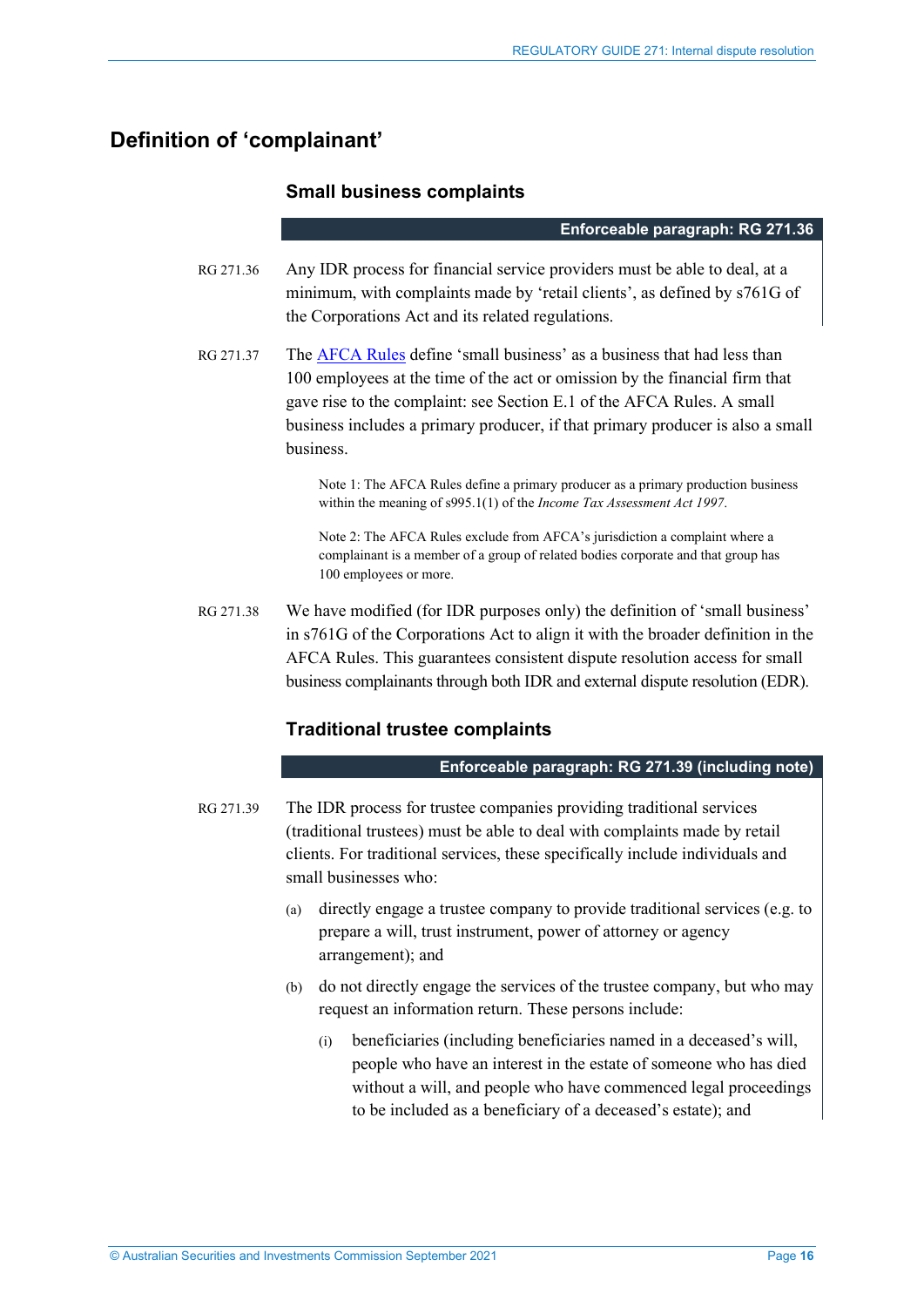(ii) certain other persons involved in charitable and other trusts (e.g. the settlor of a trust, or a person who has the power to appoint or remove a trustee or vary any of the terms of the trust).

Note: See s601RAB(3) and 761G of the Corporations Act, and regs 7.1.28A and 5D.2.01 of the Corporations Regulations.

RG 271.40 An 'information return' needs to include certain information about the trust, including information about income earned on the trust's assets, expenses and the net value of the trust's assets: see s601RAC(1)(e) of the Corporations Act and regs 5D.2.01, 5D.2.02 and 7.1.28A of the Corporations Regulations.

### **Superannuation-related complaints**

#### **Enforceable paragraph: RG [271.41–](#page-16-0)RG [271.42](#page-16-1)**

- <span id="page-16-0"></span>RG 271.41 There are specific requirements for IDR processes for regulated superannuation funds (except for SMSFs), approved deposit funds and RSA providers. At a minimum, their IDR process must be able to deal with complaints made by a superannuation fund member or third-party beneficiary who is:
	- (a) eligible to make a complaint to AFCA under s1053 of the Corporations Act; or
	- (b) taken to be a member of a regulated superannuation fund or approved deposit fund, or a holder of an RSA, under s1053A of the Corporations Act.

### <span id="page-16-1"></span>RG 271.42 This means that the IDR process must accept and deal with complaints made by:

- (a) superannuation product holders:
	- (i) members or former members of a regulated superannuation fund (but not an SMSF);
	- (ii) beneficiaries or former beneficiaries of an approved deposit fund;
	- (iii) people with an interest in a superannuation annuity policy issued by a life company;
	- (iv) holders or former holders of an RSA; and
	- (v) people with an interest in an insurance contract where the premiums are paid from an RSA;
- (b) beneficiaries with an interest in a death benefit; and
- (c) parties (and intending parties) to an agreement under the *Family Law Act 1975* or order affecting superannuation, including:
	- (i) a member, beneficiary or RSA holder's spouse or former spouse who is party to an agreement, or subject to an order about that person's superannuation interest; and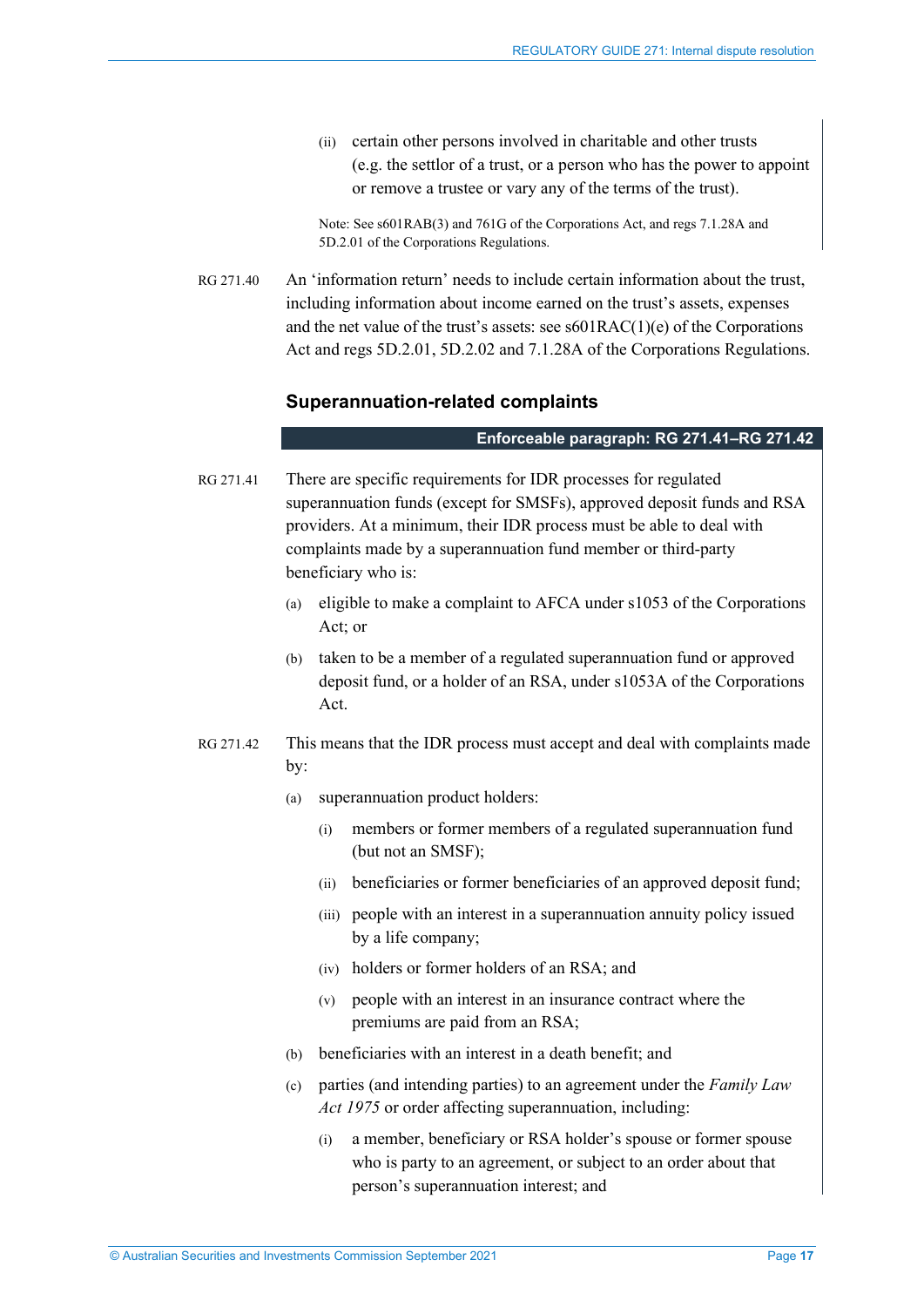(ii) someone eligible to request information about that superannuation interest.

### **Credit-related complaints**

#### **Enforceable paragraph: RG [271.43](#page-17-4)**

- <span id="page-17-4"></span>RG 271.43 At a minimum, an IDR process for credit must be able to handle complaints made about the credit activities engaged in by the credit licensee or its credit representatives, or an unlicensed COI lender: s47(1)(h) of the National Credit Act and Sch 2 to the National Credit Regulations. This will involve covering complaints made by consumers of credit, lessees and guarantors as defined under the National Credit Act.
- <span id="page-17-1"></span>RG 271.44 We encourage firms to develop IDR processes that have broader coverage than outlined at RG [271.43,](#page-17-4) and that are consistent with the nature of their business and their dealings with consumers and investors. In particular, we encourage all credit licensees to deal with complaints from small businesses—as defined in the AFCA Rules—under their IDR processes.

### <span id="page-17-2"></span><span id="page-17-0"></span>**Outsourcing IDR processes**

- RG 271.45 Some financial firms outsource part, or all, of their IDR process. Outsourcing might be to external parties or to other entities within a related corporate group.
- RG 271.46 A financial firm that outsources part, or all, of its IDR process remains responsible for ensuring that the service provider's IDR processes comply with all the requirements in this regulatory guide.
- RG 271.47 Outsourcing should also be done in a way that ensures accessibility for consumers and maintains a consumer-centric approach.

#### **Enforceable paragraph: RG [271.48](#page-17-3)**

- <span id="page-17-3"></span>RG 271.48 Firms that outsource part, or all, of their IDR process must:
	- (a) have measures in place to ensure that due skill and care is taken in choosing suitable service providers;
	- (b) monitor the ongoing performance of service providers; and
	- (c) appropriately deal with any actions by service providers that breach service level agreements or fall short of their obligations under this regulatory guide.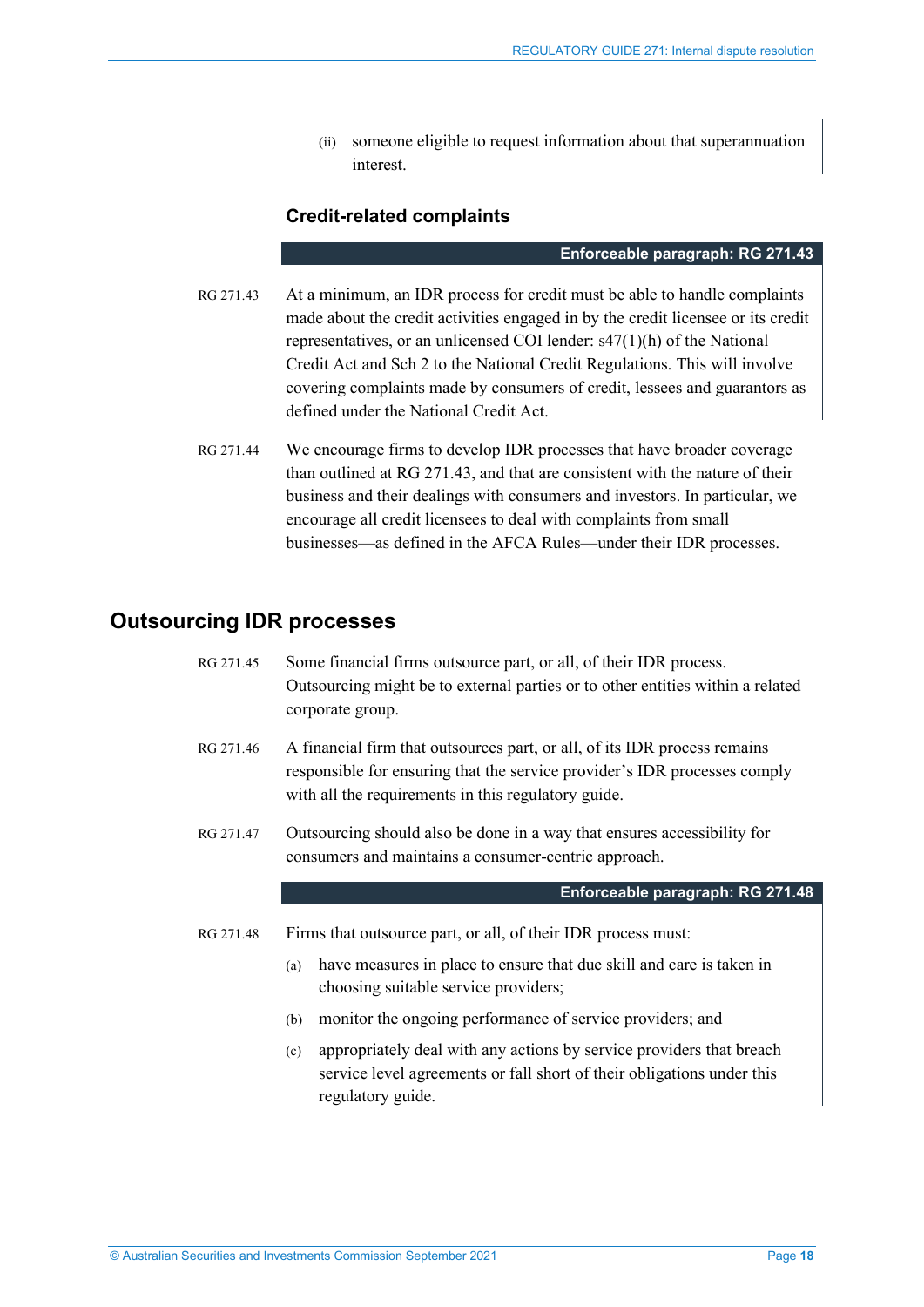# <span id="page-18-0"></span>**C Maximum IDR timeframes and IDR responses**

### **Key points**

This section sets out:

- when financial firms should acknowledge a complaint;
- what financial firms must include in an IDR response;
- the maximum timeframes that financial firms have to provide an IDR response; and
- when a financial firm does not have to provide an IDR response within the maximum IDR timeframe.

We also set out our expectations about how firms' IDR processes will interact with AFCA.

RG 271.49 Timeliness is central to effective complaint management and is a key performance measure of a firm's IDR process. Findings from ASIC's research into the consumer experience of the IDR journey indicate that delays and frictions in the IDR process can create real barriers for consumers and damage the consumer–firm relationship.

> Note: See [Report 603](https://asic.gov.au/regulatory-resources/find-a-document/reports/rep-603-the-consumer-journey-through-the-internal-dispute-resolution-process-of-financial-service-providers/) *The consumer journey through the Internal Dispute Resolution process of financial service providers* (REP 603).

RG 271.50 Important measures of timeliness include the length taken to acknowledge a complaint and to provide the complainant with an IDR response.

### <span id="page-18-2"></span><span id="page-18-1"></span>**Acknowledgement of complaint**

- RG 271.51 A financial firm should acknowledge receipt of each complaint promptly. We expect that firms will acknowledge the complaint within 24 hours (or one business day) of receiving it, or as soon as practicable.
- <span id="page-18-3"></span>RG 271.52 Financial firms may acknowledge a complaint verbally or in writing (email, post or social media channels). When determining the appropriate method of communication, we expect firms to take into account the method used by the complainant to lodge their complaint and any preferences they may have expressed about communication methods.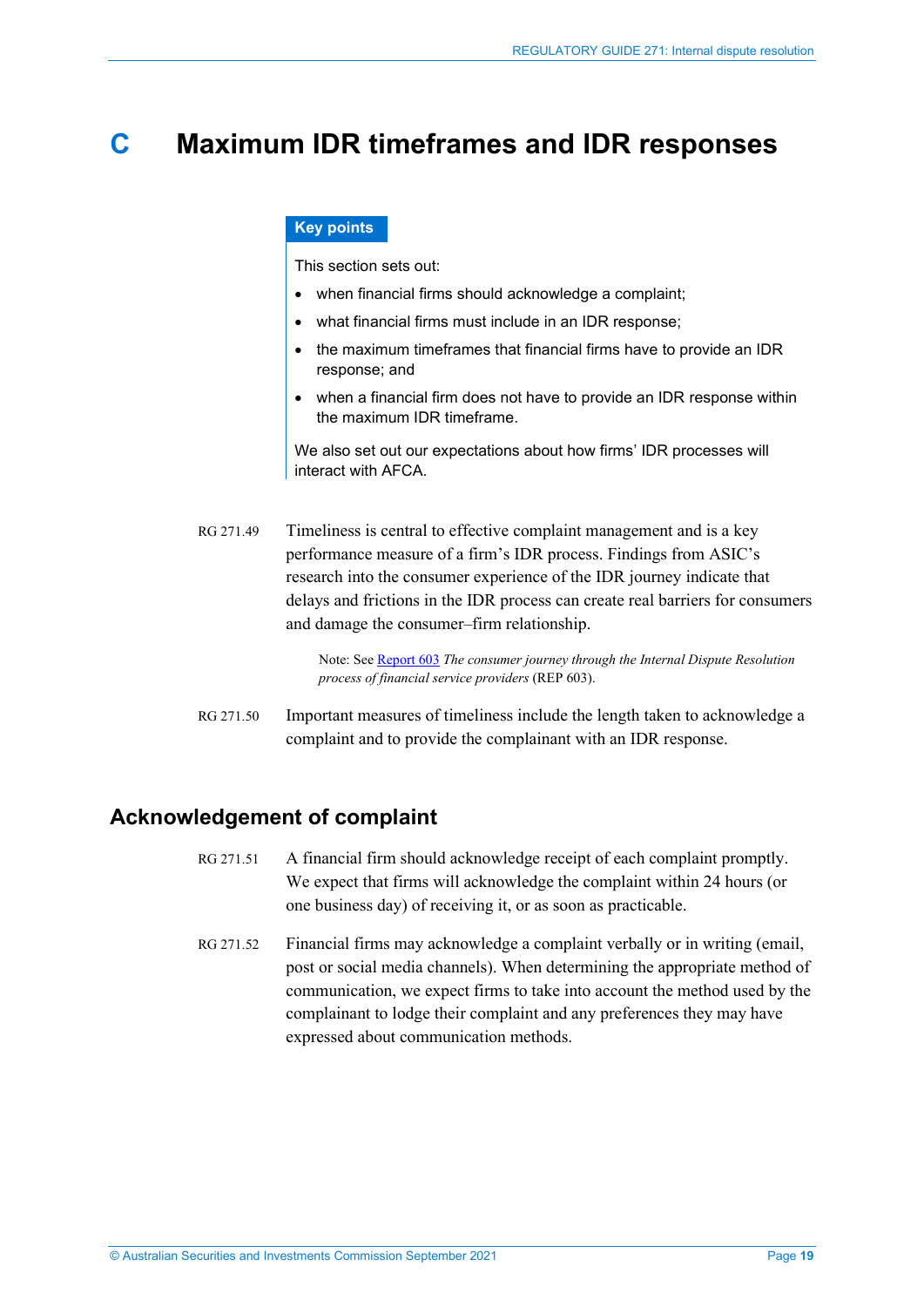### <span id="page-19-1"></span><span id="page-19-0"></span>**What an IDR response must contain**

### **Enforceable paragraphs: RG [271.53–](#page-19-1)RG [271.54](#page-19-3) (including notes)**

<span id="page-19-4"></span>RG 271.53 An 'IDR response' is a written communication from a financial firm to the complainant, informing them of:

- (a) the final outcome of their complaint at IDR (either confirmation of actions taken by the firm to fully resolve the complaint or reasons for rejection or partial rejection of the complaint);
- (b) their right to take the complaint to AFCA if they are not satisfied with the IDR response; and
- <span id="page-19-5"></span>(c) the contact details for AFCA.

Note 1: In order to give an IDR response, unlicensed COI lenders who have not joined AFCA must inform the complainant of the final outcome of their complaint at IDR within 30 calendar days.

Note 2: If the complaint relates to a superannuation death benefit distribution, the death benefit decision-maker must also give the complainant information about the 28 calendar day time limit (under s1056 of the Corporations Act) for lodging a complaint with AFCA (see RG [271.84\(a\)\)](#page-26-0). This time limit must be included in a death benefit decision-maker's notice.

Note 3: If a complaint has been referred to IDR by AFCA, the financial firm may draft the IDR response to reflect the fact that the customer has already initiated contact with AFCA.

- <span id="page-19-3"></span>RG 271.54 If a financial firm rejects or partially rejects the complaint, the IDR response must clearly set out the reasons for the decision by:
	- (a) identifying and addressing the issues raised in the complaint;
	- (b) setting out the financial firm's findings on material questions of fact and referring to the information that supports those findings; and
	- (c) providing enough detail for the complainant to understand the basis of the decision and to be fully informed when deciding whether to escalate the matter to AFCA or another forum.
- <span id="page-19-2"></span>RG 271.55 The level of detail in an IDR response should reflect the complexity of the complaint and the nature and extent of any investigation conducted by the firm. We do not expect financial firms to provide information in an IDR response that would breach the firm's privacy or other legislative obligations (e.g. the 'tipping off' provisions of *the Anti-Money Laundering and Counter-Terrorism Financing Act 2006*).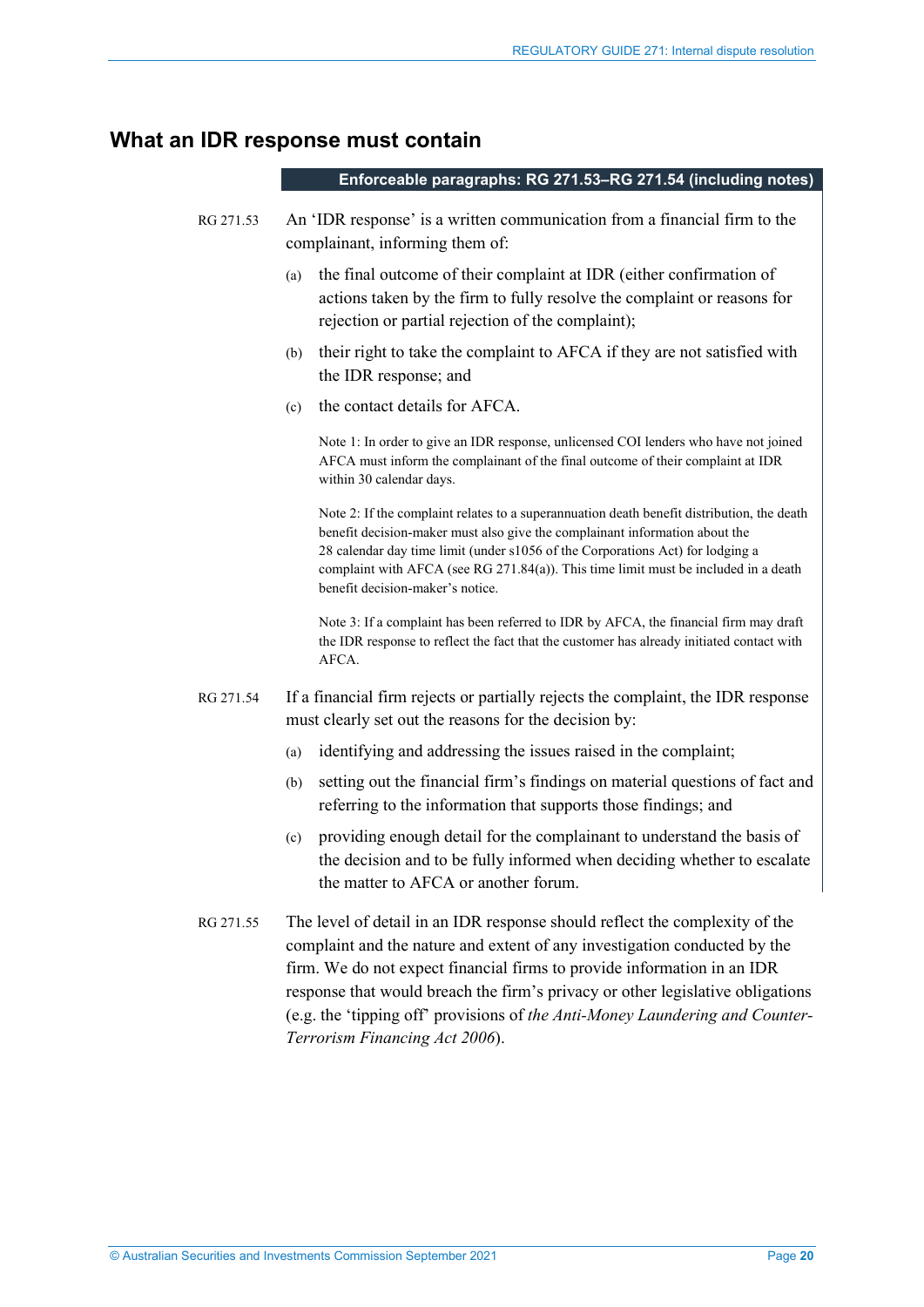### <span id="page-20-0"></span>**Maximum timeframes for an IDR response**

### **When an IDR response must be provided by**

**Enforceable paragraphs: RG [271.56–](#page-20-1)RG [271.60](#page-20-2) and [Table 2](#page-20-3) (including note)**

<span id="page-20-1"></span>RG 271.56 A financial firm must provide an IDR response to a complainant no later than 30 calendar days after receiving the complaint. However, in some cases a different timeframe applies: see RG [271.58.](#page-20-4) There are also exceptions: see RG [271.64–](#page-22-0)RG [271.66.](#page-22-1)

> Note: Section 36 (Calculating time) of the *Acts Interpretation Act 1901* is to be applied in construing the timeframes in RG 271. The timeframes begin on the day that the complaint is received, regardless of whether the day of receipt is a business day. As per s36, the timeframes do not include the day of receipt. 'Day 1' is therefore the first calendar or business day (depending on the paragraph of RG 271) after the financial firm has received the complaint.

- RG 271.57 Superannuation trustees and RSA providers satisfy the requirement to provide written reasons for a decision (see s101(1)(d) of the SIS Act and  $s47(1)(d)$  of the RSA Act) when they provide an IDR response.
- <span id="page-20-4"></span>RG 271.58 [Table 2](#page-20-3) summarises the maximum IDR timeframes for all complaints.
- RG 271.59 Different timeframes apply to:
	- (a) complaints about a traditional trustee (see RG [271.76–](#page-25-0)RG [271.78\)](#page-25-1);
	- (b) complaints about superannuation trustees (see RG [271.79\)](#page-25-2);
	- (c) complaints about superannuation death benefit distributions (see RG [271.80–](#page-26-1)RG [271.85\)](#page-26-2); and
	- (d) certain types of credit complaints (see RG [271.86–](#page-27-0)RG [271.101\)](#page-30-1).
- <span id="page-20-2"></span>RG 271.60 There are also different requirements for complaints closed within five business days of receipt: see RG [271.71–](#page-23-0)RG [271.75.](#page-24-0)

#### <span id="page-20-3"></span>**Table 2: Maximum IDR timeframes for financial firms to provide an IDR response**

| <b>Complaint type</b>                                                                               | <b>Maximum timeframes for IDR response</b>                    | More information        |
|-----------------------------------------------------------------------------------------------------|---------------------------------------------------------------|-------------------------|
| Standard complaints                                                                                 | No later than 30 calendar days after receiving the complaint. | RG 271.56               |
| Traditional trustee<br>complaints                                                                   | No later than 45 calendar days after receiving the complaint. | RG 271.76-<br>RG 271.78 |
| Superannuation trustee<br>complaints, except for<br>complaints about death<br>benefit distributions | No later than 45 calendar days after receiving the complaint. | RG 271.79               |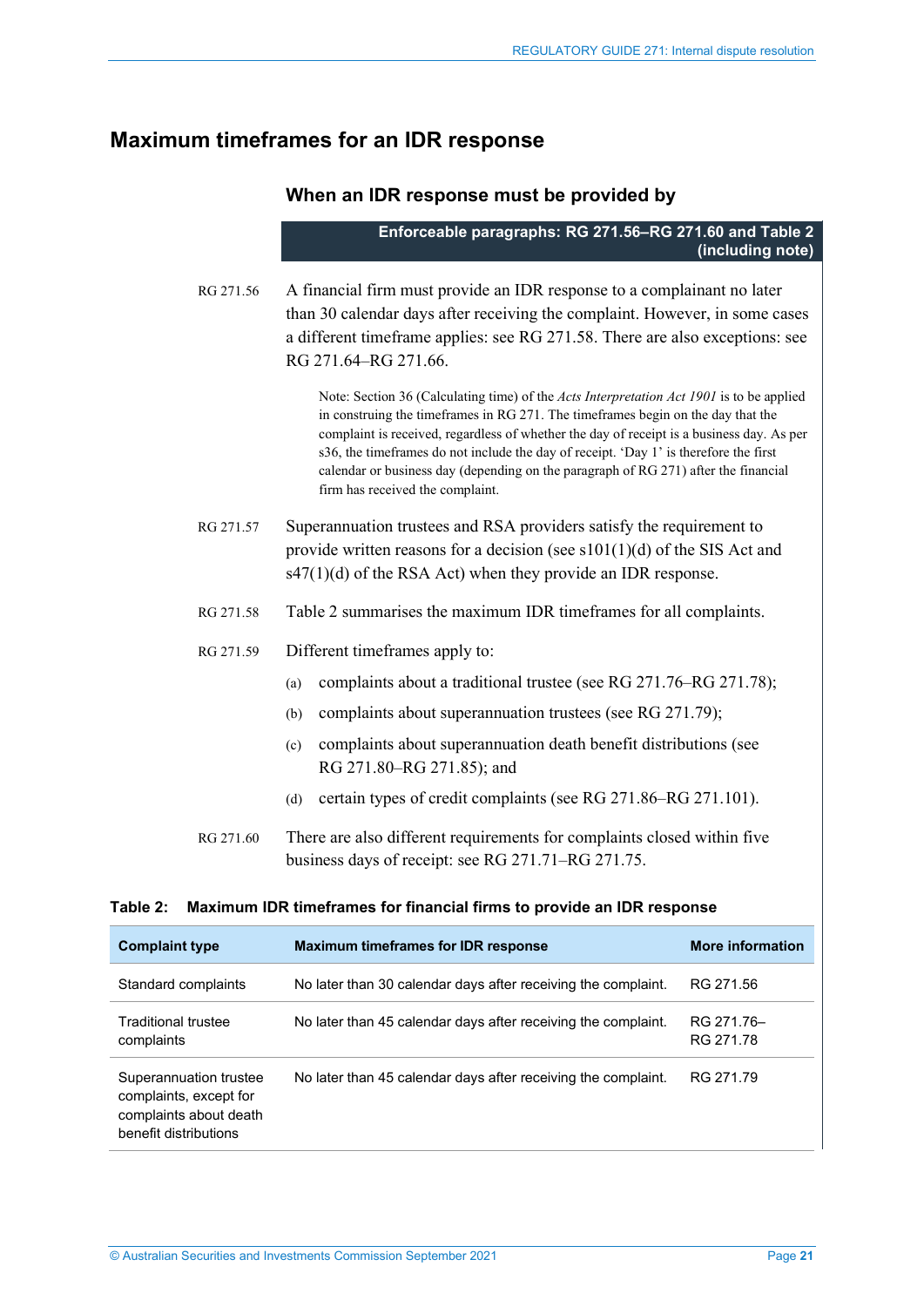| <b>Complaint type</b>                                                                             | <b>Maximum timeframes for IDR response</b>                                                                                                                                                                                                                                                                                      | <b>More information</b>    |
|---------------------------------------------------------------------------------------------------|---------------------------------------------------------------------------------------------------------------------------------------------------------------------------------------------------------------------------------------------------------------------------------------------------------------------------------|----------------------------|
| Complaints about<br>superannuation death<br>benefit distributions                                 | No later than 90 calendar days after the expiry of the 28<br>calendar day period for objecting to a proposed death benefit<br>distribution referred to in s1056(2)(a) of the Corporations Act.                                                                                                                                  | RG 271.80-<br>RG 271.85    |
| Credit-related complaints<br>involving default notices                                            | No later than 21 calendar days after receiving the complaint.                                                                                                                                                                                                                                                                   | RG 271.86 and<br>RG 271.91 |
| Credit-related complaints<br>involving hardship<br>notices or requests to<br>postpone enforcement | No later than 21 calendar days after receiving the complaint.<br>Exceptions apply if the credit provider or lessor does not<br>have sufficient information to make a decision, or if they<br>reach an agreement with the complainant.                                                                                           | RG 271.92-<br>RG 271.93    |
| proceedings                                                                                       | <b>Insufficient information</b>                                                                                                                                                                                                                                                                                                 |                            |
|                                                                                                   | If the credit provider or lessor does not have sufficient<br>information about a hardship notice to make a decision, they<br>must request the information no later than 21 calendar days<br>after receiving the complaint. The complainant must provide<br>the information within 21 calendar days of receiving the<br>request. |                            |
|                                                                                                   | Once the credit provider or lessor has received the requested<br>information, the credit provider has a further 21 calendar<br>days to provide an IDR response.                                                                                                                                                                 |                            |
|                                                                                                   | If the credit provider or lessor does not receive the requested<br>information within 21 calendar days of requesting the<br>information, the credit provider or lessor has 7 calendar days<br>to provide an IDR response.                                                                                                       |                            |
|                                                                                                   | <b>Agreement reached</b>                                                                                                                                                                                                                                                                                                        |                            |
|                                                                                                   | If agreement is reached about a hardship notice or request to<br>postpone enforcement proceedings, the credit provider or<br>lessor has 30 calendar days to confirm the terms or<br>conditions in writing.                                                                                                                      |                            |
| RG 271.61                                                                                         | We consider that an objection to a proposed decision about how and to<br>whom to pay a superannuation death benefit distribution is a complaint. For<br>details on how the maximum IDR timeframe applies to death benefit<br>distribution complaints, see RG 271.80-RG 271.85.                                                  |                            |
| RG 271.62                                                                                         | Where a complaint about unauthorised transactions is covered by card<br>scheme rules, the timeframes for providing a response set out in the scheme<br>rules will apply.                                                                                                                                                        |                            |

### **Complaint management delays**

RG 271.63 There are many variables that can affect complaint response times. This includes the complexity of the issues raised and the availability of information, including from third parties. However, we consider that the pursuit of best practice should result in firms regularly meeting or outperforming the maximum IDR timeframes.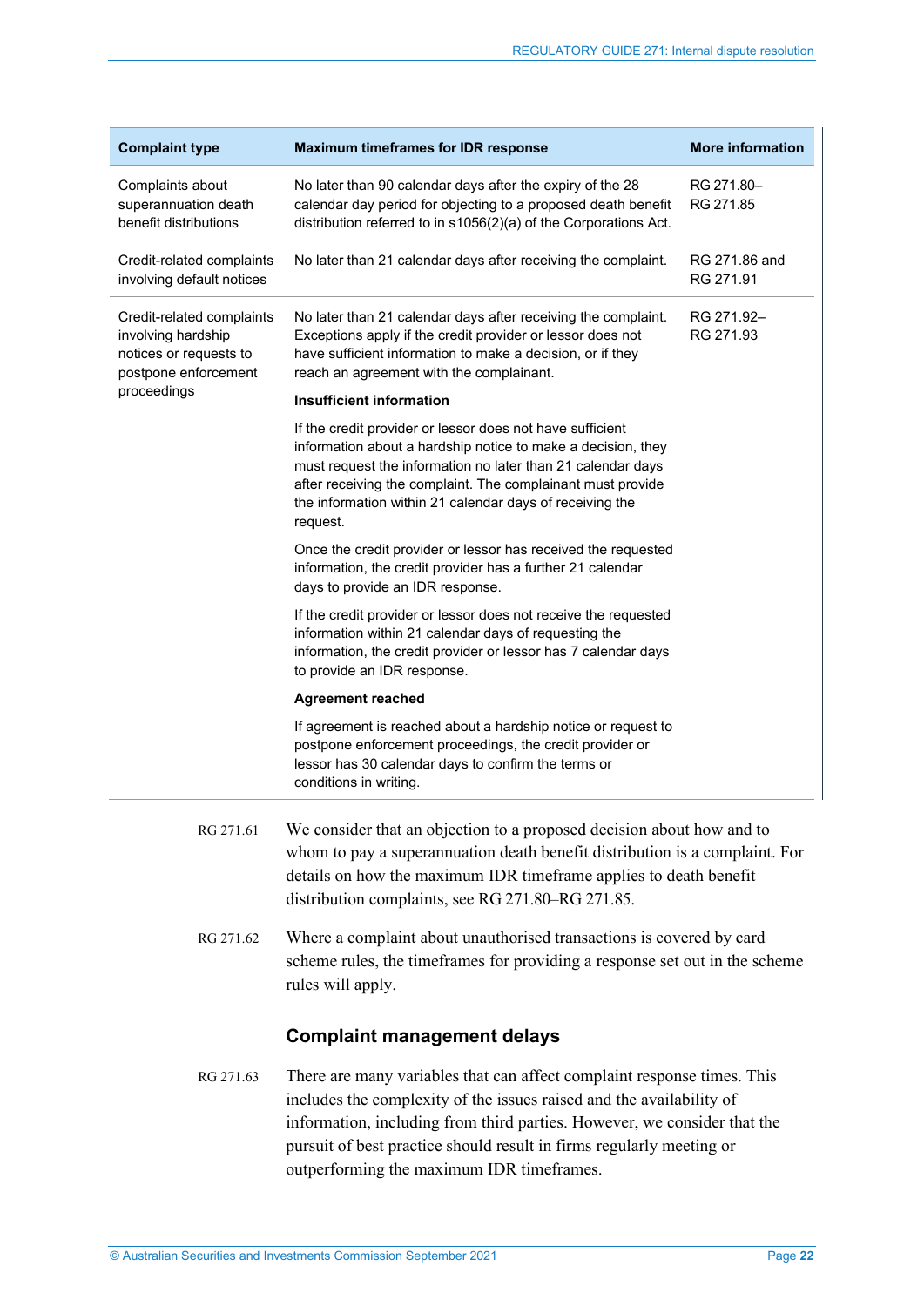#### **Enforceable paragraphs: RG [271.64–](#page-22-0)RG [271.66](#page-22-1) (including notes)**

- <span id="page-22-0"></span>RG 271.64 A financial firm is not required to provide a complainant with an IDR response within the relevant maximum IDR timeframe if certain circumstances exist: see RG [271.65–](#page-22-2)RG [271.66.](#page-22-1)
- <span id="page-22-2"></span>RG 271.65 First, there must be no reasonable opportunity for the financial firm to provide the IDR response within the relevant maximum IDR timeframe because:
	- (a) resolution of the individual complaint is particularly complex (see RG [271.67](#page-22-3) for examples of 'complexity'); and/or
	- (b) circumstances beyond the financial firm's control are causing complaint management delays (see RG [271.68](#page-23-1) for examples of such circumstances).
- <span id="page-22-1"></span>RG 271.66 Second, before the relevant maximum IDR timeframe expires, the financial firm must give the complainant an 'IDR delay notification' that informs the complainant about:
	- (a) the reasons for the delay;
	- (b) their right to complain to AFCA if they are dissatisfied; and
	- (c) the contact details for AFCA.

Note 1: We consider that objections to proposed decisions about how and to whom to pay a superannuation death benefit distribution are complaints. AFCA cannot consider a complaint about a death benefit distribution unless the complainant has first lodged a complaint about that decision with the death benefit decision-maker and received a response to the complaint. If the death benefit decision-maker delays providing a complainant with an IDR response and the complainant escalates the matter to AFCA, AFCA cannot consider the complaint as it relates to the distribution of the death benefit but can consider the delay. This restriction to AFCA's jurisdiction should be reflected in any IDR delay notification a death benefit decision-maker provides in response to a death benefit distribution complaint.

Note 2: The exceptions set out at RG [271.64–](#page-22-0)RG [271.66](#page-22-1) do not prevent a complainant from exercising their right to escalate a complaint to AFCA and do not affect AFCA's ability to register a complaint.

Note 3: The exceptions do not apply to the refer back timeframes applied by AFCA when a complaint is escalated to AFCA.

Note 4: If a complaint has been referred to IDR by AFCA, the financial firm may draft the IDR delay notification to reflect the fact that the customer has already initiated contact with AFCA.

#### <span id="page-22-3"></span>RG 271.67 Examples of 'complexity' include when:

- (a) an individual complaint is about a transaction or event that occurred more than six years ago and requires reconstruction of account information; and
- (b) a complaint about a superannuation death benefit distribution involves multiple submissions from potential beneficiaries with competing information about the status of relationships or levels of financial dependence.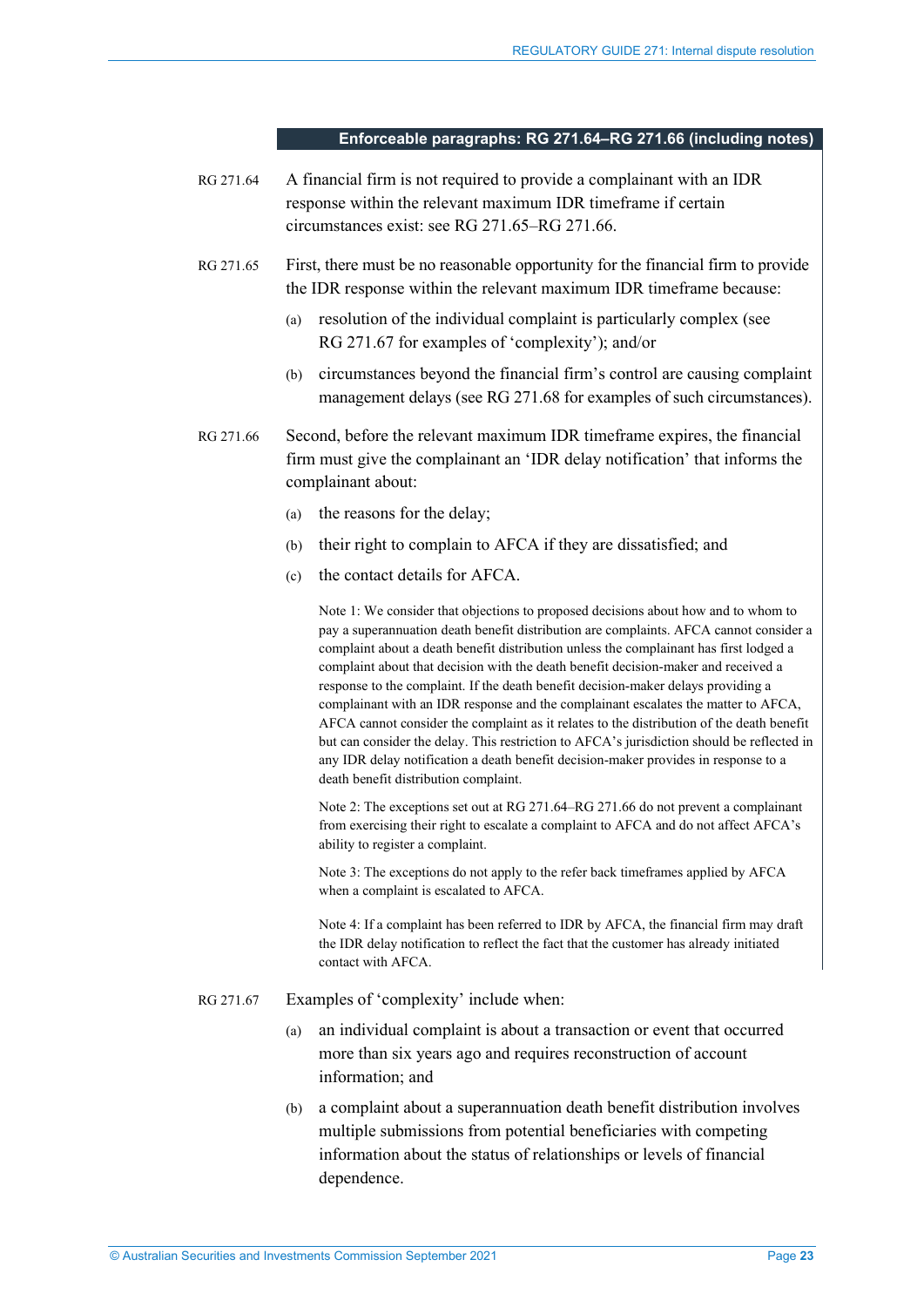- <span id="page-23-1"></span>RG 271.68 Examples of circumstances that may be beyond a financial firm's control include when:
	- (a) the complainant is waiting on a medical appointment that the firm reasonably requires the complainant to attend;
	- (b) the complainant is unable to respond to the financial firm due to illness or absence;
	- (c) information must be obtained from third parties to a complaint (excluding an authorised representative who is a party to the complaint); and
	- (d) a death benefit decision-maker is waiting on information requested from potential beneficiaries to a death benefit to substantiate their claim.

#### **Enforceable paragraph: RG [271.69](#page-23-2)**

- <span id="page-23-2"></span>RG 271.69 Superannuation trustees and RSA providers satisfy the requirement to provide written reasons for the failure by a trustee to make a decision on a complaint (see  $s101(1)(d)$  of the SIS Act and  $s47(1)(d)$  of the RSA Act) when they provide an IDR delay notification.
- RG 271.70 Unlicensed COI lenders who have not joined AFCA need to inform the complainant of the reasons for the delay before the end of the 30 calendar day period.

### **Complaints closed within five business days of receipt**

#### **Enforceable paragraph: RG [271.71](#page-23-0)**

- <span id="page-23-0"></span>RG 271.71 A financial firm does not need to provide an IDR response to a complainant if the firm closes the complaint by the end of the fifth business day after receipt because the firm has:
	- (a) resolved the complaint to the complainant's satisfaction (see RG [271.73\)](#page-23-3); or
	- (b) given the complainant an explanation and/or apology when the firm can take no further action to reasonably address the complaint (see RG [271.74\)](#page-24-1).
- <span id="page-23-3"></span>RG 271.72 However, an exception may apply: see RG [271.75.](#page-24-0)
- RG 271.73 When determining whether a complaint has been resolved to a complainant's satisfaction, we expect firms to consider whether:
	- (a) the complainant has confirmed (verbally or in writing) that they are satisfied with the action(s) taken by the financial firm in response to the complaint and do not wish to take the matter further; or
	- (b) other circumstances exist that make it reasonable for the firm to form the view that the complaint has been resolved to the complainant's satisfaction.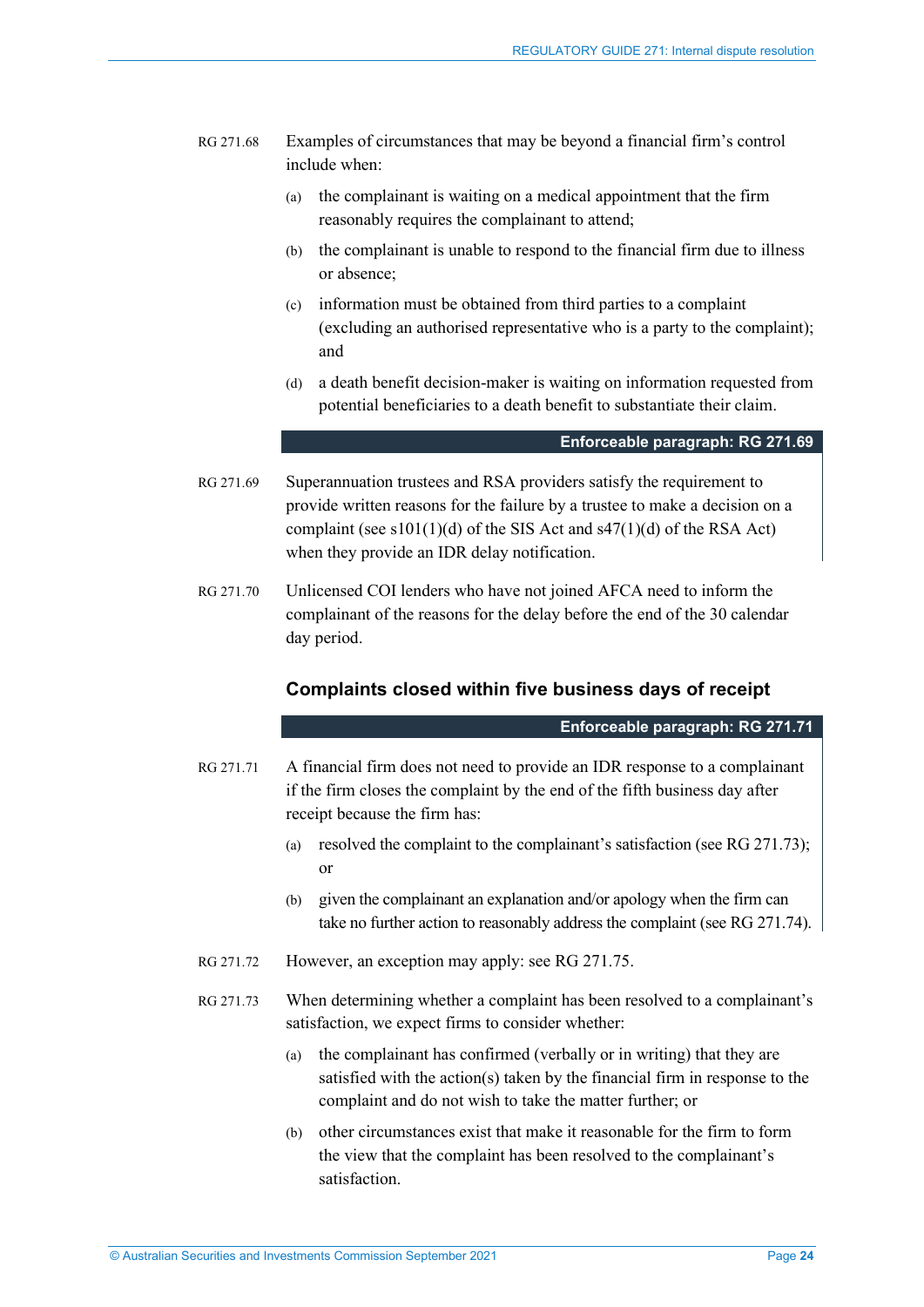- <span id="page-24-1"></span>RG 271.74 In some circumstances, it may be reasonable for a financial firm to form the view that an explanation and/or apology is the only action they can take to address the complaint. For example, if the complaint relates only to:
	- (a) a financial firm's commercial decision, such as a refusal to grant credit or provide insurance cover on certain terms; or
	- (b) reasonable initial contact by a financial firm about debt collection.

#### **Enforceable paragraph: RG [271.75](#page-24-0)**

<span id="page-24-0"></span>RG 271.75 A financial firm must provide a written IDR response, even where the complaint is closed by the end of the fifth business day:

- (a) if the complainant requests a written response;
- (b) if the complaint is about:
	- (i) hardship;
	- (ii) a declined insurance claim; or
	- (iii) the value of an insurance claim; or
- (c) for any decision of a trustee (or failure by the trustee to make a decision) relating to a complaint. A trustee in this paragraph means a trustee of a regulated superannuation fund other than an SMSF, or of an approved deposit fund (see s101(1)(d) of the SIS Act).

Note: Section 101(1)(d) of the SIS Act does not provide an exception from providing written reasons because a complaint is resolved promptly. Not all complaints resolved by a trustee will involve a *decision* of a trustee (or failure by a trustee to make a decision) relating to the complaint. In some cases where a complaint is resolved promptly, all the trustee may be providing is an explanation or an apology, rather than making a decision relating to the complaint within the meaning of s101(1)(d). For example, if the complaint is about:

- the general administration or a policy of the fund (and the complainant is not seeking to argue for changes in their own case); and
- the operation of statutory conditions of release and service delays that have not caused the complainant loss.

The trustee must determine what is an appropriate response based on the context and facts of each complaint. If the response to the complaint requires some consideration of the complainant's individual circumstances or the complainant has requested a particular resolution, then it is more likely that in responding to the complaint the trustee will have made a decision (or will have implicitly failed to make a decision), which will require written reasons. For complaints that are not closed by the end of the fifth business day, trustees must provide a written IDR response regardless of whether there was any decision of the trustee (or failure by the trustee to make a decision) relating to a complaint.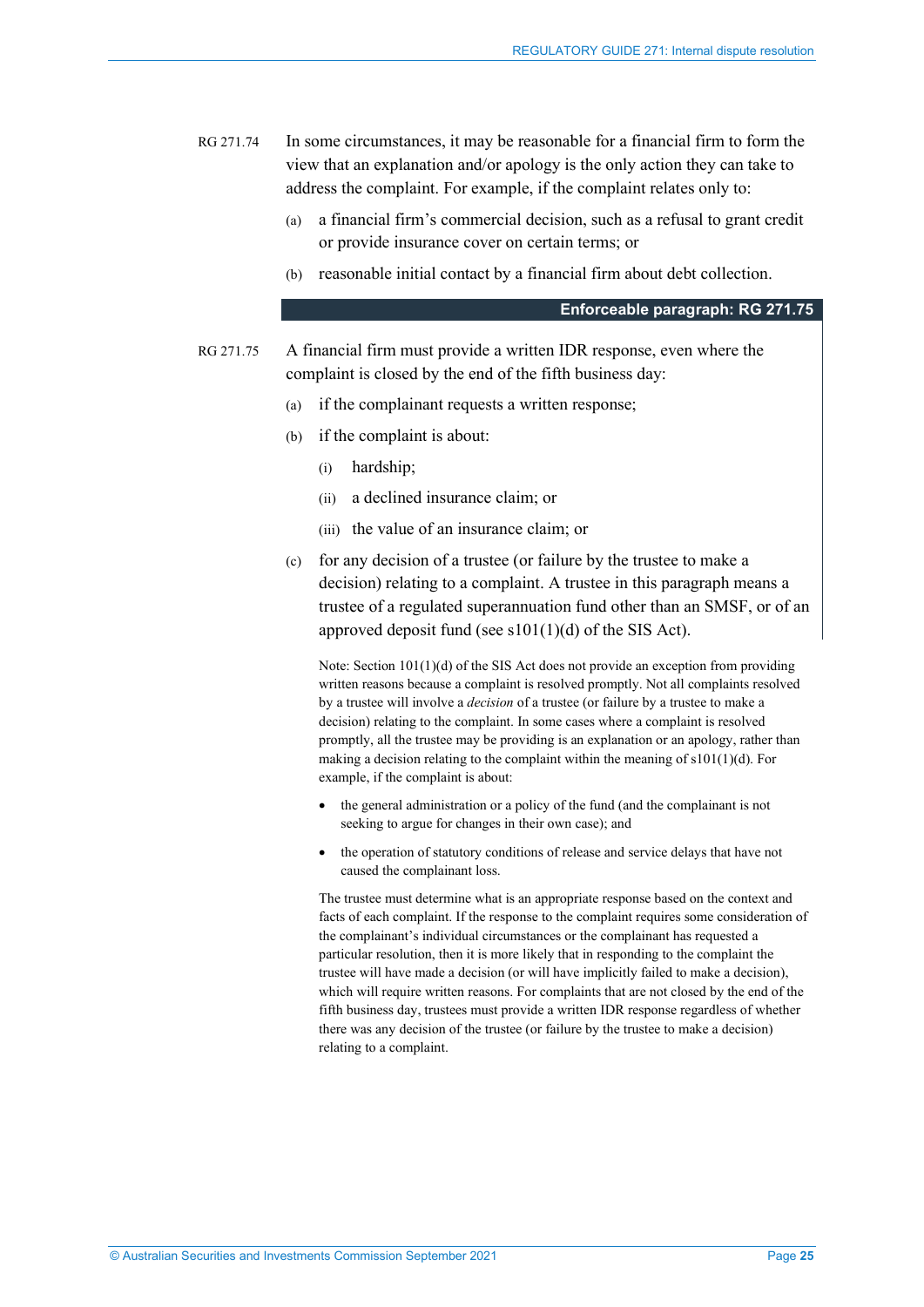### **More information on maximum timeframes for traditional trustee complaints**

### **Enforceable paragraph: RG [271.76–](#page-25-0)RG [271.78](#page-25-1)**

- <span id="page-25-3"></span><span id="page-25-0"></span>RG 271.76 During the 45 calendar day maximum IDR timeframe, a traditional trustee must:
	- (a) on receiving the complaint, use their best endeavours to identify and notify other people who may request an information return (i.e. other beneficiaries) and who may reasonably have an interest in the outcome of the complaint. We encourage traditional trustees to do this as quickly as possible;
	- (b) where relevant to the efficient and fair handling of the complaint at IDR, consider the views of those identified at RG [271.76\(a\);](#page-25-3) and
	- (c) keep those identified at RG [271.76\(a\)](#page-25-3) informed of the progress of the complaint at key stages of the IDR process, including when the trustee gives an IDR response or IDR delay notification.
- RG 271.77 Under the 45 calendar day maximum IDR timeframe, time stops running when:
	- (a) another person commences legal proceedings to be included as a beneficiary and the outcome would affect the handling of the complaint at IDR; or
	- (b) the traditional trustee applies for an opinion, advice or direction from a court to reasonably handle the complaint at IDR (e.g. where the trustee company is acting as a manager or administrator of the trust property).
- <span id="page-25-1"></span>RG 271.78 Time starts to run again once the court determines whether the other person should be included as a beneficiary, or provides an opinion, advice or otherwise gives a direction, and the time to lodge an appeal (if relevant) has passed.

### **More information on maximum timeframes for superannuation trustee complaints**

#### **Insurance in superannuation complaints**

#### **Enforceable paragraph: RG [271.79](#page-25-2)**

<span id="page-25-2"></span>RG 271.79 A complainant may lodge a complaint about insurance in superannuation with the insurer or the trustee. Trustees, insurers and administrators must have arrangements in place to ensure the maximum IDR timeframe is complied with regardless of the initial lodgement point. Time starts to run from the date the complaint is first lodged with either one of the parties.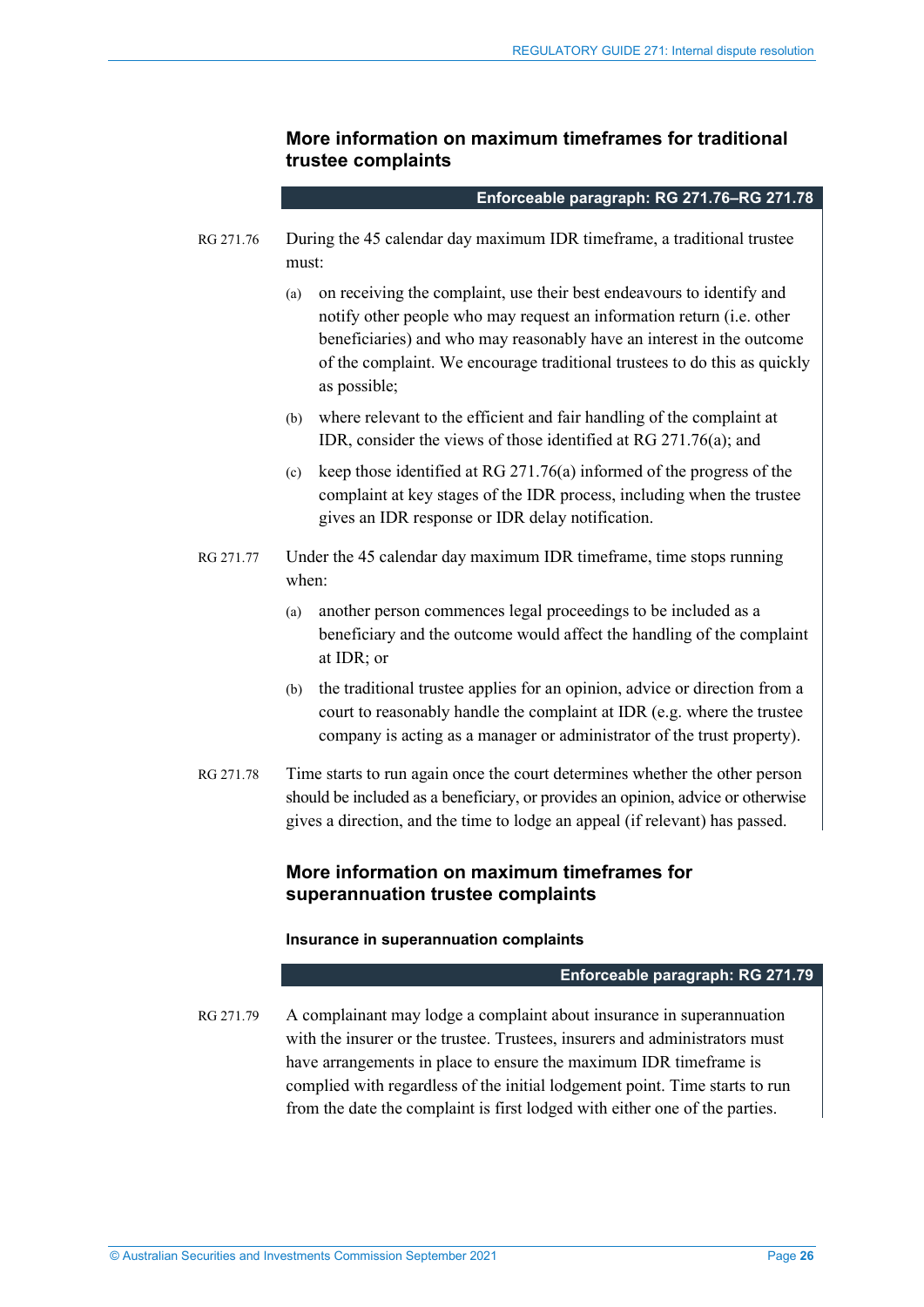#### **Objections to superannuation death benefit distributions**

<span id="page-26-1"></span>RG 271.80 A death benefit decision-maker may, when distributing a death benefit, go through an initial information-gathering process and then propose a decision on how and to whom to pay the benefit: see s1056 of the Corporations Act. Notice of the proposal is sent to all potential beneficiaries, explaining that they may object to the proposal within 28 calendar days of receiving it: see s1056(2)(a).

#### **Enforceable paragraphs: RG [271.81–](#page-26-3)RG [271.85](#page-26-2) (including notes)**

- <span id="page-26-3"></span>RG 271.81 Any objection to a proposed death benefit distribution is a complaint and will trigger the start of the IDR process.
- RG 271.82 When an objection is made, the 90 calendar day maximum IDR timeframe begins from the end of the 28 calendar day objection period.
- <span id="page-26-4"></span>RG 271.83 After reviewing any objections, the death benefit decision-maker may either:
	- (a) amend the previous proposed decision and give all potential beneficiaries additional notice that the decision-maker proposes to make a new decision (and further objections must be notified to the death benefit decision-maker within 28 calendar days); or
	- (b) maintain the previous proposed decision and give all potential beneficiaries notice that they have made the decision (and eligible complainants can make a complaint to AFCA within 28 calendar days).
- <span id="page-26-0"></span>RG 271.84 When the death benefit decision-maker gives notice of a new proposed decision in response to an objection (as set out in RG [271.83\(a\),](#page-26-4) they must:
	- (a) provide each complainant with a response that meets the minimum IDR response requirements set out in RG [271.53–](#page-19-1)RG [271.54,](#page-19-3) except for the AFCA-related requirements at RG [271.53\(b\)–](#page-19-4)RG [271.53\(c\).](#page-19-5) This is because any objection must be made to the death benefit decisionmaker, rather than to AFCA; and
	- (b) provide any non-complaining beneficiaries with the same information as the complainant, while complying with any obligations under privacy laws;

Note: When the death benefit decision-maker provides further proposed decisions, the maximum 90 calendar day timeframe will apply from the end of each 28 calendar day objection period. This will continue with each new proposed decision until the death benefit decision-maker makes the decision.

- <span id="page-26-5"></span><span id="page-26-2"></span>RG 271.85 When the death benefit decision-maker gives notice that they have made the decision, they must:
	- (a) provide each complainant with a response that meets the minimum IDR response requirements set out in RG [271.53–](#page-19-1)RG [271.54,](#page-19-3) including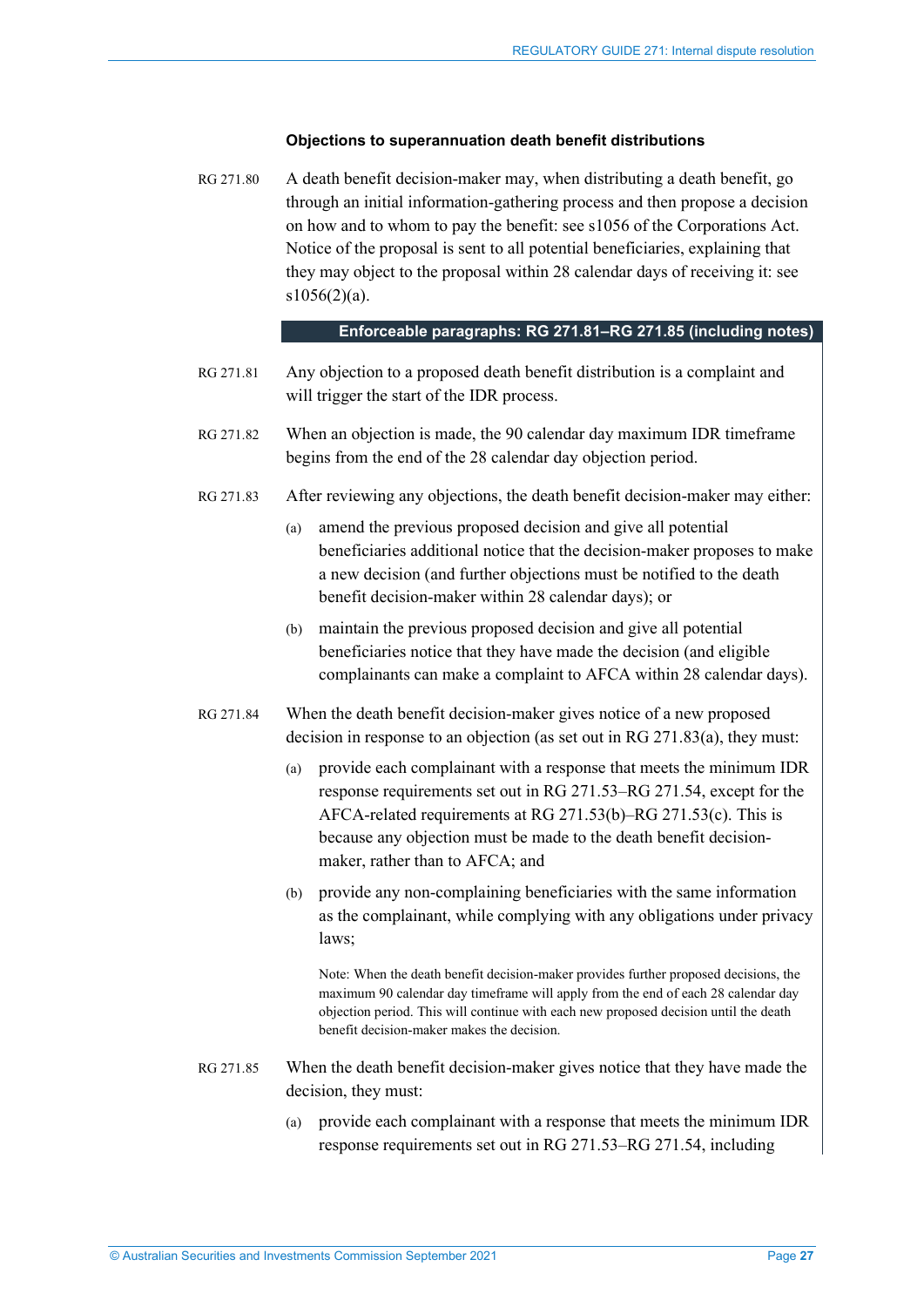information about the complainant's right to refer the matter to AFCA within 28 calendar days of being given notice if they are not satisfied; and

(b) provide any non-complaining beneficiaries with the same information as the complainant, while complying with any obligations under privacy laws.

Note 1: Notice under RG [271.85](#page-26-2)[\(a\)](#page-26-5) is 'given' when it is received by the intended recipient. The 28 calendar day period will begin from that date. The day a notice is 'given' may, therefore, be later than the actual date of the notice.

Note 2: Generally, AFCA cannot consider a complaint about a death benefit distribution unless the complainant has lodged an objection with the death benefit decision-maker and received a response to the complaint. The complainant must lodge their objection within 28 calendar days of being given notice of the proposed decision.

### **More information on maximum timeframes for certain credit complaints**

#### **Complaints involving default notices**

#### **Enforceable paragraphs: RG [271.86](#page-27-0) (including note)**

<span id="page-27-0"></span>RG 271.86 If a complaint involves a default notice, the credit provider or lessor must provide an IDR response to the complainant within 21 calendar days.

> Note: An exemption applies for complaints about hardship notices or requests to postpone enforcement proceedings that the complainant has previously sought and the provider or lessor has rejected or not responded to. Given the urgency of these cases, the complainant may take their complaint directly to AFCA once the timeframes in the National Credit Code have passed—for more information, see RG [271.92–](#page-28-1)RG [271.101.](#page-30-1)

- RG 271.87 A credit provider or lessor must give a borrower a 'default notice' before commencing enforcement proceedings to recover money, take possession of property or sell property: see s88 of the National Credit Code. The default notice must:
	- (a) inform the borrower or lessee that they must remedy the default within 30 calendar days; and
	- (b) substantially meet the pro forma notice requirements in Form 12A and Form 18A of the National Credit Regulations.

Note: See s208 of National Credit Code and regs 6, 86, 105K and Forms 12, 12A and 18A of the National Credit Regulations, as amended by the *National Consumer Credit Protection Amendment Regulation 2013 (No. 1)*.

- RG 271.88 A complaint may involve a default notice if, for example, the complainant:
	- (a) alleges that the default notice was not served;
	- (b) disputes the amount specified in the default notice or whether the default notice was rectified; or
	- (c) has a dispute about the lender's communications leading up to the issue of the default notice.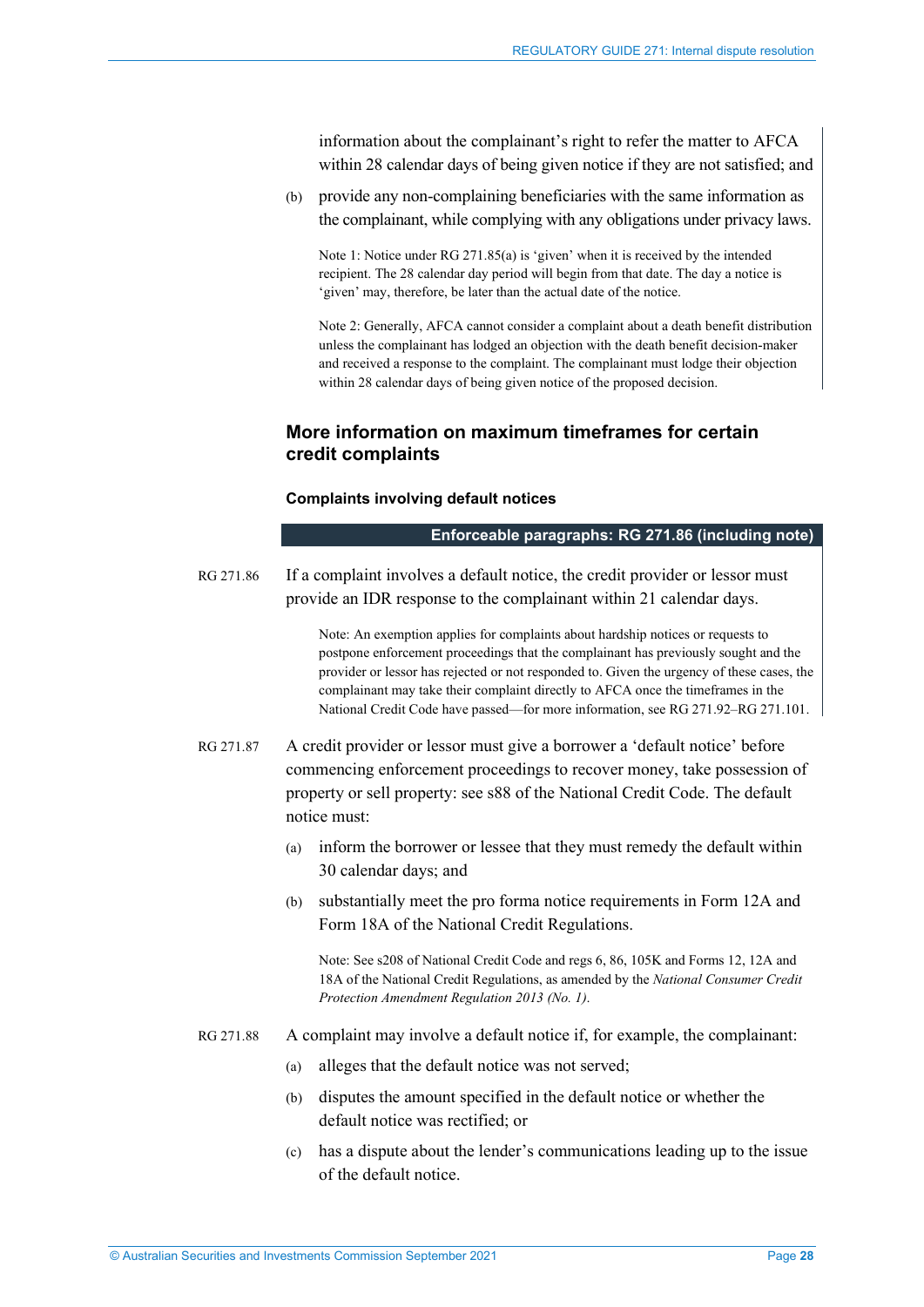#### **Enforceable paragraph: RG [271.89](#page-28-3)**

- <span id="page-28-3"></span>RG 271.89 Credit providers (including debt collectors), credit service providers, their credit representatives and unlicensed COI lenders must refrain from commencing or continuing with legal proceedings or any other enforcement action (i.e. debt collection activity) against the complainant. Unless the statute of limitations is about to expire, this applies:
	- (a) while the complaint is being handled at IDR (during the 21 calendar days); and
	- (b) for a reasonable time thereafter.

Note: We also expect financial firms to comply with RG [271.89](#page-28-3) while they are considering a hardship notice or request to postpone enforcement proceedings.

- RG 271.90 This will enable the complaint to be genuinely dealt with at IDR. The 'reasonable time thereafter' will also allow the complainant the opportunity to lodge their complaint with AFCA if the complaint cannot be resolved at IDR.
- <span id="page-28-0"></span>RG 271.91 We expect that a sufficient timeframe for a complainant to lodge a complaint with AFCA will be at least 14 calendar days after receiving the IDR response. This may be longer, depending on the particular circumstances of the complaint (e.g. if the complainant needs more time to lodge a dispute with AFCA because of accessibility issues).

### **Credit complaints involving hardship notices or requests to postpone enforcement proceedings**

#### **Enforceable paragraphs: RG [271.92–](#page-28-1)RG [271.93](#page-28-2)**

- <span id="page-28-1"></span>RG 271.92 Credit providers, credit service providers, lessors and unlicensed COI lenders must treat complaints involving hardship notices or requests to postpone enforcement proceedings as urgent matters.
- <span id="page-28-2"></span>RG 271.93 Where a complaint involves a hardship notice or request to postpone enforcement proceedings, the following maximum IDR timeframes apply:
	- (a) the credit provider or lessor has 21 calendar days to consider and determine whether to agree to:
		- (i) a change in the terms of the credit contract or lease for hardship (under s72 and 177B of the National Credit Code); or
		- (ii) the request to postpone enforcement proceedings (under s94 and 179H of the National Credit Code); or
	- (b) if the credit provider or lessor requires further information about a hardship notice, they have the additional time allowed for credit contracts or leases entered into on or after 1 March 2013 (under s72 and 177B of the National Credit Code). This is up to:
		- (i) 28 calendar days from the date the information is requested, but not received; or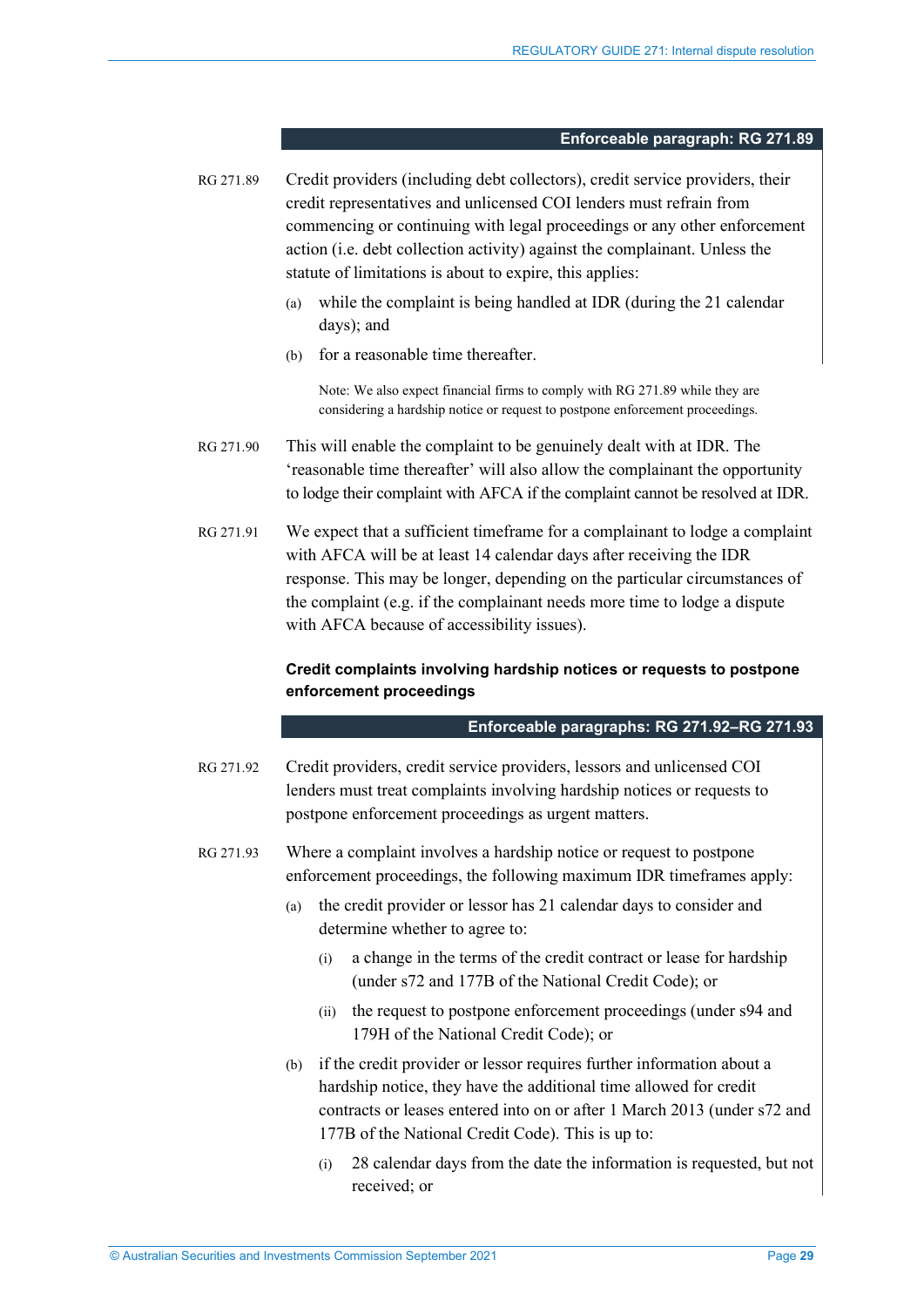(ii) 21 calendar days from when they consider they have received the information requested.

Note: See [Information Sheet 105](https://asic.gov.au/regulatory-resources/credit/credit-contracts-and-disclosure/faqs-dealing-with-consumers-and-credit/) *FAQs—Dealing with consumers and credit* (INFO 105) for more information on timeframes for responding to a hardship notice when further information is required.

- RG 271.94 If the complaint is not resolved within these timeframes, there will be no further time at IDR to deal with the complaint (unless [RG 271.98](#page-29-0) applies) and the complainant should be referred to AFCA.
- RG 271.95 A borrower or guarantor may give a credit provider a hardship notice or request the postponement of enforcement proceedings. A lessee may also give a hardship notice or request the postponement of enforcement proceedings for leases entered into on or after 1 March 2013.
- RG 271.96 Credit providers and lessors should have a dedicated telephone number and, where possible, a fax number, postal address and email address to accept and deal with hardship notices.
- RG 271.97 We expect that credit providers, credit service providers, lessors and unlicensed COI lenders will have systems in place to easily identify a complaint involving a hardship notice or a request to postpone enforcement proceedings.
- <span id="page-29-0"></span>RG 271.98 We confirm in [RG 267](https://asic.gov.au/regulatory-resources/find-a-document/regulatory-guides/rg-267-oversight-of-the-australian-financial-complaints-authority/) that the AFCA Rules may allow AFCA a discretion to vary timeframes that apply to complaints that are referred back to financial firms for consideration. This may include complaints when no agreement is reached within the maximum IDR timeframes for complaints about hardship notices or requests to postpone enforcement proceedings.

Note: See RG 267.187–RG 267.197 for more information about 'refer back arrangements'.

- <span id="page-29-2"></span><span id="page-29-1"></span>RG 271.99 If a borrower and the credit provider or lessor have reached an agreement about a hardship notice or postponement of enforcement proceedings, the credit provider or lessor has a further 30 calendar days to confirm in writing:
	- (a) the terms of change to the credit contract or lease (see s73 or 177C of the National Credit Code); or
	- (b) the conditions of postponement of enforcement proceedings (see s95 or 179J of the National Credit Code).

Note: Transitional arrangements apply to [RG 271.99\(a\).](#page-29-1) When an agreement is a 'simple arrangement', credit providers and lessors are exempt from having to confirm in writing the particulars of a change to the terms of the credit contract or lease: see Class [Order \[CO 14/41\]](https://www.legislation.gov.au/current/F2020C00162) *Extension of transitional credit hardship provisions*. A simple arrangement is an agreement that defers or reduces the obligations of a debtor or lessee for no more than 90 calendar days. This exemption applies until 1 March 2022. Despite the exemption from giving written notice, the maximum timeframes summarised in [Table 2](#page-20-3) will apply. Credit providers and lessors must advise the debtor or lessee of the changes made to the terms within 30 calendar days of the agreement.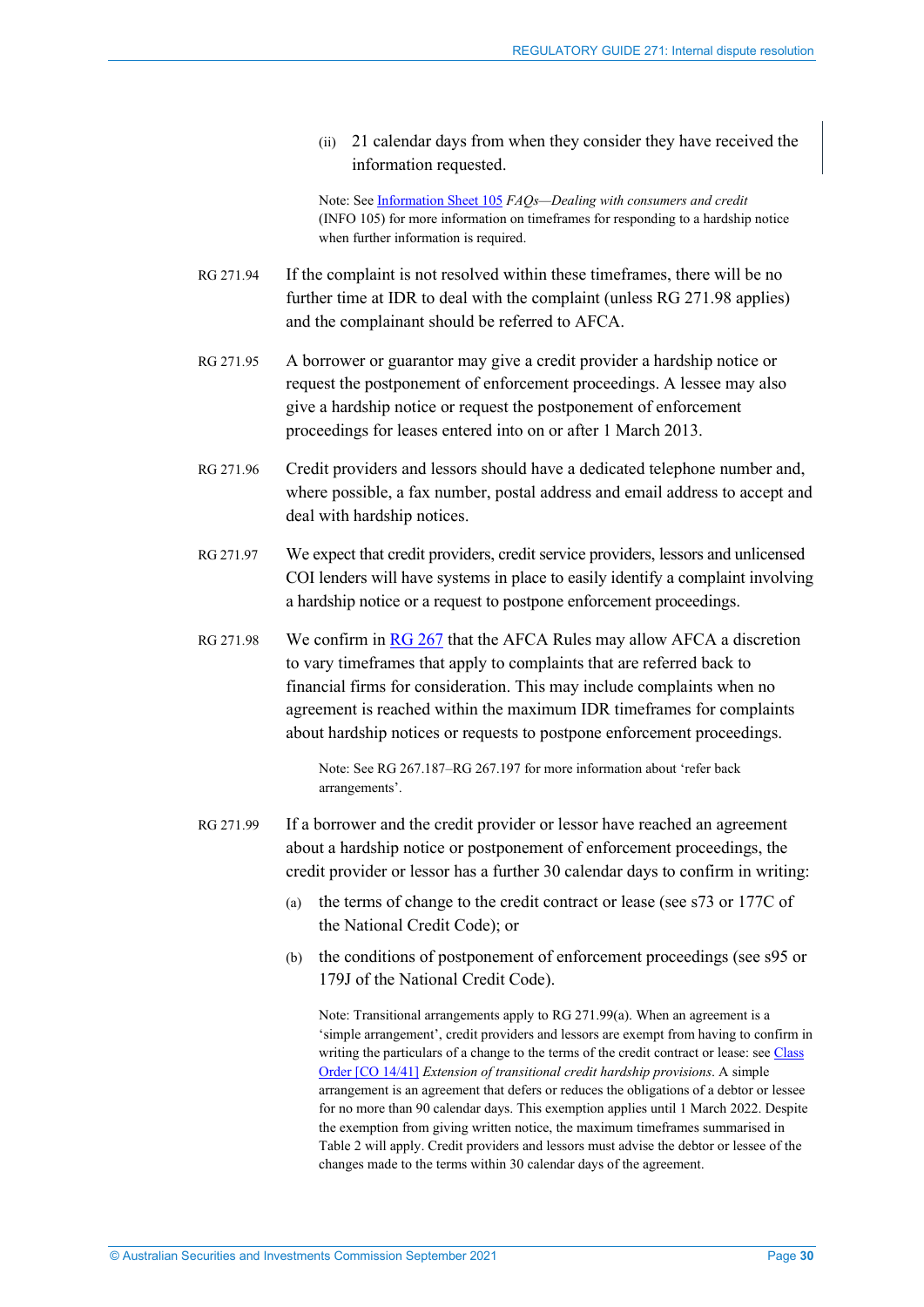- <span id="page-30-2"></span>RG 271.100 The credit provider must inform the complainant of their right to complain to AFCA and provide AFCA's contact details at certain points during the process of dealing with a hardship notice and/or request to postpone enforcement proceedings. This information:
	- (a) must be provided when the credit provider or lessor advises the complainant in writing that the credit provider or lessor has not agreed to change the terms of their credit contract or lease, or that the provider or lessor does not agree to negotiate a postponement of enforcement proceedings (see s72, 94, 177B, and 179H of the National Credit Code); and
	- (b) should be provided if a change to the contract or lease terms or postponement has been agreed to, when the credit provider or lessor notifies the complainant in writing of the terms of the variation or conditions of the postponement. The credit provider or lessor must send this written notice within 30 calendar days of the agreement being reached (see s 71, 73, 95, 177A, 177C, and 179J of the National Credit Code).

Note: This requirement does not apply to an unlicensed COI lender who has not joined AFCA.

<span id="page-30-1"></span>RG 271.101 We recognise that complaints involving hardship notices or postponement of enforcement proceedings may also involve issues relating to default notices. A complainant may lodge their complaint directly with AFCA if the complaint involves a default notice, issued after a credit provider, credit service provider or lessor has not responded to and/or decided not to grant a change to the terms of the credit contract or lease for hardship or postponement of enforcement proceedings. Where this is the case, RG [271.99–](#page-29-2)RG [271.100](#page-30-2) will apply.

### <span id="page-30-0"></span>**IDR response requirements for multi-tier IDR processes**

- RG 271.102 The maximum IDR timeframes for providing an IDR response (see RG [271.56–](#page-20-1)RG [271.101\)](#page-30-1) apply to all IDR processes, including those that include internal appeals or escalation mechanisms (multi-tier IDR processes).
- RG 271.103 Many financial firms operate multi-tier IDR processes. Typically, this might include frontline staff or an initial point of contact considering the complaint. If they are not able to resolve it:
	- (a) an operational area (e.g. claims or underwriting) may review the complaint; and/or
	- (b) a centralised 'complaints team' may conduct a further review and investigation.
- RG 271.104 Financial firms should generally aim to resolve the majority of complaints at the first point of contact, within a short timeframe.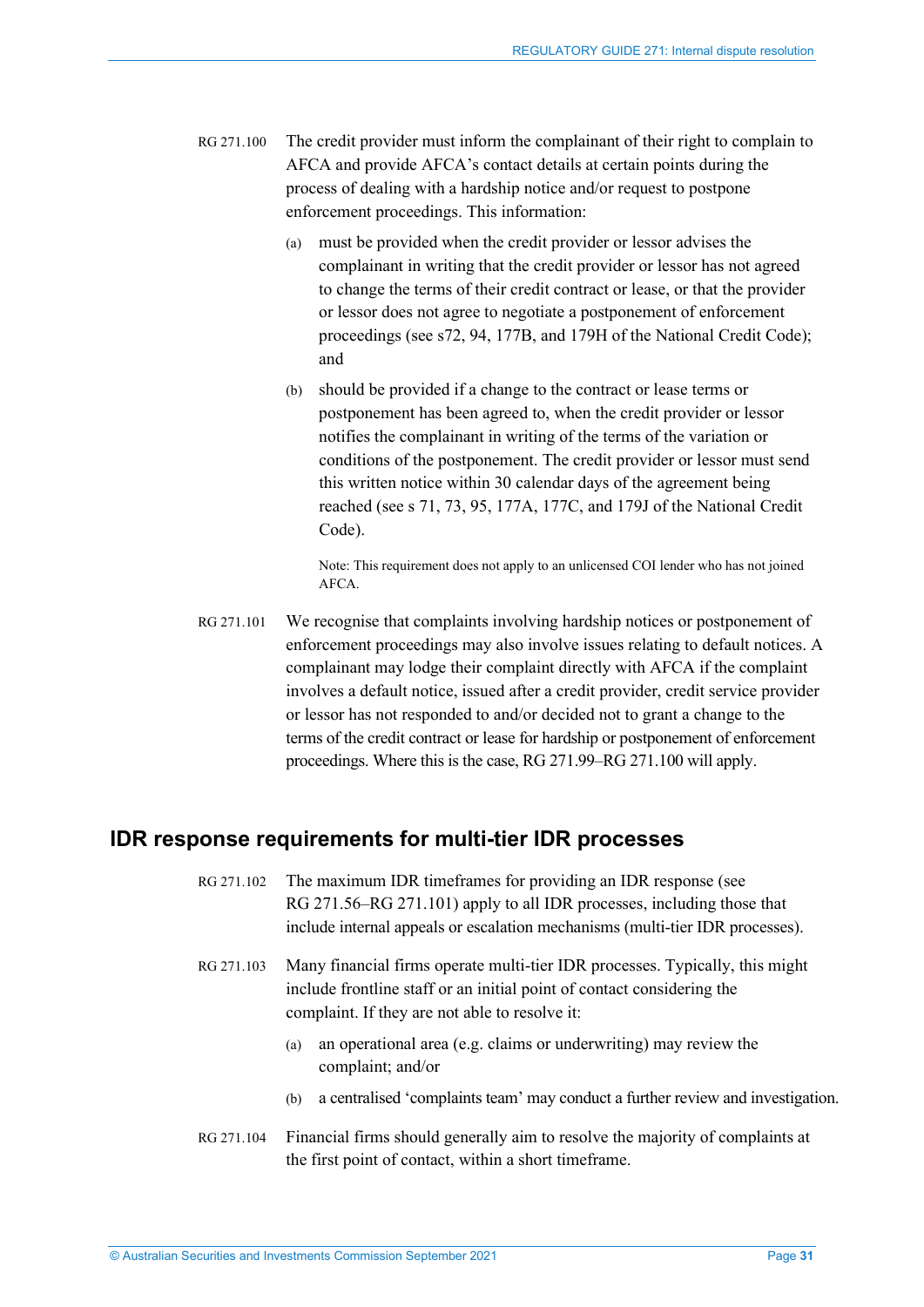- RG 271.105 Firms may arrange their complaint management resources and processes to suit the nature, scale and complexity of their business; however, complainants should not be disadvantaged by the use of multi-tier IDR processes by financial firms.
- <span id="page-31-1"></span>RG 271.106 Regardless of the structure of a firm's IDR process, the firm's obligation to deal with a matter according to our IDR requirements is triggered when the complainant's expression of dissatisfaction meets the definition of 'complaint' set out in RG [271.27.](#page-12-2) It is not triggered by the referral of a complaint to a specialist complaints or IDR team.

Note: See RG [271.27–](#page-12-2)RG [271.32](#page-13-1) for our guidance on the definition of 'complaint'.

### <span id="page-31-0"></span>**The role of customer advocates**

- RG 271.107 Many financial firms have introduced the role of 'customer advocate'.
- RG 271.108 The Ramsay Review considered the impact of the customer advocate role within banks. The Ramsay Review final report made the following finding (at p. 195):

The appointment of Customer Advocates could potentially assist with the resolution of disputes, but these positions have only recently been created and it is too soon to evaluate their role. Improved IDR data should make it easier to assess the impact of Customer Advocates in the future.

#### **Enforceable paragraph: RG [271.109–](#page-31-2)RG [271.110](#page-31-3) (including Note 1)**

- <span id="page-31-2"></span>RG 271.109 A financial firm may offer a complainant the option of escalating their complaint to the customer advocate, as an alternative to AFCA, after an IDR response is issued. When making such an offer, the firm must not prevent complainants from exercising their right to access AFCA—for example, by presenting the customer advocate as a mandatory step in the IDR process.
- <span id="page-31-3"></span>RG 271.110 If a complainant chooses to escalate their complaint to the customer advocate, the total time spent dealing with the complaint must not exceed the relevant maximum IDR timeframe set out at [Table 2.](#page-20-3) The total time includes both the IDR process and the customer advocate review.

Note 1: For the purposes of calculating the timeframe referred to in RG [271.110,](#page-31-3) time stops running on the date that the IDR response is sent to the complainant. Time starts to run again from the date that the complainant notifies the financial firm that they wish to escalate the complaint to the customer advocate.

Note 2: We have set out further information on the customer advocate's role in improving financial firms' IDR processes, and our requirements for financial firms in relation to customer advocate recommendations, at RG [271.191–](#page-48-0)RG [271.192.](#page-48-1)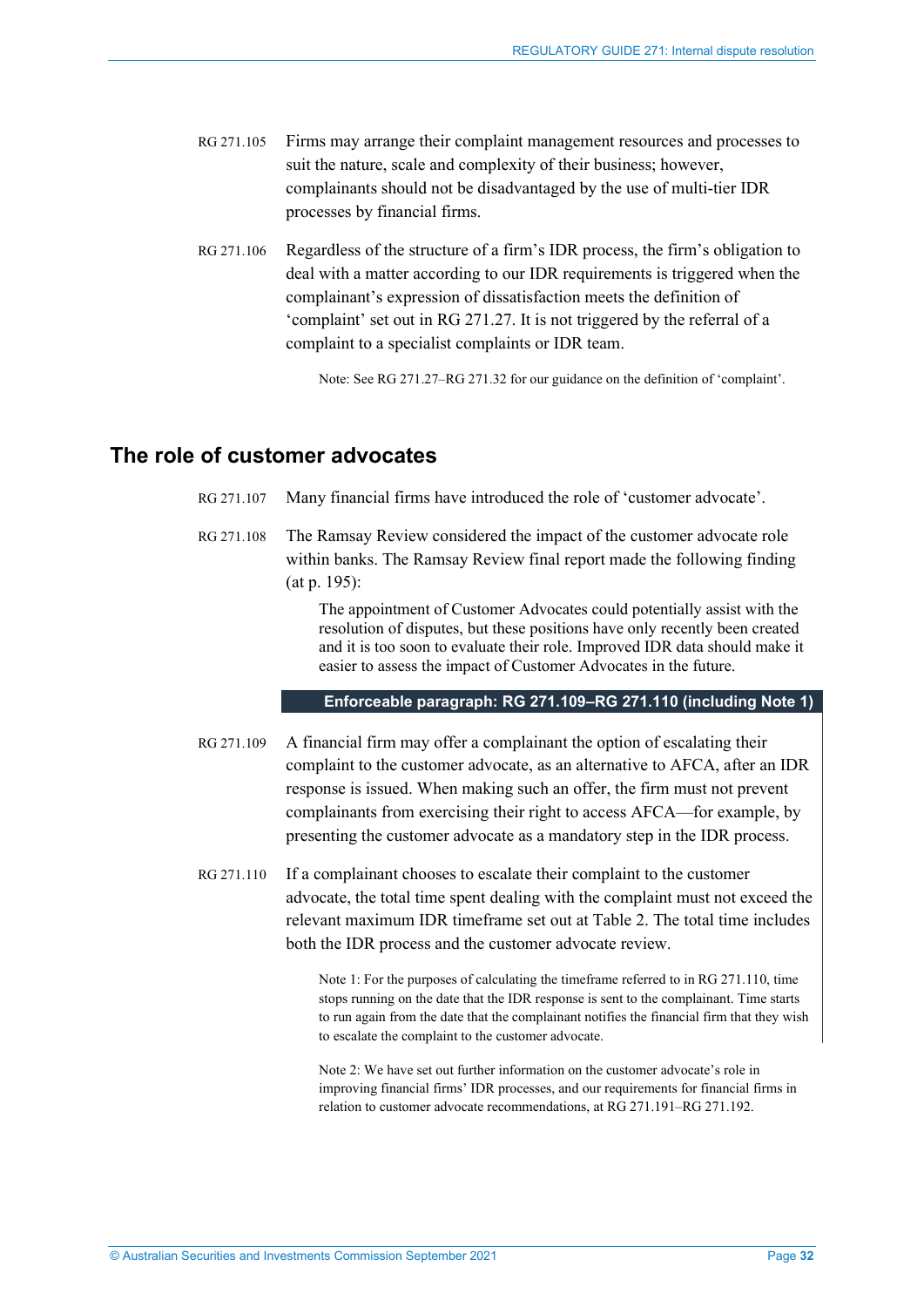### <span id="page-32-1"></span><span id="page-32-0"></span>**Links between the IDR process and AFCA**

### **Enforceable paragraph: RG [271.111–](#page-32-1)RG [271.112](#page-32-3)**

RG 271.111 For the financial dispute resolution system to be fully effective, financial firms need to establish appropriate links between their IDR process and AFCA. A complaint may go through the IDR process but remain unresolved, or may not be resolved within the relevant maximum IDR timeframe. In this instance, the IDR process must require the firm to:

- (a) inform the complainant that they have a right to pursue their complaint with AFCA; and
- (b) provide details about how to access AFCA.
- <span id="page-32-3"></span>RG 271.112 The IDR responses and IDR delay notifications financial firms provide to complainants must contain these details: see RG [271.53,](#page-19-1) RG [271.66](#page-22-1) and RG [271.84\(a\).](#page-26-0)
- RG 271.113 Firms should also provide details about how a complainant can access AFCA in a range of disclosure documents, including:
	- (a) Financial Services Guides;
	- (b) Product Disclosure Statements (PDSs), including short-form PDSs;
	- (c) Credit Guides;
	- (d) periodic statements (including exit statements); and
	- (e) forms and notices issued under the National Credit Code.
- RG 271.114 Firms' broader communications to consumers about their arrangements for managing complaints—including the publicly available complaint management policy, brochures explaining how to complain, relevant website frequently asked questions (FAQs) and call centre scripting should also effectively inform complainants of:
	- (a) their right to take their complaint to AFCA if they are dissatisfied; and
	- (b) the contact details of AFCA.
- RG 271.115 A financial firm may wish to directly refer a complaint to AFCA for resolution. This may occur where a firm has given an IDR response to the complainant, but the complaint remains unresolved and the complainant has not escalated it to AFCA. Firms wishing to make such a referral need to obtain the consent of the complainant(s) to do so: see RG 267.99.
- <span id="page-32-2"></span>RG 271.116 When complaints involve hardship notices or requests for postponement of enforcement proceedings, interest and other default charges may continue to accrue. This may increase the need for financial firms to directly refer complaints to AFCA. The complainant's consent to the referral also needs to be obtained in these circumstances: see RG 267.100.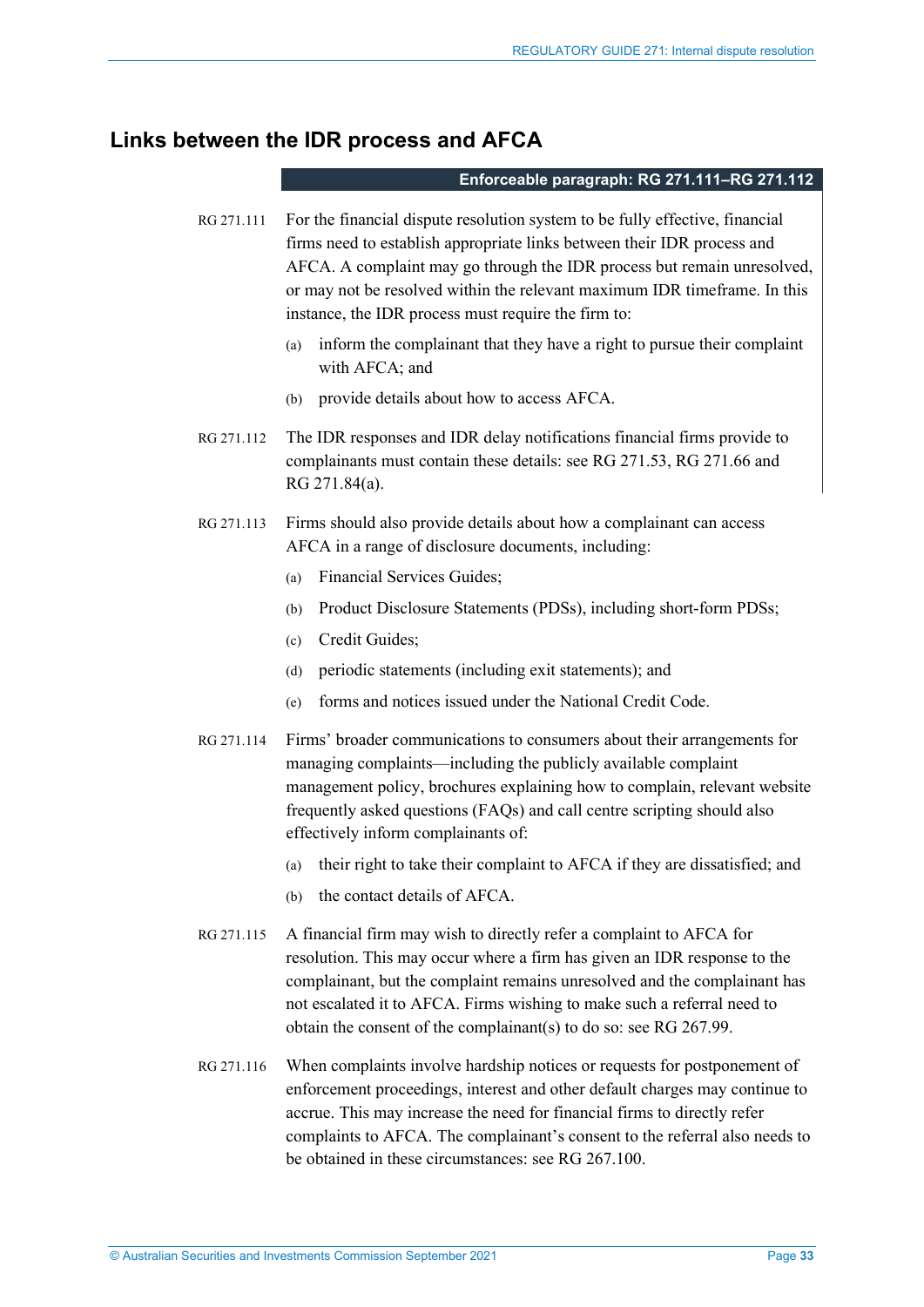## <span id="page-33-0"></span>**D Systemic issues**

#### **Key points**

Consumer complaints are a key risk indicator for systemic issues within a financial firm. The early identification and resolution of systemic issues by financial firms should prevent these matters being escalated to AFCA.

Boards and owners of smaller financial firms must set clear accountabilities for complaints handling functions, including the management of systemic issues identified through consumer complaints.

Financial firms must also have robust systems in place to ensure that possible systemic issues are investigated, followed up and reported on.

### <span id="page-33-1"></span>**Examples of systemic issues**

- RG 271.117 Consumer complaints are a key risk indicator for systemic issues within a financial firm. A systemic issue is a matter that affects, or has the potential to affect, more than one consumer. Some examples include:
	- (a) a disclosure document that is inadequate or misleading;
	- (b) a systems issue that produces errors—for example, benefit calculation errors or interest calculation errors;
	- (c) a unit pricing error that incorrectly allocates investment earnings to members;
	- (d) a documented procedure that does not comply with legal requirements—for example, it permits privacy requirements to be breached;
	- (e) a procedural weakness that is liable to recur;
	- (f) an erroneous interpretation of a superannuation trust deed provision; and
	- (g) a group insurance administration error that does not record cover for eligible members.

### <span id="page-33-3"></span><span id="page-33-2"></span>**How to manage systemic issues**

#### **Enforceable paragraphs: RG [271.118–](#page-33-3)RG [271.120](#page-34-0) (including note)**

RG 271.118 Boards must set clear accountabilities for complaints handling functions, including the management of systemic issues identified through consumer complaints.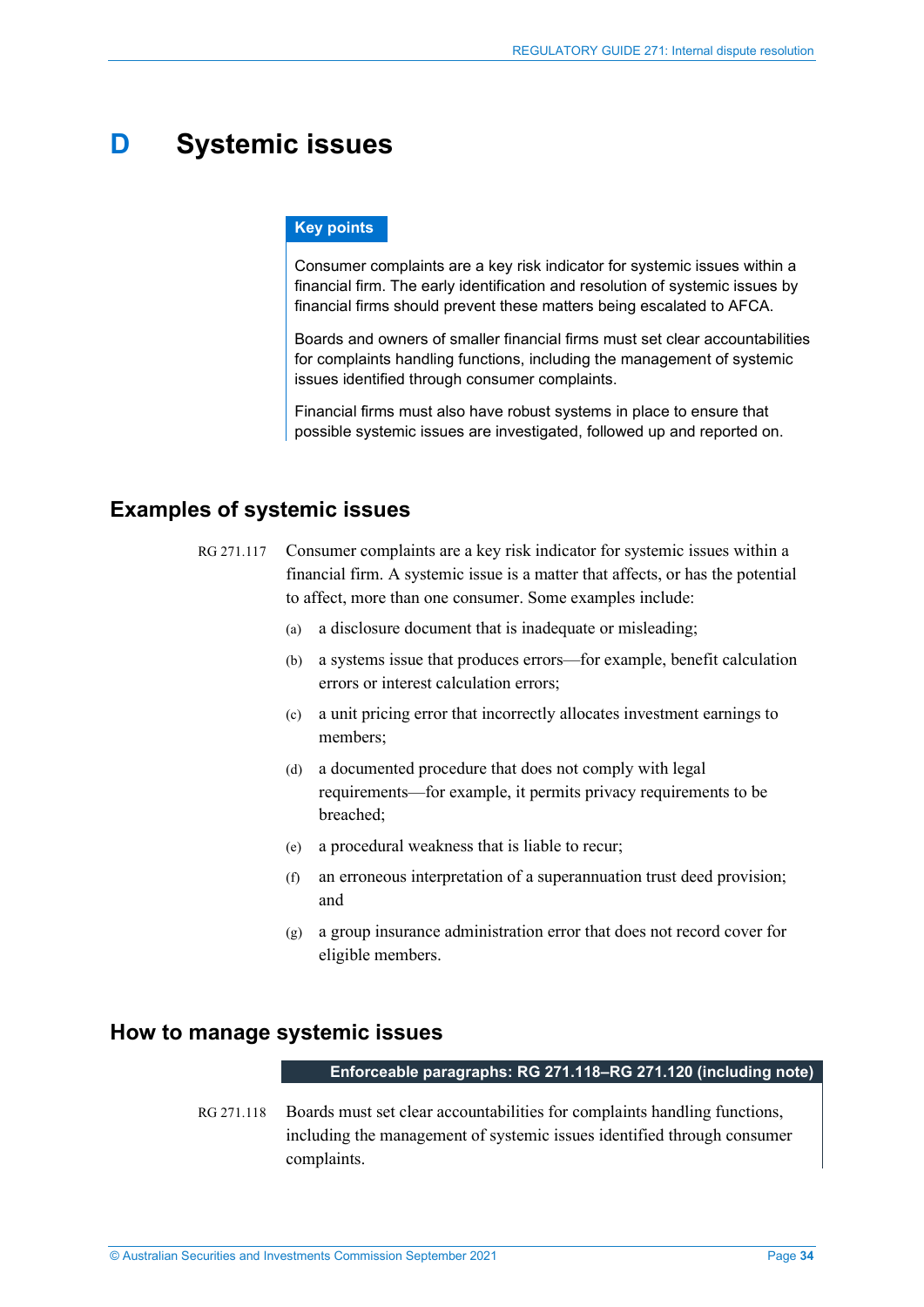- RG 271.119 If a financial firm provides reports to the board and/or executive committees, the reports must include metrics and analysis of consumer complaints including about systemic issues identified through those complaints.
- <span id="page-34-0"></span>RG 271.120 Financial firms must:
	- (a) encourage and enable staff to escalate possible systemic issues they identify from individual complaints;
	- (b) regularly analyse complaint data sets to identify systemic issues;
	- (c) promptly escalate possible systemic issues to appropriate areas within the firm for investigation and action; and
	- (d) report internally on the outcome of investigations, including actions taken, in a timely manner.

Note: Some smaller firms may not have escalation processes to investigate systemic issues. They must still act in a timely manner to investigate possible systemic issues identified from complaints.

- RG 271.121 If an investigation confirms that a systemic issue exists, we expect the financial firm to take prompt action to identify affected consumers and provide fair remediation.
- RG 271.122 The early identification and resolution of systemic issues by financial firms should prevent these matters being escalated to AFCA. AFCA also has a statutory responsibility to identify, refer and report systemic issues to a regulator where it considers that there is a systemic issue arising from its consideration of a complaint: see RG 267.65.
- RG 271.123 AFCA must make a report to a regulator (ASIC, the Australian Prudential Regulation Authority or the Australian Taxation Office) as soon as practicable—but no later than 15 calendar days—after AFCA considers that there is a systemic issue.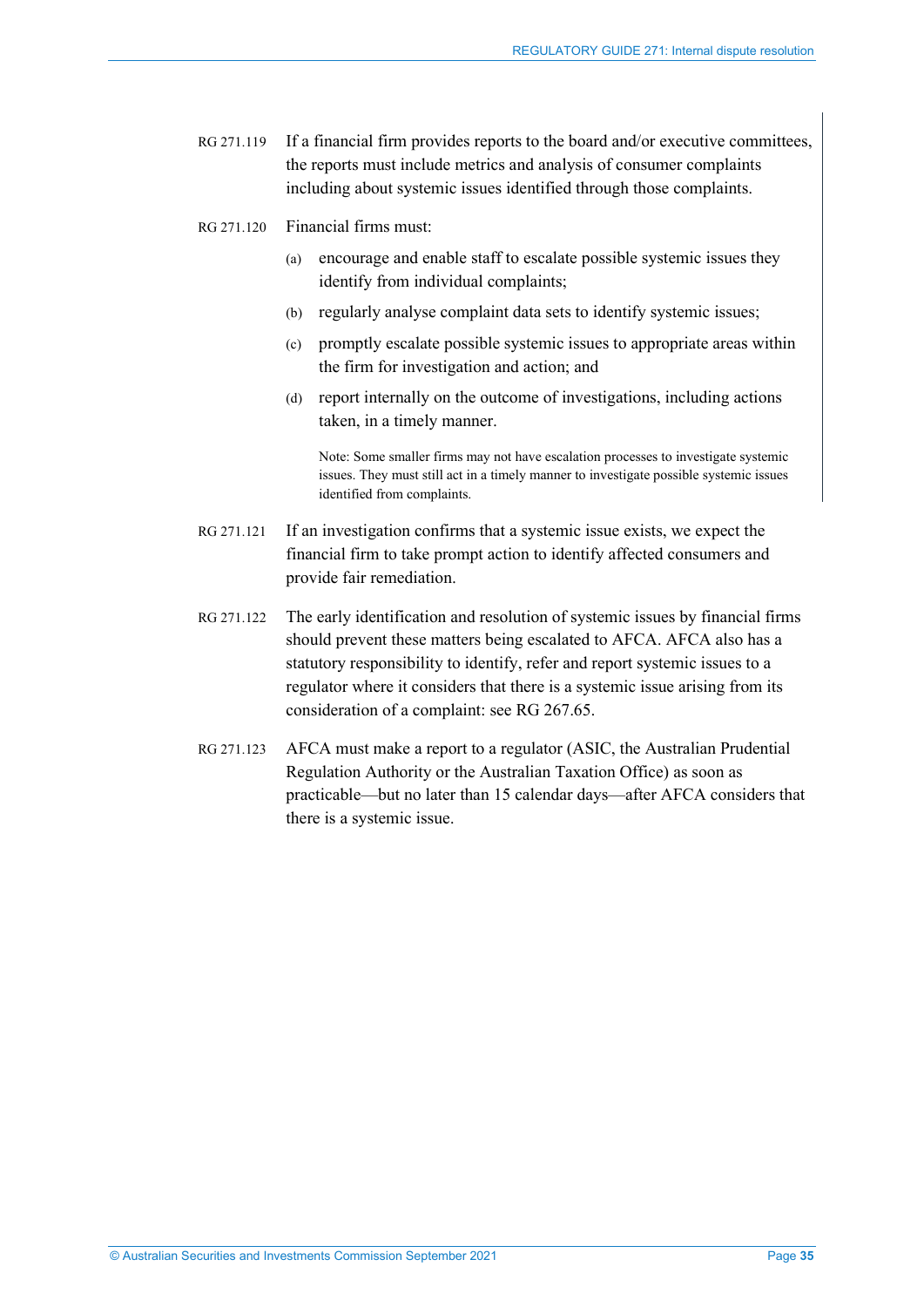## <span id="page-35-0"></span>**E IDR standards**

### **Key points**

Our IDR standards reflect the requirements for effective complaint management in [AS/NZS 10002:2014](https://www.standards.org.au/standards-catalogue/sa-snz/publicsafety/qr-015/as-slash-nzs--10002-colon-2014) and other matters we consider relevant, given our own regulatory experience.

We expect that our IDR standards can be adapted by financial firms to suit the nature, scale and complexity of their business.

This section sets out our IDR standards for:

- top-level commitment to effective, fair and timely complaint management;
- enabling complaints;
- resourcing;
- responsiveness;
- objectivity and fairness;
- complaint management policies and procedures;
- data collection, analysis and internal reporting; and
- continuous improvement of the IDR process.

### <span id="page-35-1"></span>**Basis for the IDR standards**

- RG 271.124 We expect financial firms to comply with our IDR standards for the design, implementation, and ongoing improvement of financial firms' IDR processes. 'Process' refers to the totality of all procedures, documents, policies, resources, systems, governance and arrangements in place to manage complaints.
- RG 271.125 Our IDR standards reflect the requirements for effective complaint management set out in AS/NZS 10002:2014 and other matters we consider relevant given our own regulatory experience. AS/NZS 10002:2014 does not apply exclusively to financial services or credit, and has been drafted broadly so that it can:
	- (a) apply to any industry in which consumers participate; and
	- (b) be implemented by a business of any size.
- RG 271.126 We expect that the IDR standards can be adapted by financial firms to suit the nature, scale and complexity of their business.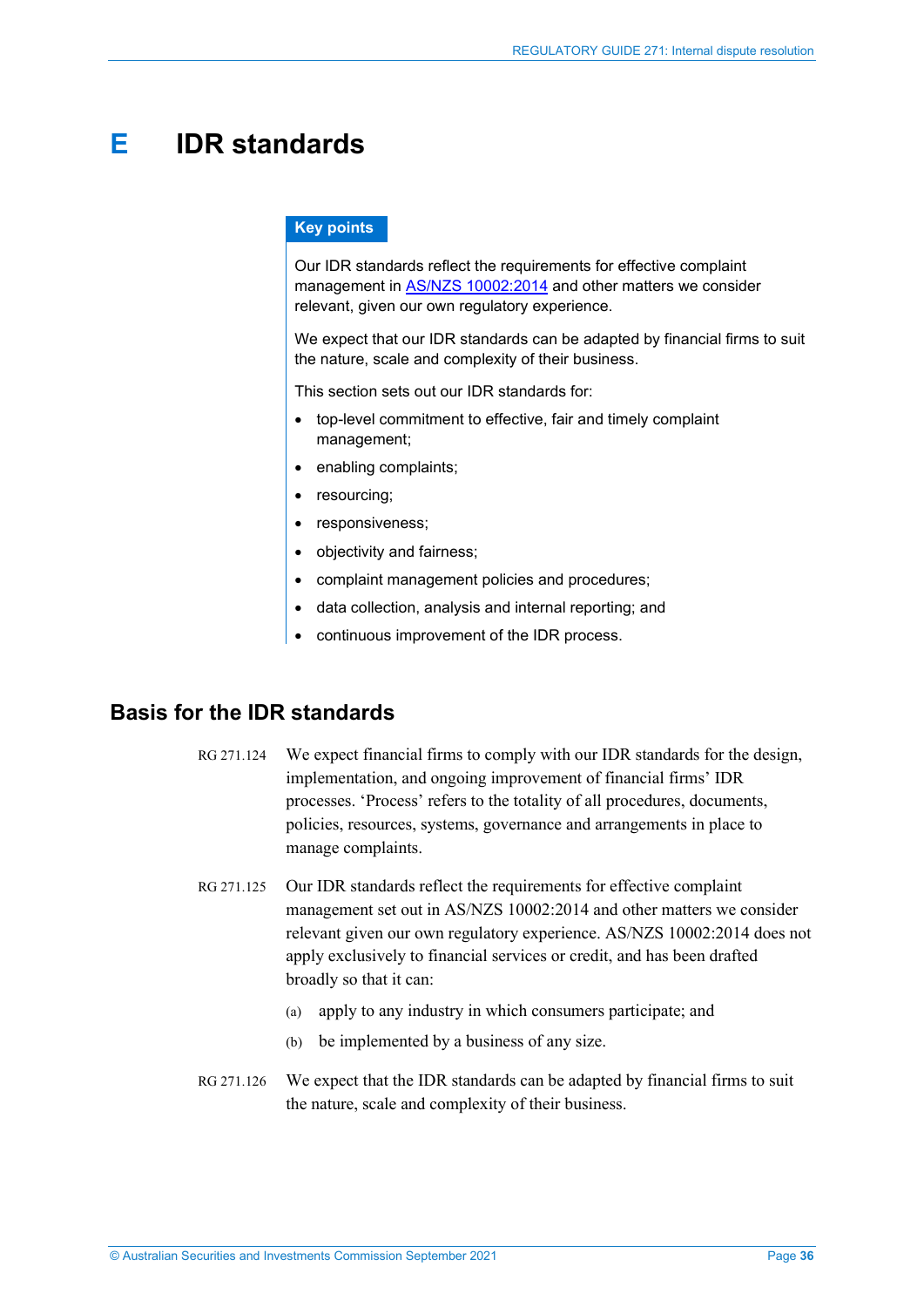### <span id="page-36-0"></span>**Commitment and culture**

RG 271.127 We expect financial firms to develop and maintain a positive complaint management culture that welcomes and values complaints. A positive complaint management culture can produce beneficial outcomes for both consumers and financial firms.

### **Top-level commitment**

- RG 271.128 Boards (if applicable), chief executives and senior management should be actively interested in and support effective complaint management by:
	- (a) having board and/or senior management oversight of the IDR process;
	- (b) providing adequate resources, including training and support to staff managing complaints;
	- (c) establishing and promoting a complaint management policy and procedure;
	- (d) implementing information technology (IT) systems and reporting procedures to ensure timely and effective complaint management and monitoring; and
	- (e) establishing clear roles and responsibilities for the management of complaints.

### **People focus**

- RG 271.129 The culture of the firm should:
	- (a) recognise that everyone has a right to complain; and
	- (b) be open to receiving complaints and demonstrate a commitment to resolving complaints through action.
- RG 271.130 The firm should encourage staff to treat complainants with respect, be helpful and adopt a user-friendly approach to complaint management. This is particularly important where complaints involve default notices, hardship notices or requests for postponement of enforcement proceedings.

### <span id="page-36-2"></span><span id="page-36-1"></span>**Enabling complaints**

RG 271.131 Firms should encourage complaints and make it easy for people to voice their concerns by developing an IDR system that is readily accessible and easy to use. Firms should proactively identify people who might need additional assistance.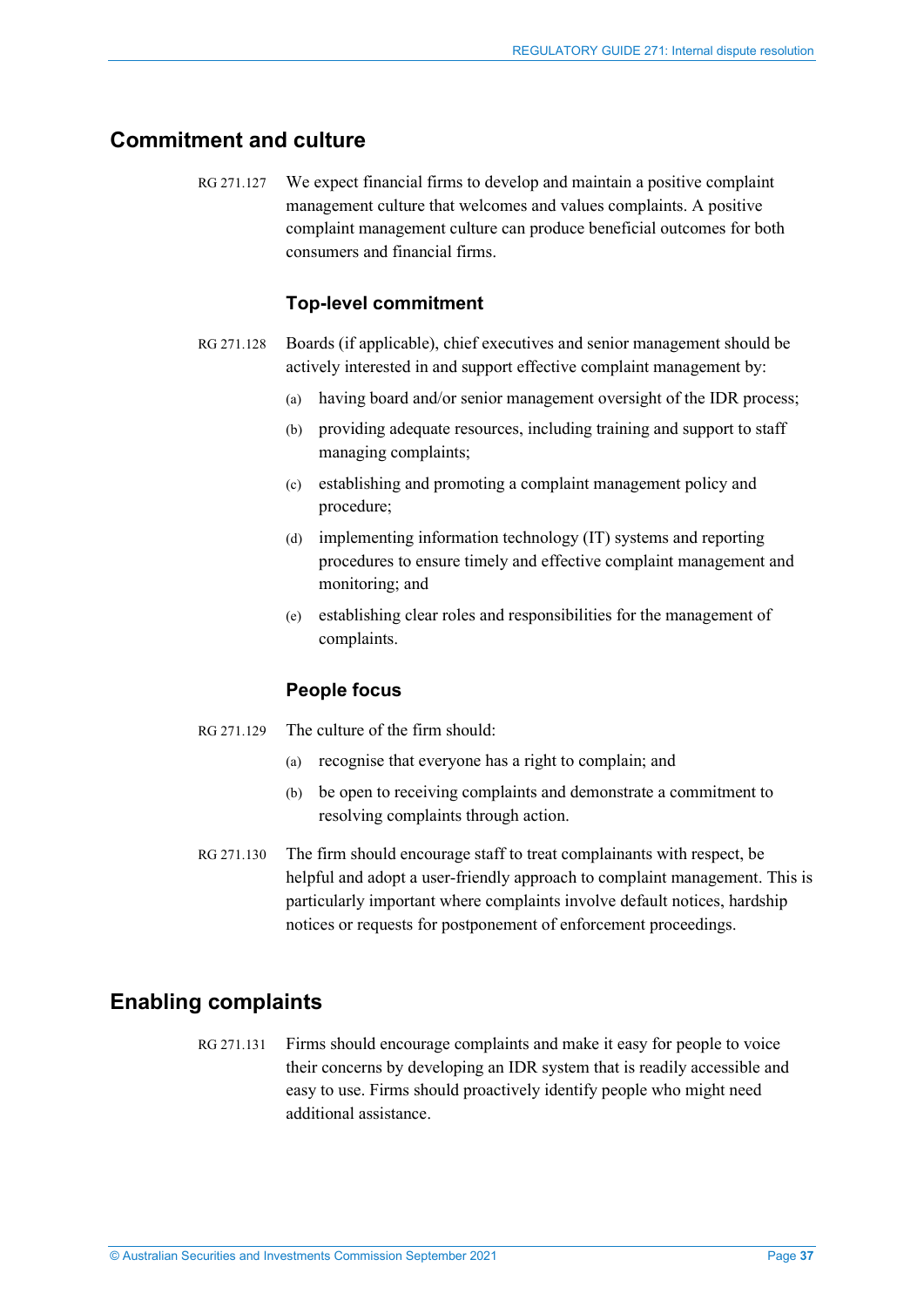### **Visibility**

- RG 271.132 Firms should widely publicise information about how and where complaints may be made, by:
	- (a) publishing their complaints policy online and making it available in hard copy on request. Information about the IDR process should be readily available, not just at the time a consumer wishes to make a complaint;
	- (b) including information about the IDR process in product welcome packs. It is a requirement to include details about accessing the IDR process in Financial Services Guides, PDSs, Credit Guides and periodic statements; and
	- (c) providing training to all staff, not just complaints management staff, about the IDR process.
- RG 271.133 Firms should also implement proactive and innovative approaches to promoting awareness about the IDR process and sourcing complaints from vulnerable people and groups.

### **Accessibility**

### **Enforceable paragraph: RG [271.134](#page-37-0)**

- <span id="page-37-0"></span>RG 271.134 The IDR process must be easy to understand and use, including by people with disability or language difficulties.
- RG 271.135 This can be achieved by firms:
	- (a) ensuring that information provided to the public about the IDR process is available in a range of languages and formats (including large print, Braille or audiotape);
	- (b) using Australian Sign Language (AUSLAN) video presentations of material on their website;
	- (c) enabling people to adjust the font size of information on their website;
	- (d) offering text telephone (TTY) and the National Relay Service (NRS) to complainants; and
	- (e) offering translation services to complainants or making staff available who are cross-culturally trained.
- RG 271.136 The process should be flexible about how complaints are lodged and offer multiple lodgement methods—including telephone, email, letter, social media, in person, or online. Complaints do not need to be in writing—in some cases, insisting that complaints are in written form can be a disincentive to the complainant.
- RG 271.137 Firms should provide a toll-free or local call telephone number.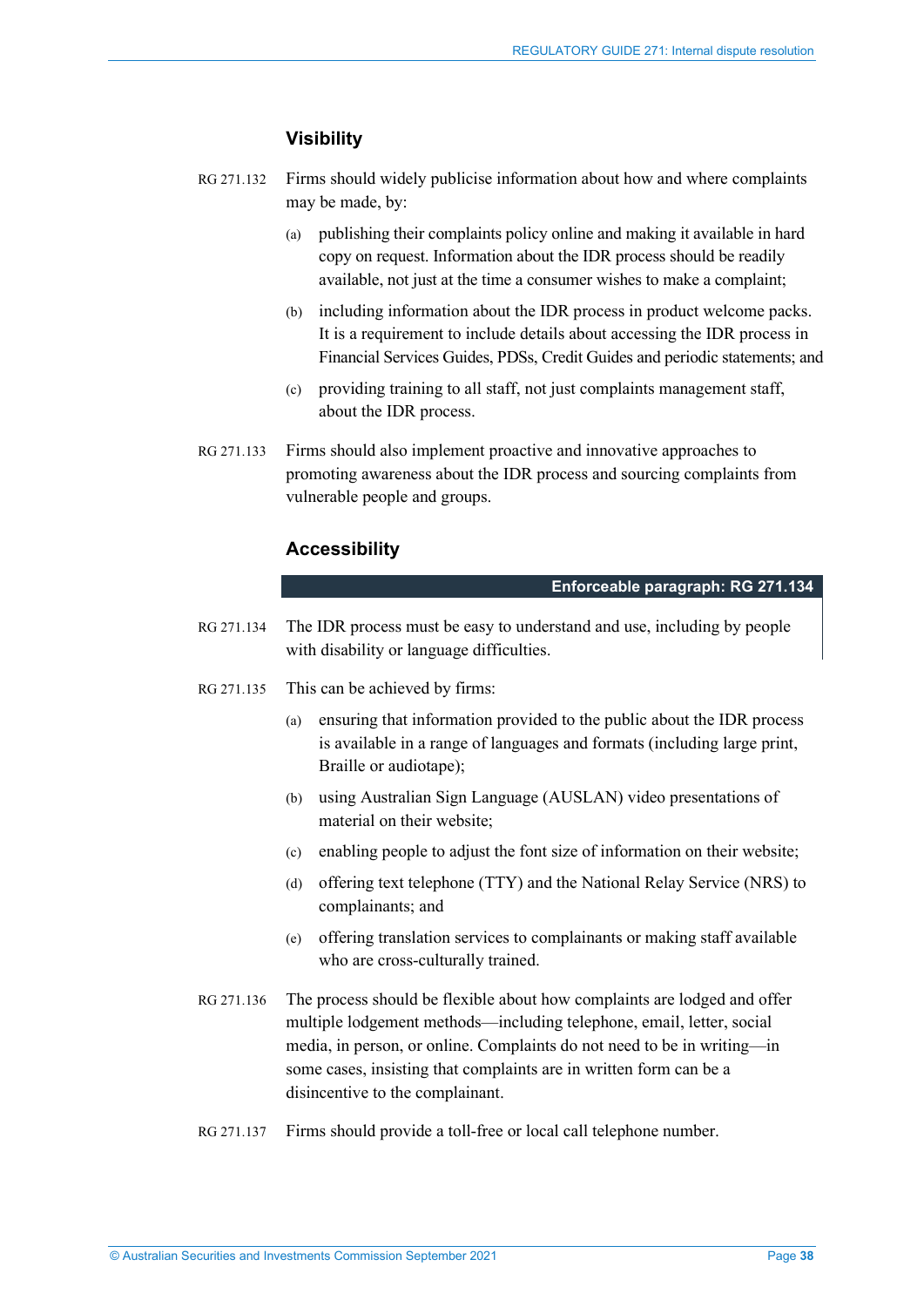- RG 271.138 Firms should train staff to proactively identify, support and assist people who need help to make a complaint.
- RG 271.139 Firms should allow representatives to lodge complaints on behalf of complainants. Such representatives might include financial counsellors, legal representatives, family, friends and members of parliament. Firms should not put in place barriers to accepting authorities from these representatives. Once a firm is notified that a complainant has authorised a representative, the firm should not contact the complainant directly unless:
	- (a) the complainant specifically requests direct communication with the firm;
	- (b) the firm reasonably believes that the representative is acting against the complainant's best interests;
	- (c) the firm reasonably believes that the representative is acting in a deceptive or misleading manner with the complainant and/or the firm;
	- (d) the firm reasonably believes that the representative is not authorised to represent the complainant; or
	- (e) at the time the firm is dealing with the complaint, the representative has been excluded by AFCA from representing complainants in relation to any complaint lodged with AFCA.
- <span id="page-38-1"></span>RG 271.140 Firms should continuously review the effectiveness of IDR communications.

### **No charges or detriment**

#### **Enforceable paragraph: RG [271.141](#page-38-2)**

- <span id="page-38-2"></span>RG 271.141 The IDR process must be free to complainants. We consider that:
	- (a) material explaining the IDR process must be provided free of charge to complainants; and
	- (b) complainants must be able to make or pursue their complaint via the IDR process free of charge.

### <span id="page-38-3"></span><span id="page-38-0"></span>**Resourcing**

#### **Enforceable paragraph: RG [271.142](#page-38-3)**

RG 271.142 The IDR process must be resourced so that it operates fairly, effectively and efficiently. The financial firm must regularly review whether the IDR process is adequately resourced.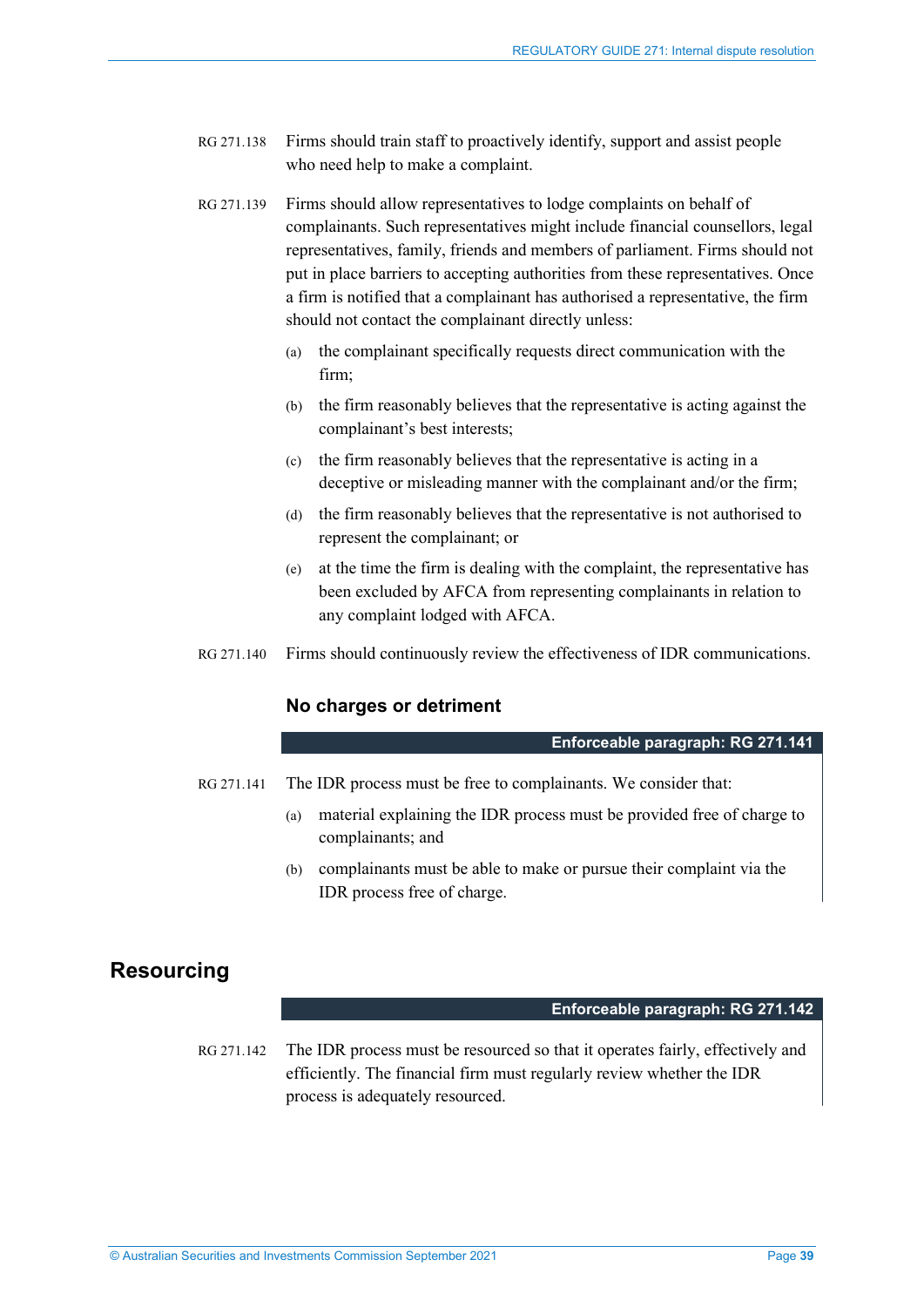### **Staff numbers**

#### **Enforceable paragraph: RG [271.143](#page-39-0)**

<span id="page-39-0"></span>RG 271.143 Staffing numbers must be sufficient to deal with complaints in a fair and effective manner within maximum IDR timeframes. This includes resourcing the IDR function to deal with intermittent spikes in complaint volumes.

### **Roles, responsibilities and empowerment**

- RG 271.144 Staff expected to play a role in the firm's IDR process include:
	- (a) the chief executive (or equivalent) and senior management;
	- (b) the manager responsible for the IDR process;
	- (c) staff managing complaints;
	- (d) business unit managers; and
	- (e) frontline staff.
- RG 271.145 All staff should understand their roles and responsibilities in relation to the IDR process.

### **Empowering staff and financial delegations**

#### **Enforceable paragraphs: RG [271.146–](#page-39-1)RG [271.147](#page-39-2)**

- <span id="page-39-1"></span>RG 271.146 Firms must provide relevant staff with appropriate authority to be able to resolve complaints.
- <span id="page-39-2"></span>RG 271.147 Firms must ensure that the authorities for determining and/or approving complaint outcomes (including product contract variations) and the financial delegations in place for paying amounts to complainants facilitate the fair and efficient resolution of complaints.

### **Skills, attributes and training**

- RG 271.148 We expect staff who deal with complaints to have the knowledge, skills and attributes to effectively perform their roles. This includes:
	- (a) knowledge of this regulatory guide, consumer protection laws relating to financial products and services, AFCA approaches and relevant industry codes of practice;
	- (b) an understanding of the products and services offered by the financial firm;
	- (c) empathy, respect and courtesy;
	- (d) awareness of cultural differences and the ability to identify and assist complainants who need additional assistance;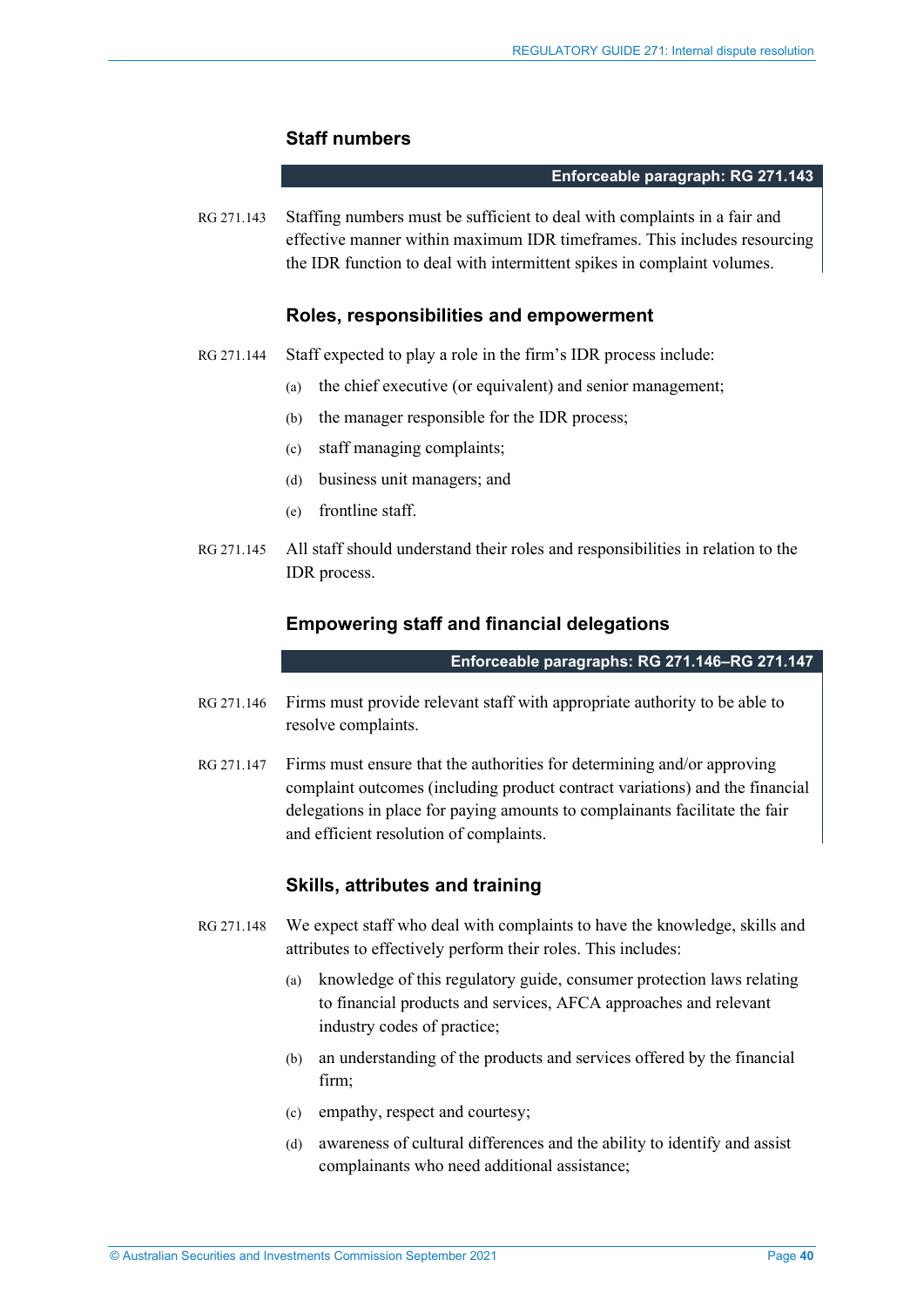- (e) strong verbal and written communication skills; and
- (f) analytical thinking and good judgement.
- RG 271.149 Firms should incorporate these skills and attributes into key human resource documents for complaint management staff, including position descriptions, development plans and performance assessments.
- RG 271.150 Firms should provide targeted induction and ongoing training to staff who handle complaints. Topics may include:
	- (a) the firm's IDR policy and process, including roles, responsibilities, authority and escalation points;
	- (b) the requirements of this guide;
	- (c) financial services consumer protection laws, AFCA position statements and industry codes of practice;
	- (d) the firm's products and services;
	- (e) how to identify and help complainants who need additional assistance;
	- (f) dealing with unreasonable complainant conduct;
	- (g) effective communication and negotiation techniques;
	- (h) effective written communications;
	- (i) complaint data capture and internal reporting;
	- (j) issues identification and analysis; and
	- (k) identifying and escalating possible systemic issues.

### **Materials and equipment**

RG 271.151 Firms should provide complaint management staff with adequate materials and equipment to handle complaints. This includes scripts, FAQs, checklists, sample letters and templates, specialist support materials, complaint management IT systems and finances.

### **Health, safety and support**

- RG 271.152 Firms should develop health and safety policies to support staff involved in complaint management. This may include:
	- (a) policies and procedures for managing unreasonable conduct by complainants (see RG [271.170\)](#page-43-1);
	- (b) protecting the identity of staff where required; and
	- (c) providing access to internal debriefing sessions or employee assistance programs.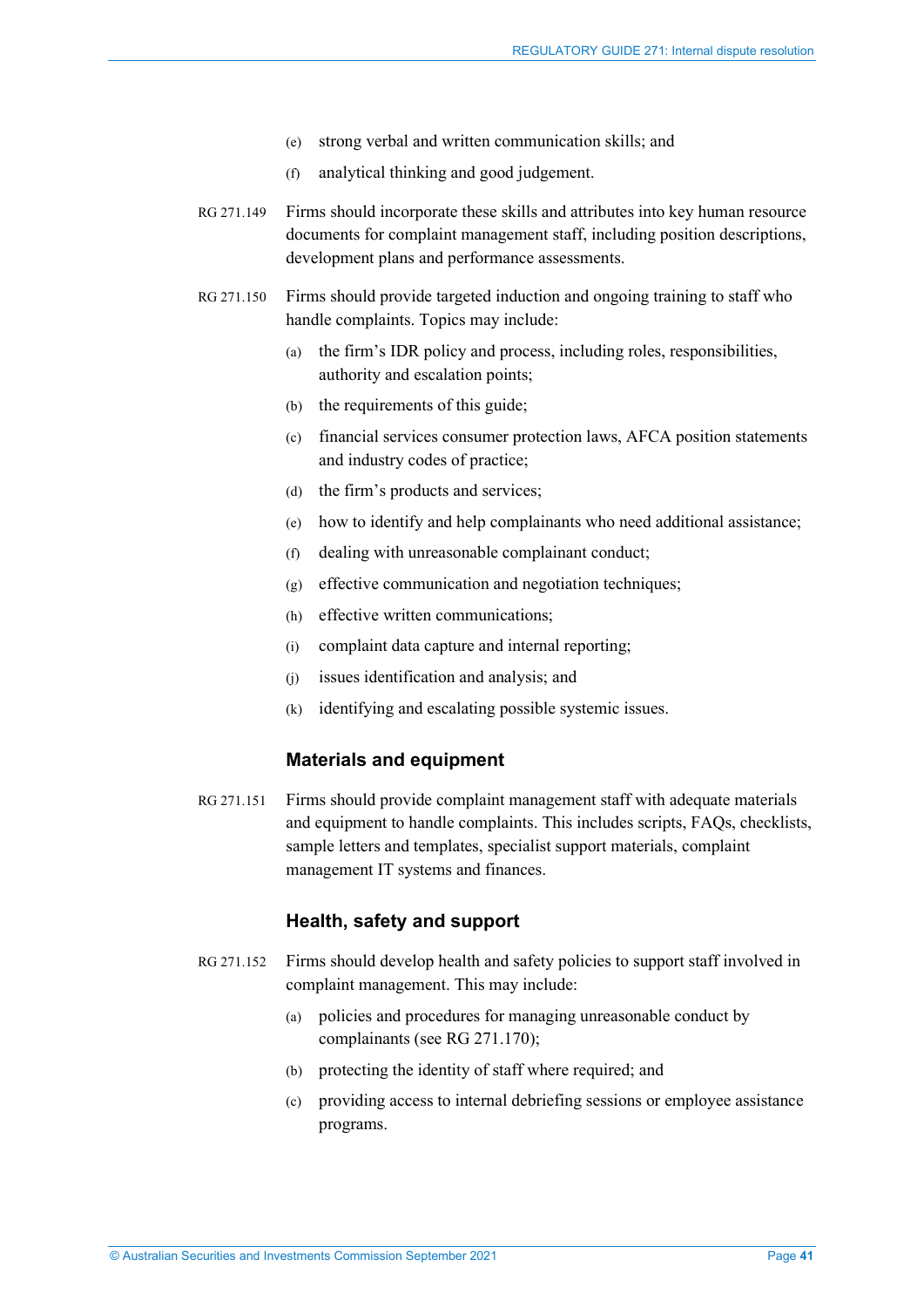### **Continual review**

RG 271.153 Firms should regularly review the adequacy of IDR resources.

### <span id="page-41-0"></span>**Responsiveness**

RG 271.154 Firms' IDR processes should work efficiently and be capable of responding to each complaint in a timely and flexible manner. This includes meeting the maximum IDR timeframes set out in this guide.

### **Early resolution**

- RG 271.155 Firms should actively encourage staff to resolve complaints, wherever possible, at the first point of contact.
- RG 271.156 Firms' data analysis and internal reporting should measure and actively monitor the volume of complaints resolved at first point of contact.

### **Acknowledging complaints**

RG 271.157 Complaints should be acknowledged in accordance with the requirements set out at RG [271.51–](#page-18-2)RG [271.52.](#page-18-3)

### **Triaging complaints**

- <span id="page-41-1"></span>RG 271.158 When a complaint is received, complaint management staff should assess and prioritise complaints according to the urgency and severity of the issues raised. Example of matters that should be prioritised include where:
	- (a) the complainant is experiencing domestic or financial abuse;
	- (b) the complainant has a serious or terminal illness; or
	- (c) a delay in addressing the complaint could adversely affect the complainant's basic living conditions.

### **Responding flexibly**

- <span id="page-41-2"></span>RG 271.159 Firms should deal with complaints with as little formality as possible and avoid requirements (e.g. that a complaint must be lodged in writing) that restrict complainants' access to the IDR process.
- <span id="page-41-3"></span>RG 271.160 Firms should adopt a range of flexible complaint management approaches that promote early resolution, wherever appropriate.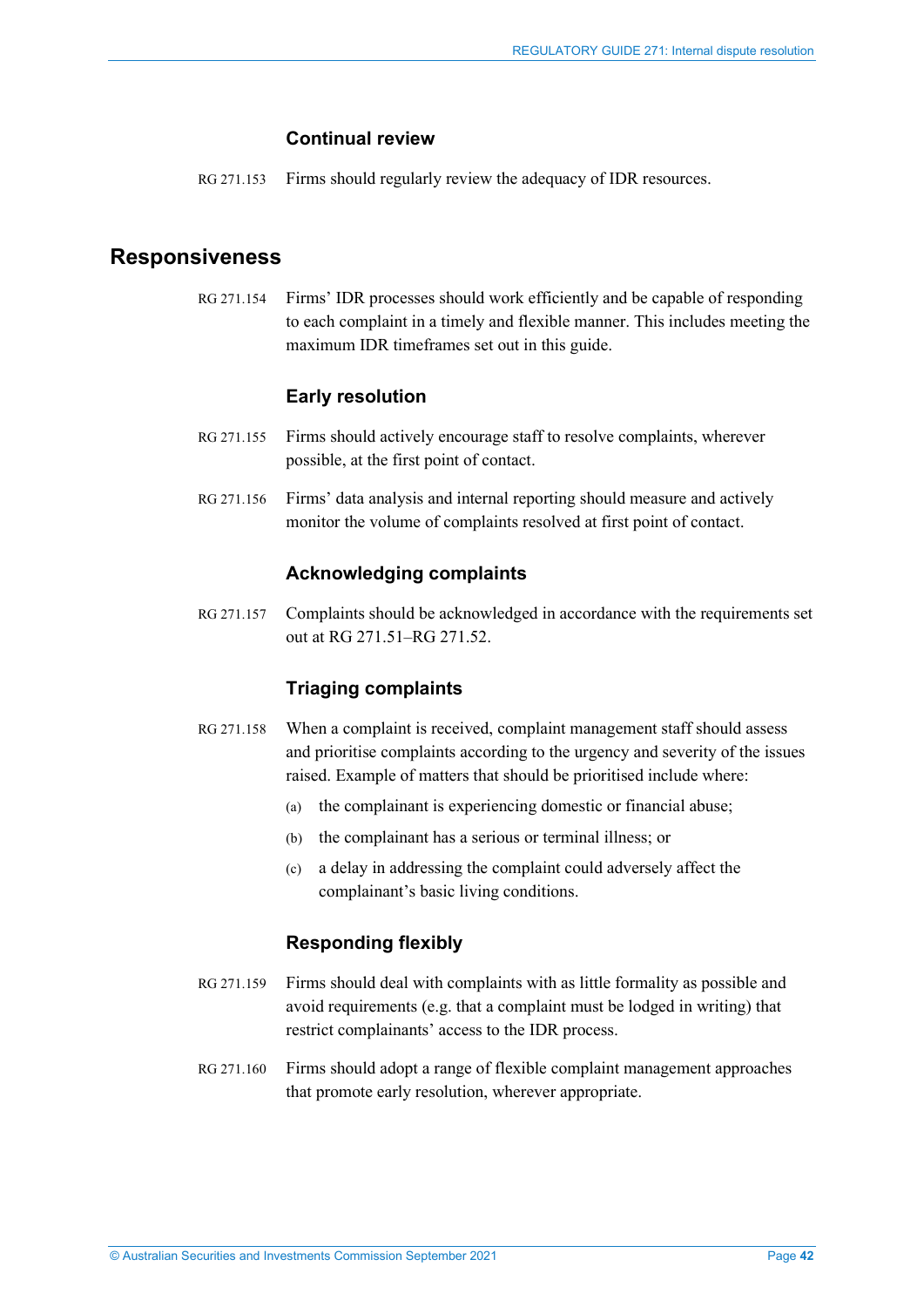### **Remedies**

- RG 271.161 Firms should consider a broad range of possible remedies when attempting to resolve complaints. Remedies may include:
	- (a) an explanation of the circumstances giving rise to the complaint;
	- (b) an apology;
	- (c) provision of assistance and support;
	- (d) a refund or waiver of a fee or charge;
	- (e) a goodwill payment;
	- (f) a payment of compensation;
	- (g) a waiver of a debt;
	- (h) replacing damaged or lost property;
	- (i) correcting incorrect or out-of-date records;
	- (j) repairing physical damage to property;
	- (k) changing the terms of a contract;
	- (l) ceasing legal or other action that may cause detriment; and
	- (m) undertaking to set in place improvements to systems, procedures or products.
- RG 271.162 Firms should ensure that any agreed resolution outcomes are implemented in a timely manner when a complaint is closed.

### **Maximum IDR timeframes**

#### **Enforceable paragraph: RG [271.163](#page-42-0)**

<span id="page-42-0"></span>RG 271.163 Financial firms must adhere to our requirements for issuing IDR responses within maximum IDR timeframes: see RG [271.56–](#page-20-1)RG [271.101.](#page-30-1)

### **Closing complaints**

<span id="page-42-2"></span>RG 271.164 When closing a complaint, firms should record the complaint outcome, complaint remedy and financial compensation amount (if any).

#### **Enforceable paragraph: RG [271.165](#page-42-1)**

<span id="page-42-1"></span>RG 271.165 Firms must ensure that complaint resolution outcomes (e.g. refunds, fee waivers, correction of records, compensation payments) are implemented in a timely manner when a complaint is closed.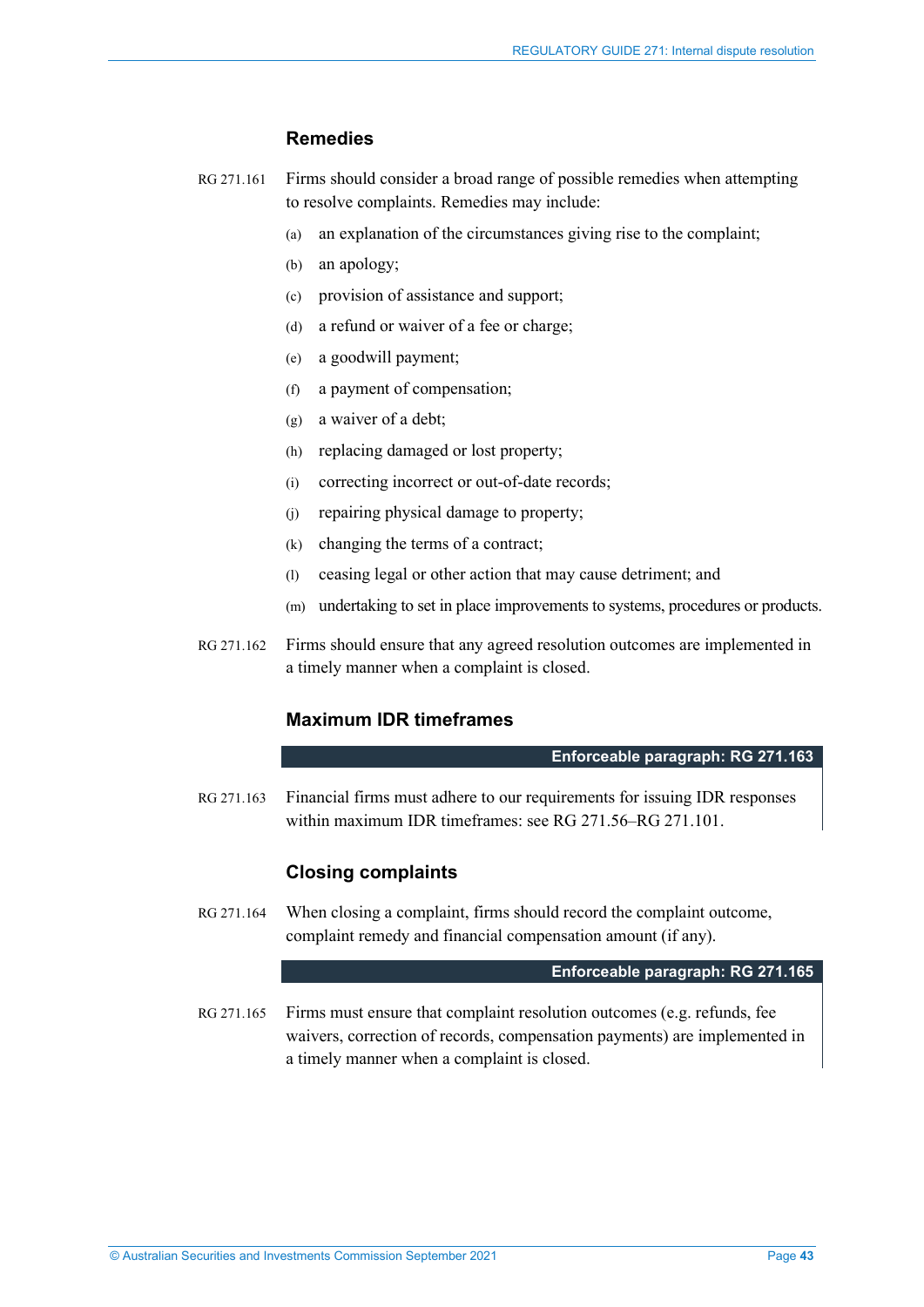### <span id="page-43-0"></span>**Objectivity and fairness**

RG 271.166 We expect firms to develop processes that ensure each complaint is managed fairly, objectively and without actual or perceived bias.

### **Objectivity**

- RG 271.167 Financial firms should manage complaints objectively and without actual or perceived bias. This requires that:
	- (a) IDR processes allow adequate opportunity for each party to make their case;
	- (b) wherever possible, the complaint is considered by staff not involved in the subject matter of the complaint. We recognise that this will not always be possible for a small financial firm;
- RG 271.168 IDR processes allow for other persons who may request an information return (e.g. beneficiaries), and who may reasonably have an interest in the outcome of a traditional services complaint, to be identified, notified and their views considered, where relevant to the efficient and fair handling of the complaint.

### **Privacy**

RG 271.169 Firms need to have processes and systems in place to ensure that they comply with their obligations under privacy laws when dealing with complaints.

### **Unreasonable complainant conduct**

<span id="page-43-1"></span>RG 271.170 Each complaint should be managed in an equitable manner, including those lodged by complainants who display unreasonable or challenging behaviour. Firms should develop a policy for dealing with unreasonable or challenging complainant conduct.

> Note: For more information about dealing with unreasonable conduct by complainants, see Appendix E to **AS/NZS** 10002:2014.

### **Postponement of action**

RG 271.171 Where appropriate, financial firms should postpone actions that could adversely affect the complainant until the complaint has been finalised and an IDR response has been provided: see RG [271.92–](#page-28-1)RG [271.101](#page-30-1) regarding the postponement of legal proceedings or other enforcement action while the financial firm is considering a hardship notice or request to postpone enforcement proceedings.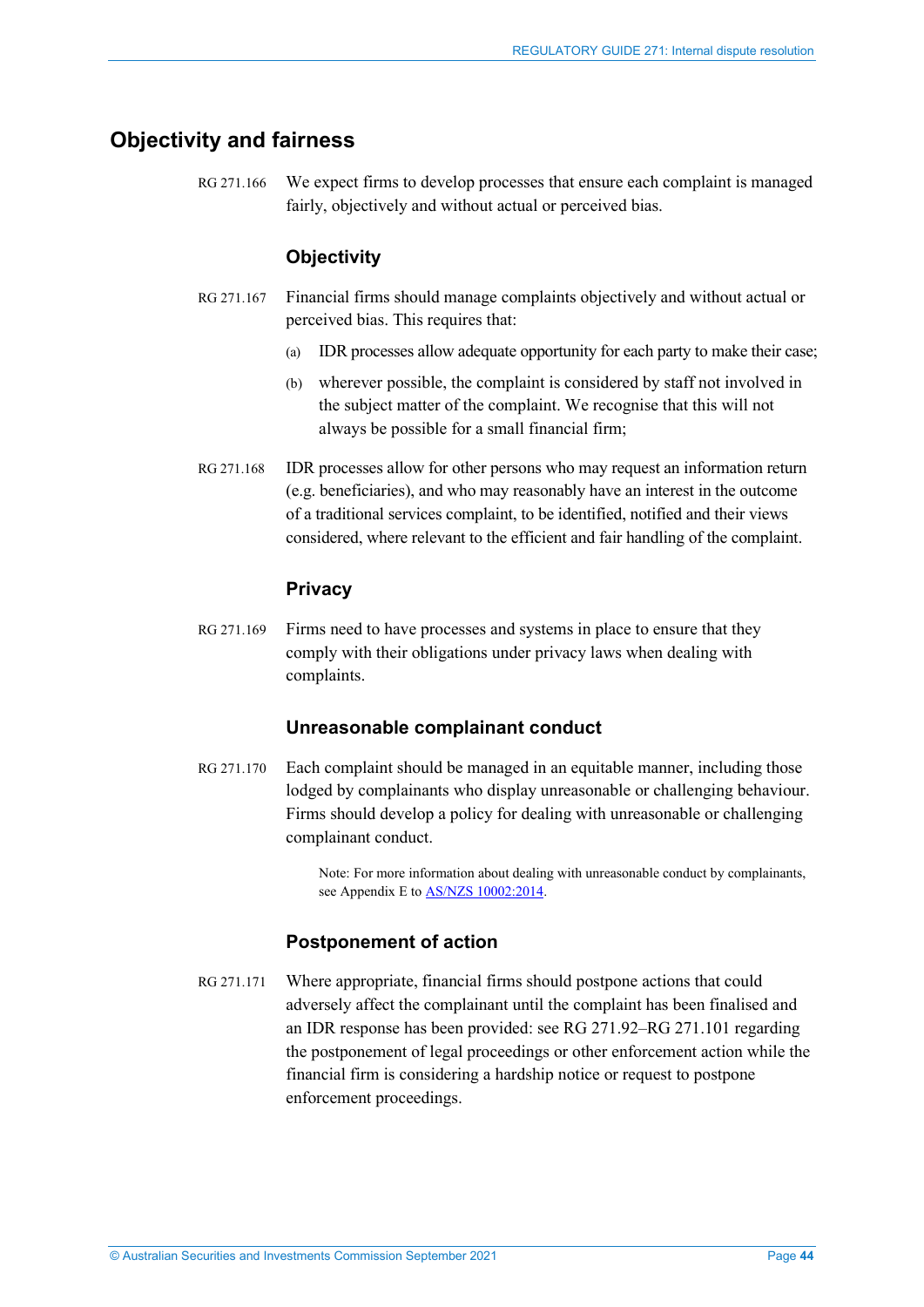### <span id="page-44-1"></span><span id="page-44-0"></span>**Policy and procedures**

### **Enforceable paragraph: RG [271.172](#page-44-1)**

RG 271.172 Complaint management documentation is a key component of a financial firm's IDR process. Firms must have a publicly available, readily accessible complaints policy and an internal complaint management procedure. Firms must provide material that explains their IDR process free of charge to complainants.

### **Public complaints policy**

- RG 271.173 A firm's complaints policy should explain:
	- (a) how consumers may lodge a complaint with the firm (e.g. online, by email, by phone and in person);
	- (b) the options available to assist complainants who might need additional assistance to lodge a complaint;
	- (c) the firm's key steps for dealing with complaints, including acknowledgement, assessment and investigation, and provision of an IDR response;
	- (d) response timeframes; and
	- (e) details about accessing AFCA where a complaint is not resolved.
- RG 271.174 The complaints policy should be readily available to the public, in a range of formats and languages. In particular, the policy should appear on the firm's website in an accessible location.

### **Internal complaint management procedure**

- RG 271.175 Firms should have a documented internal complaint management procedure to support the public complaint management policy.
- RG 271.176 The procedure should be a comprehensive and useful tool for staff who deal with complaints, providing a step-by-step guide to the entire IDR process, and clearly setting out staff roles and responsibilities.
- RG 271.177 The internal complaint management procedure should be anchored to the IDR requirements set out in this regulatory guide, including the IDR standards. At a minimum, we expect a firm's internal procedure to address our requirements for:
	- (a) the definition of 'complaint' and the types of matters that must be dealt with in accordance with our IDR requirements (see RG [271.27\)](#page-12-2)
	- (b) proactively identifying and assisting complainants who might need additional assistance (see RG [271.131–](#page-36-2)RG [271.141\)](#page-38-2);
	- (c) acknowledging complaints (see RG [271.51–](#page-18-2)RG [271.52\)](#page-18-3);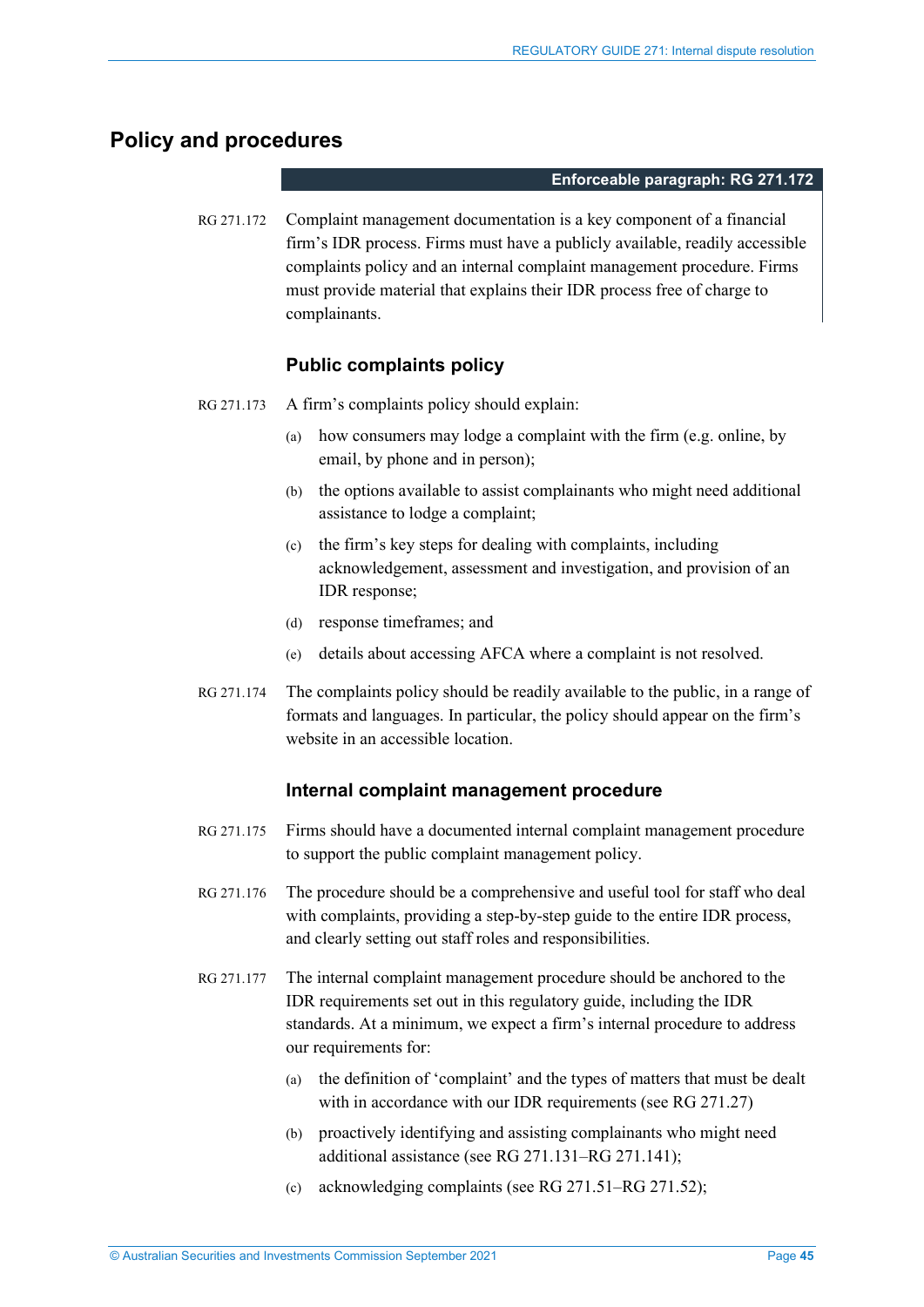- (d) assessing and prioritising complaints according to the urgency of the issues raised (see RG [271.158\)](#page-41-1);
- (e) dealing with unreasonable complainant conduct (see RG [271.170\)](#page-43-1);
- (f) investigating complaints, conducting negotiations and exploring resolution options, including appropriate remedies (see RG [271.159–](#page-41-2) RG [271.160\)](#page-41-3);
- (g) providing an IDR response within maximum IDR timeframes (see RG [271.56–](#page-20-1)RG [271.101\)](#page-30-1);
- (h) the content of IDR responses, including reasons for decision (see RG [271.53–](#page-19-1)RG [271.55\)](#page-19-2);
- (i) closing complaints (see RG [271.164–](#page-42-2)RG [271.165\)](#page-42-1);
- (j) identifying and escalating systemic issues and complaint trends (see Section [D\)](#page-33-0); and
- (k) reporting internally about complaints (see RG [271.183–](#page-46-0)RG [271.184\)](#page-46-1).

#### **Regular review**

RG 271.178 Firms should regularly review the adequacy of complaint management documentation, including the complaints policy and internal procedure.

### <span id="page-45-1"></span><span id="page-45-0"></span>**Data collection, analysis and internal reporting**

|            | Enforceable paragraph: RG 271.179                                                                                                                                                                                                                                                                                                                                                                                                                 |
|------------|---------------------------------------------------------------------------------------------------------------------------------------------------------------------------------------------------------------------------------------------------------------------------------------------------------------------------------------------------------------------------------------------------------------------------------------------------|
| RG 271.179 | Firms must record all complaints that they receive. They must have an<br>effective system for recording information about complaints. The system<br>must enable firms to keep track of the progress of each complaint.                                                                                                                                                                                                                            |
| RG 271.180 | Firms should design their complaints system to suit the nature, scale and<br>complexity of their business, including the number of complaints they<br>receive. Firms that receive few complaints might, for example, use a<br>spreadsheet. We expect firms with large volumes of complaints to use<br>specialised complaints software or to integrate complaint management data<br>fields into existing customer relationship management systems. |
|            | <b>Conduct ongoing data analysis</b>                                                                                                                                                                                                                                                                                                                                                                                                              |
| RG 271.181 | Firms should analyse complaint data regularly so that they can:<br>monitor the performance of the IDR process;<br>(a)                                                                                                                                                                                                                                                                                                                             |

(b) identify possible systemic issues and areas where product or service delivery improvements are required; and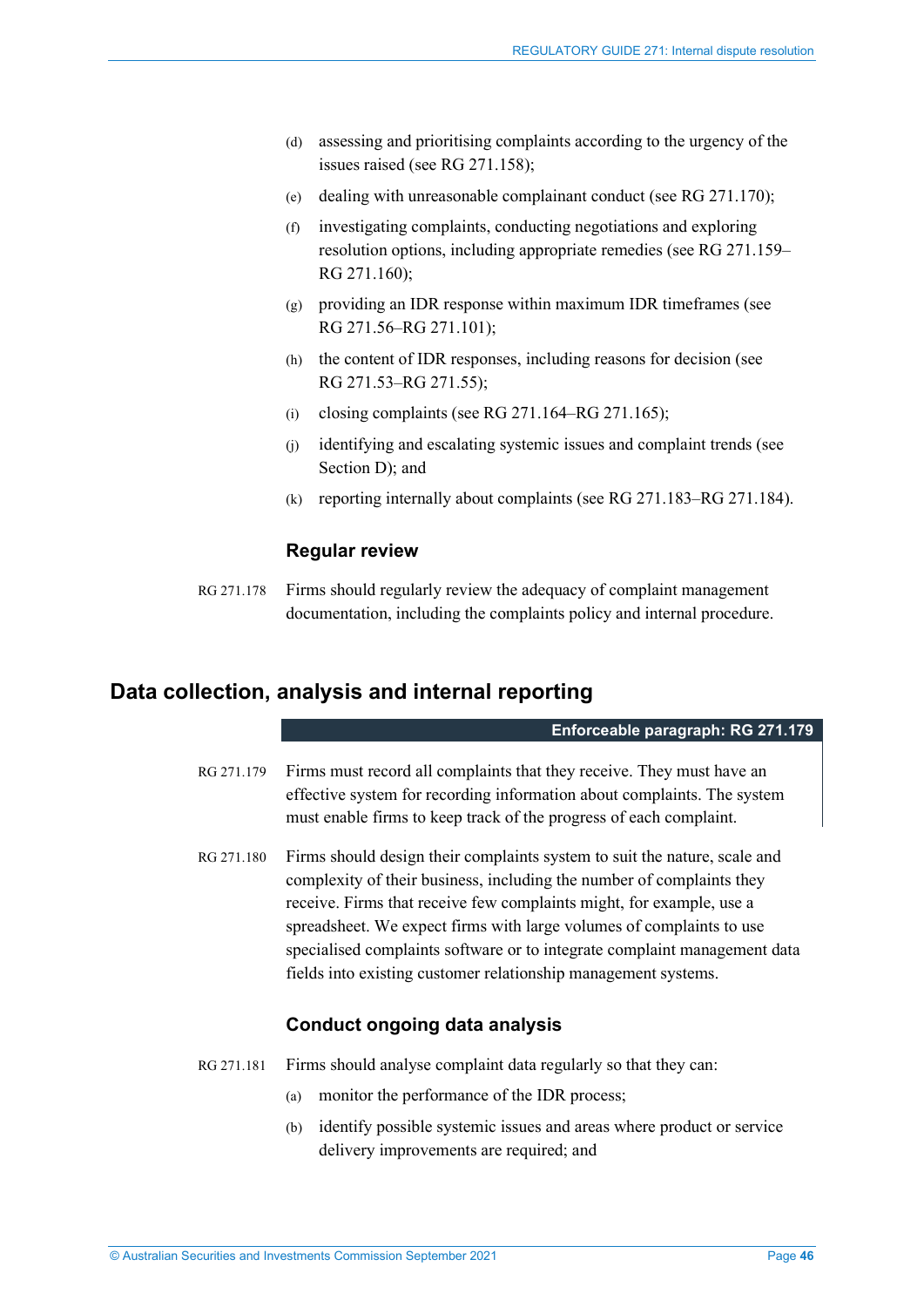- (c) identify matters that are likely to need to be reported to ASIC under s912D of the Corporations Act.
- <span id="page-46-2"></span>RG 271.182 To monitor the performance of the IDR process, firms should collect and analyse the following items of data (at a minimum) at regular intervals:
	- (a) number of complaints received;
	- (b) number of complaints closed;
	- (c) nature of complaints (e.g. product and problem);
	- (d) time taken to acknowledge complaints;
	- (e) time taken to resolve or finalise complaints;
	- (f) complaint outcomes, including:
		- (i) number of complaints resolved;
		- (ii) number of complaints unresolved;
		- (iii) number of complaints abandoned/withdrawn; and
		- (iv) details of amounts paid to complainants to resolve complaints;
	- (g) possible systemic issues identified; and
	- (h) number of complaints escalated to AFCA.

#### **Report complaints data internally and publicly**

#### **Enforceable paragraph: RG [271.183](#page-46-0)**

- <span id="page-46-0"></span>RG 271.183 Financial firms must provide reports about complaints data regularly to senior management and the firm's board (or equivalent).
- <span id="page-46-1"></span>RG 271.184 These reports should include:
	- (a) the number of complaints received;
	- (b) the number of complaints closed;
	- (c) the circumstances giving rise to complaints (e.g. products, services, and issues and reasons);
	- (d) the time taken to acknowledge complaints;
	- (e) the time taken to resolve or finalise complaints;
	- (f) complaint outcomes, including:
		- (i) the number of complaints resolved;
		- (ii) the number of complaints unresolved;
		- (iii) the number of complaints that were abandoned or withdrawn; and
		- (iv) details of amounts paid to complainants to resolve complaints;
	- (g) possible systemic issues identified;
	- (h) the underlying causes of complaints;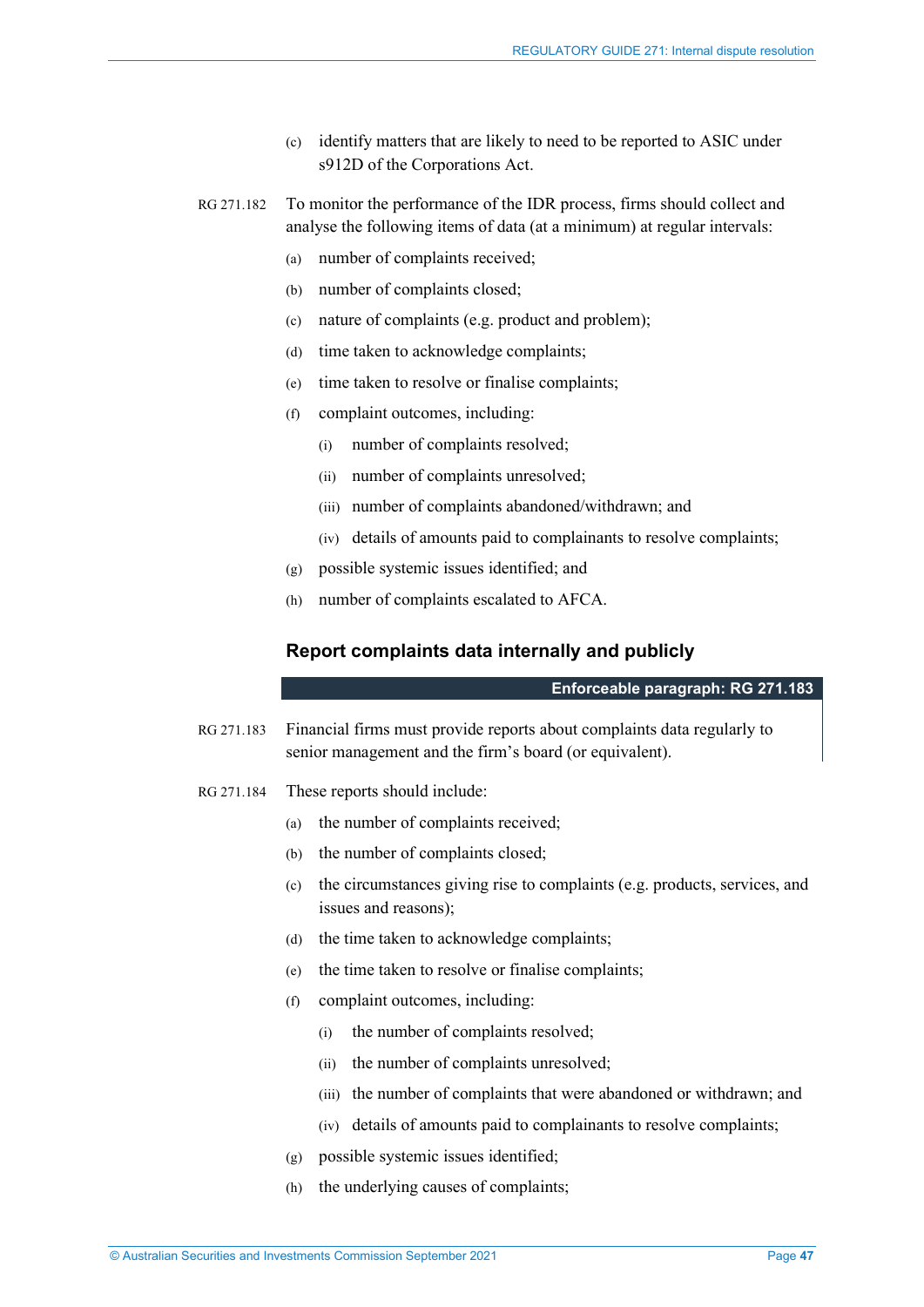- (i) complaint trends;
- (j) the number of complaints escalated to AFCA; and
- (k) recommendations for improving products or services.
- RG 271.185 Firms should also report on complaints in their annual reports, if applicable.

### <span id="page-47-0"></span>**Continuous improvement**

RG 271.186 Firms should monitor and review the performance of their IDR process. This includes monitoring of complaint metrics, ongoing quality assurance and regular reviews.

### **Complaint metrics and monitoring**

RG 271.187 Firms should monitor the key metrics for complaint management set out in RG [271.182](#page-46-2) on an ongoing basis.

### **Quality assurance**

- RG 271.188 Firms should carry out regular and ongoing quality assurance of complaint management activity by frontline and specialist complaints teams, including monitoring whether:
	- (a) complaints are being recorded in the firm's complaint management system;
	- (b) telephone contact and correspondence with complainants is clear and consumer focused;
	- (c) complaint outcomes are fair; and
	- (d) complainants are being provided with their escalation options, including AFCA.

### **Compliance audits**

- RG 271.189 Firms should conduct regular compliance audits to identify and address issues of non-conformity with this regulatory guide and internal requirements.
- RG 271.190 Unless the number of complaints is very small, we would expect compliance audits to be undertaken at least annually. Where non-compliance with this regulatory guide is identified, appropriate action should be taken—such as performance feedback, re-training and enhanced supervision for complaints management staff and, where appropriate, rectification for the complainants adversely affected by the non-compliance.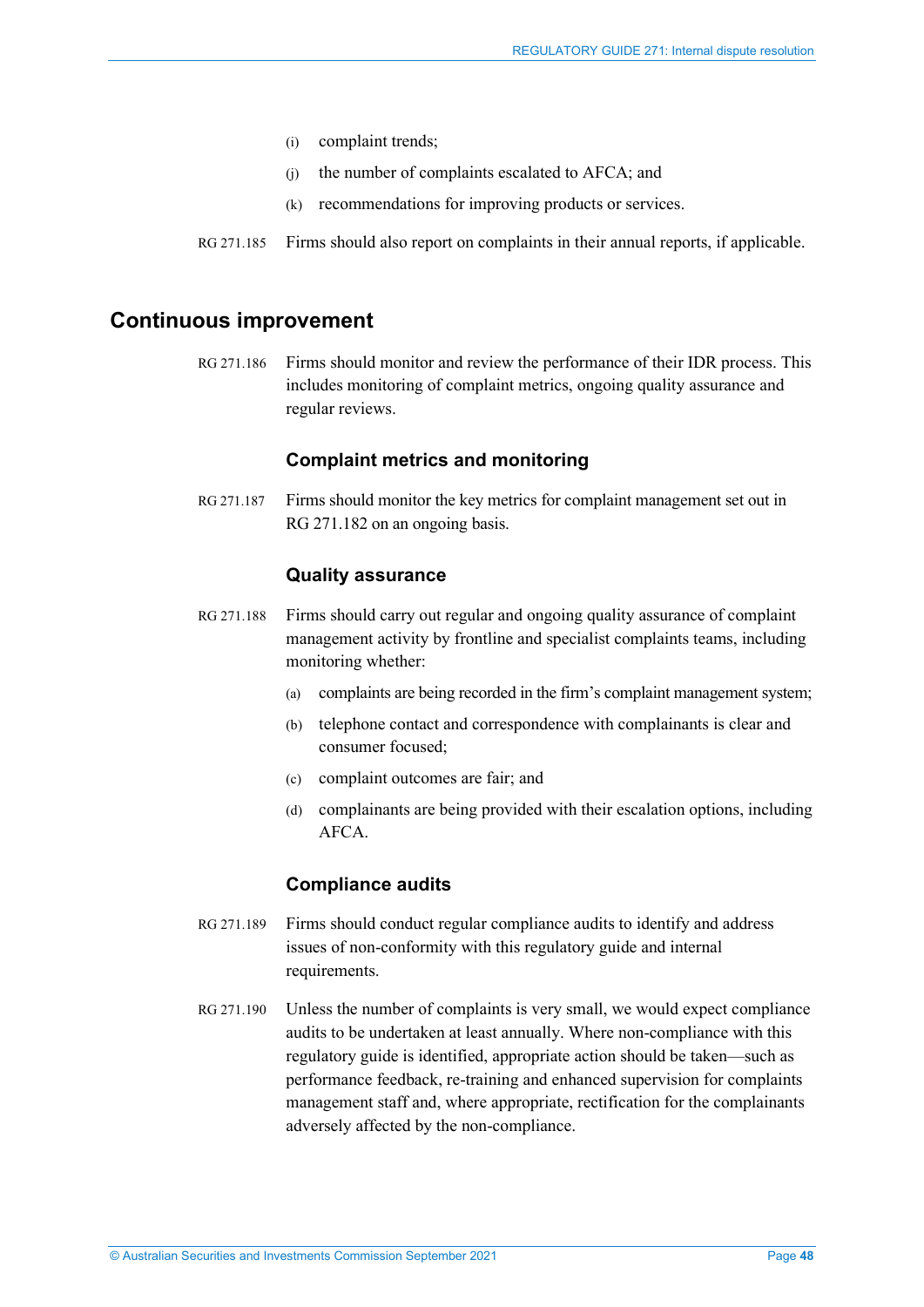### **Customer advocate recommendations**

- <span id="page-48-0"></span>RG 271.191 Firms with customer advocates should genuinely consider any recommendations made by customer advocates to improve the IDR process.
- <span id="page-48-1"></span>RG 271.192 There should be a transparent internal process for responding to recommendations made by customer advocates.

### **Review program**

- RG 271.193 Senior management should conduct or arrange regular reviews of the IDR process to:
	- (a) consider the suitability, effectiveness and efficiency of the IDR system;
	- (b) assess whether systemic issues are being promptly identified and remedial action taken to address the issues;
	- (c) assess whether the remedial action is prioritised and effective;
	- (d) identify improvements that need to be made; and
	- (e) assess customer satisfaction (e.g. through surveys).
- RG 271.194 For a smaller firm with few complaints, senior management could undertake the IDR process review in conjunction with the compliance audit.
- RG 271.195 For a larger firm, the internal audit function or an appropriately qualified independent consultant could undertake the IDR process review.
- RG 271.196 The financial firm should develop a plan to action review recommendations. These actions should be tracked by senior management to ensure that sustainable improvements are made.

### **Other improvement activities**

- RG 271.197 Firms should also consider other improvement activities, including:
	- (a) conducting benchmarking exercises;
	- (b) establishing a feedback mechanism for staff to record improvement opportunities;
	- (c) encouraging innovation in complaint management practices; and
	- (d) recognising and rewarding exemplary management of complaints.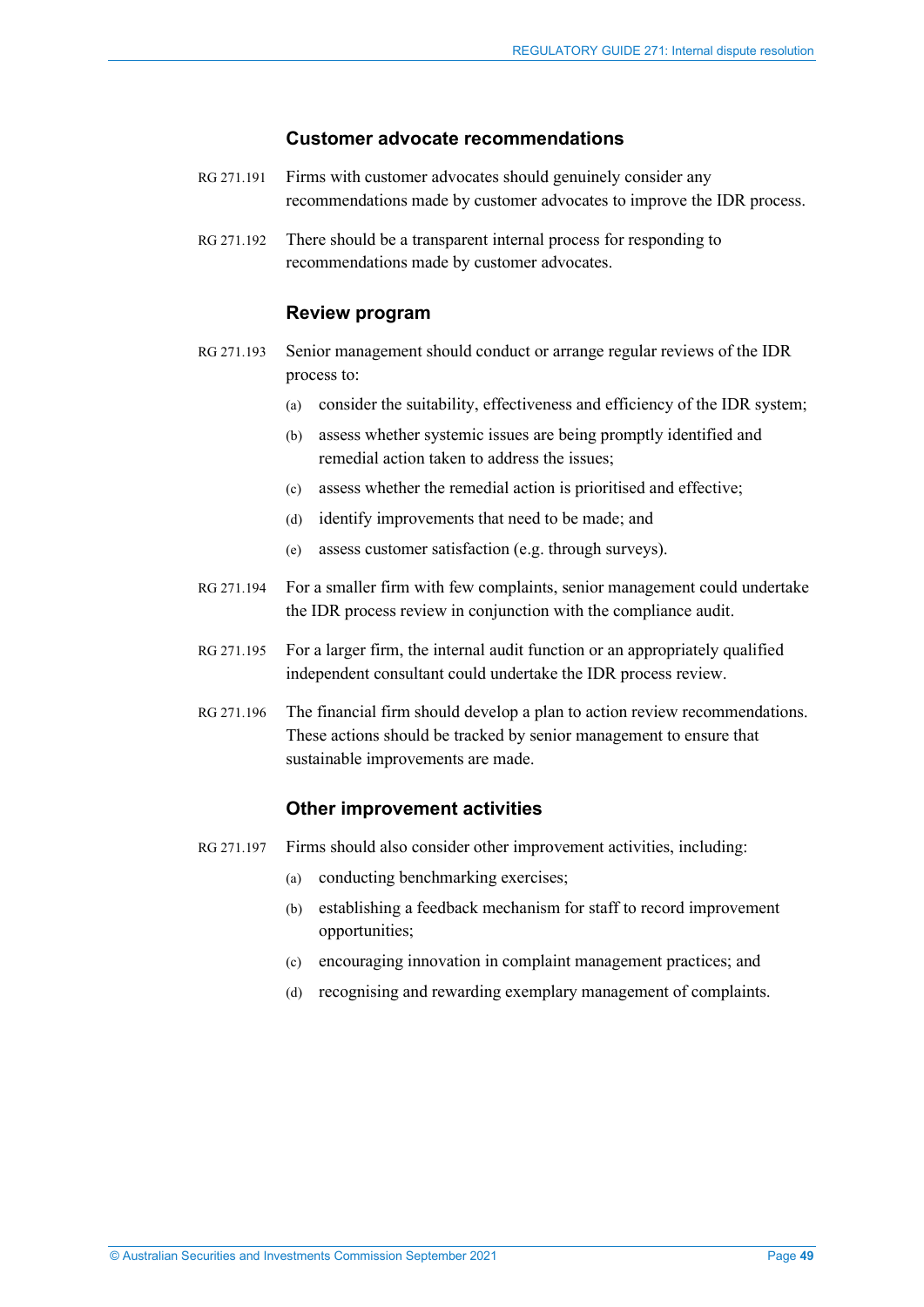# <span id="page-49-0"></span>**Key terms**

| <b>Term</b>                 | <b>Meaning in this document</b>                                                                                                                                                                                                                                                                                                                                        |
|-----------------------------|------------------------------------------------------------------------------------------------------------------------------------------------------------------------------------------------------------------------------------------------------------------------------------------------------------------------------------------------------------------------|
| AFCA                        | Australian Financial Complaints Authority-The EDR<br>scheme for which an authorisation under Pt 7.10A of the<br>Corporations Act is in force                                                                                                                                                                                                                           |
| <b>AFCA Rules</b>           | Complaint Resolution Scheme Rules-A document<br>setting out AFCA's jurisdiction and procedures, to which<br>financial firms are contractually bound                                                                                                                                                                                                                    |
| <b>AFS</b> licence          | An Australian financial services licence under s913B of<br>the Corporations Act that authorises a person who carries<br>on a financial services business to provide financial<br>services                                                                                                                                                                              |
|                             | Note: This is a definition contained in s761A of the<br>Corporations Act.                                                                                                                                                                                                                                                                                              |
| AFS licensee                | A person who holds an Australian financial services<br>licence under s913B of the Corporations Act                                                                                                                                                                                                                                                                     |
| ASIC                        | Australian Securities and Investments Commission                                                                                                                                                                                                                                                                                                                       |
| AS/NZS 10002:2014           | Australian Standard AS/NZS 10002:2014 Guidelines for<br>complaint management in organizations                                                                                                                                                                                                                                                                          |
| carried over<br>instrument  | Has the meaning given in s4 of the National Consumer<br>Credit Protection (Transitional and Consequential<br>Provisions) Act 2009                                                                                                                                                                                                                                      |
| complaint                   | An expression of dissatisfaction made to or about an<br>organisation-related to its products, services, staff or the<br>handling of a complaint-where a response or resolution<br>is explicitly or implicitly expected or legally required                                                                                                                             |
|                             | Note: This is the definition given in AS/NZS 10002:2014.                                                                                                                                                                                                                                                                                                               |
| consumer or<br>complainant  | A person or small business. It includes, at a minimum:                                                                                                                                                                                                                                                                                                                 |
|                             | • an individual consumer or guarantor;<br>a superannuation fund member or third-party<br>beneficiary eligible to make a complaint to AFCA under<br>s1053, or taken to be a member of a regulated<br>superannuation fund or approved deposit fund, or a<br>holder of an RSA, as provided for by s1053A; and<br>• a 'small business' as defined in modified s761G of the |
|                             | Corporations Act.                                                                                                                                                                                                                                                                                                                                                      |
| <b>Corporations Act</b>     | Corporations Act 2001, including regulations made for the<br>purposes of that Act                                                                                                                                                                                                                                                                                      |
| Corporations<br>Regulations | Corporations Regulations 2001                                                                                                                                                                                                                                                                                                                                          |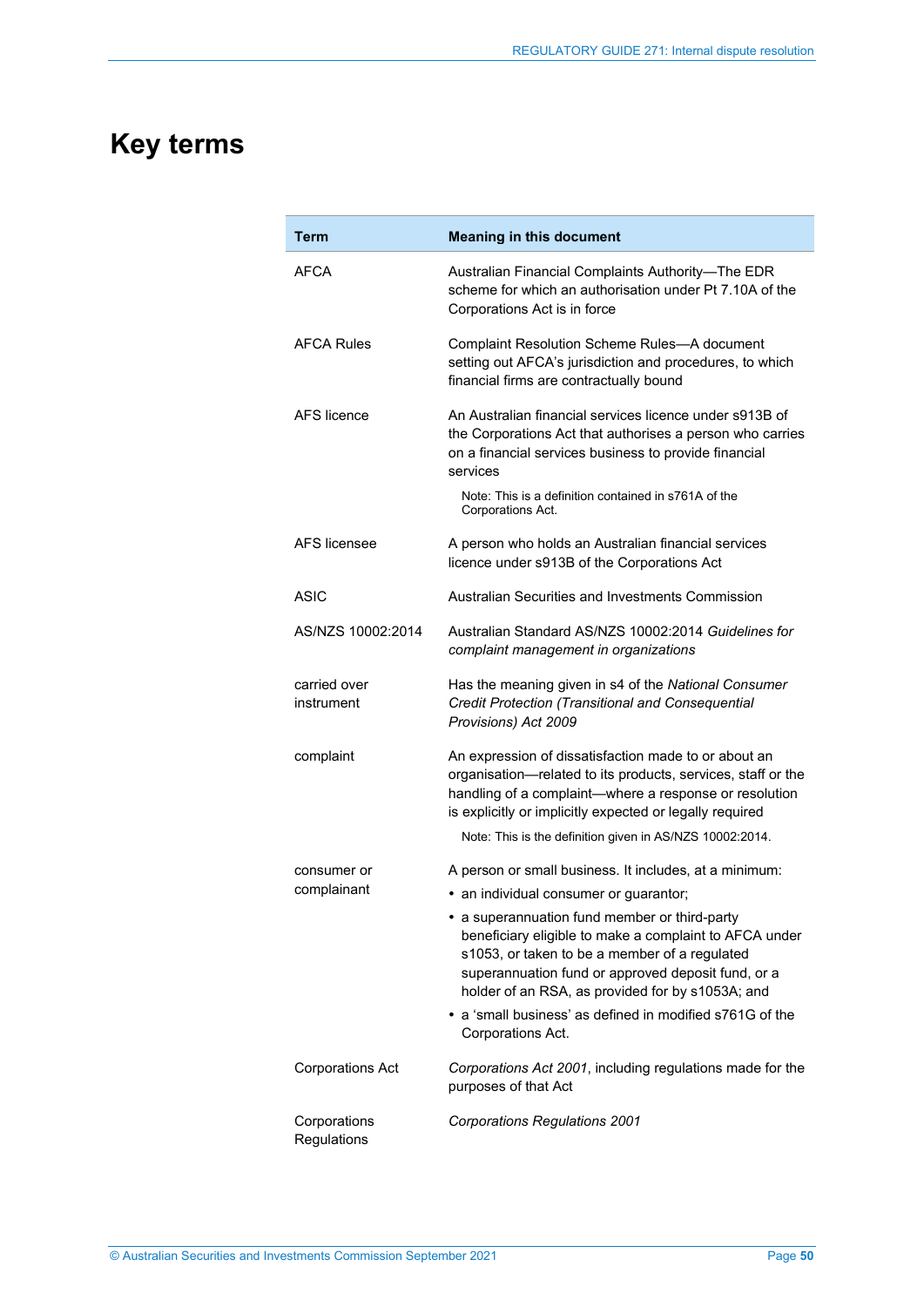| Term                                      | <b>Meaning in this document</b>                                                                                                                                                                                                                                                                                                                                                                                                                                                                                |
|-------------------------------------------|----------------------------------------------------------------------------------------------------------------------------------------------------------------------------------------------------------------------------------------------------------------------------------------------------------------------------------------------------------------------------------------------------------------------------------------------------------------------------------------------------------------|
| credit                                    | Credit to which the National Credit Code applies<br>Note: See s3 and 5-6 of the National Credit Code.                                                                                                                                                                                                                                                                                                                                                                                                          |
| credit activity (or<br>credit activities) | Has the meaning given in s6 of the National Credit Act                                                                                                                                                                                                                                                                                                                                                                                                                                                         |
| credit contract                           | Has the meaning given in s4 of the National Credit Code                                                                                                                                                                                                                                                                                                                                                                                                                                                        |
| Credit Guide                              | A document that must be provided to a consumer by a<br>credit provider, credit service provider, credit<br>representative or debt collector under the National Credit<br>Act                                                                                                                                                                                                                                                                                                                                   |
| credit licence                            | An Australian credit licence under s35 of the National<br>Credit Act that authorises a licensee to engage in<br>particular credit activities                                                                                                                                                                                                                                                                                                                                                                   |
| credit licensee                           | A person who holds an Australian credit licence under<br>s35 of the National Credit Act                                                                                                                                                                                                                                                                                                                                                                                                                        |
| credit provider                           | Has the meaning given in s5 of the National Credit Act                                                                                                                                                                                                                                                                                                                                                                                                                                                         |
| credit representative                     | A person authorised to engage in specified credit<br>activities on behalf of a credit licensee under s64(2) or<br>65(2) of the National Credit Act                                                                                                                                                                                                                                                                                                                                                             |
| credit service                            | Has the meaning given in s7 of the National Credit Act                                                                                                                                                                                                                                                                                                                                                                                                                                                         |
| credit service provider                   | A person who provides credit services                                                                                                                                                                                                                                                                                                                                                                                                                                                                          |
| death benefit<br>decision-maker           | Has the meaning given in s761A of the Corporations Act                                                                                                                                                                                                                                                                                                                                                                                                                                                         |
| declined insurance<br>claim               | This includes where an insured person (the retail client)<br>makes a claim on an insurance policy and the insurer:                                                                                                                                                                                                                                                                                                                                                                                             |
|                                           | • declines or does not accept the claim; or                                                                                                                                                                                                                                                                                                                                                                                                                                                                    |
|                                           | • does not determine the claim within 10 business days<br>of receiving all the information necessary to do so                                                                                                                                                                                                                                                                                                                                                                                                  |
| disputant                                 | Has the same meaning as complainant                                                                                                                                                                                                                                                                                                                                                                                                                                                                            |
| dispute                                   | Has the same meaning as complaint                                                                                                                                                                                                                                                                                                                                                                                                                                                                              |
| <b>EDR</b>                                | External dispute resolution                                                                                                                                                                                                                                                                                                                                                                                                                                                                                    |
| <b>ERS</b> exemption                      | Enhanced regulatory sandbox exemption-A conditional<br>licensing exemption provided under Corporations<br>(FinTech Sandbox Australian Financial Services Licence<br>Exemption) Regulations 2020 and National Consumer<br>Credit Protection (FinTech Sandbox Australian Credit<br>Licence Exemption) Regulations 2020. The exemption<br>allows natural persons and businesses to test certain<br>innovative financial services or credit activities without<br>first obtaining an AFS licence or credit licence |
| exempt SPFEs                              | Exempt special purpose funding entities                                                                                                                                                                                                                                                                                                                                                                                                                                                                        |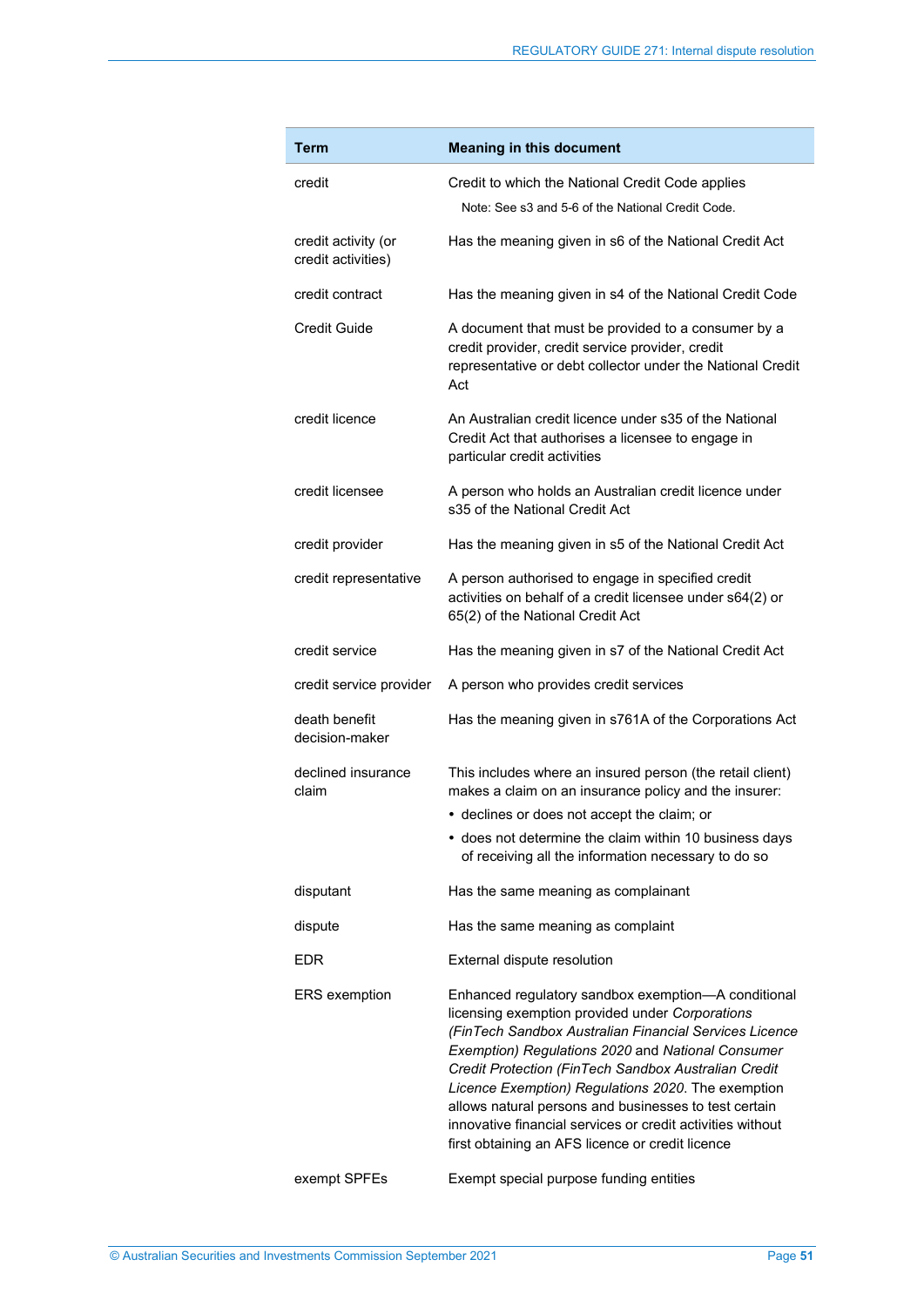| Term                               | <b>Meaning in this document</b>                                                                                                                                                                                                                                                    |
|------------------------------------|------------------------------------------------------------------------------------------------------------------------------------------------------------------------------------------------------------------------------------------------------------------------------------|
| financial firm                     | Firms covered by $s912A(1)(g)$ and $1017G(1)$ of the<br>Corporations Act, s47(1)(h) of the National Credit Act,<br>s47(1) of the RSA Act and s101(1) of the SIS Act:                                                                                                               |
|                                    | • AFS licensees:                                                                                                                                                                                                                                                                   |
|                                    | • unlicensed product issuers;                                                                                                                                                                                                                                                      |
|                                    | • unlicensed secondary sellers;                                                                                                                                                                                                                                                    |
|                                    | • credit licensees;                                                                                                                                                                                                                                                                |
|                                    | • trustees of regulated superannuation funds (other than<br>SMSFs);                                                                                                                                                                                                                |
|                                    | • trustees of approved deposit funds; and                                                                                                                                                                                                                                          |
|                                    | • RSA providers                                                                                                                                                                                                                                                                    |
|                                    | Note 1: We may require other financial entities that are<br>exempt from the requirement to hold a licence to have an IDR<br>process that complies with the standards and requirements<br>that apply to licensees. For example, fintech businesses<br>relying on the ERS exemption. |
|                                    | Note 2: Unlicensed COI lenders are a type of financial firm.<br>The IDR obligations set out in this guide apply to unlicensed<br>COI lenders, but they are not required to be a member of<br>AFCA.                                                                                 |
| financial product                  | Generally a facility through which, or through the acquisition<br>of which, a person does one or more of the following:                                                                                                                                                            |
|                                    | • makes a financial investment (see s763B);                                                                                                                                                                                                                                        |
|                                    | • manages financial risk (see s763C);                                                                                                                                                                                                                                              |
|                                    | • makes non-cash payments (see 763D)                                                                                                                                                                                                                                               |
|                                    | Note: Div 3 of Pt 7.1 of the Corporations Act for the exact<br>definition.                                                                                                                                                                                                         |
| financial service                  | Has the meaning given in Div 4 of Pt 7.1 of the<br><b>Corporations Act</b>                                                                                                                                                                                                         |
| <b>Financial Services</b><br>Guide | A document required by s941A or 941B to be given in<br>accordance with Div 2 of Pt 7.7 of Corporations Act                                                                                                                                                                         |
|                                    | Note: This is a definition contained in s761A.                                                                                                                                                                                                                                     |
| fintech                            | Financial technology                                                                                                                                                                                                                                                               |
| hardship notice                    | Means:                                                                                                                                                                                                                                                                             |
|                                    | • for credit contracts entered into before 1 March 2013,<br>to which the National Credit Code applies, an application<br>for a change to the terms of the contract for hardship; and                                                                                               |
|                                    | • for credit contracts or leases entered into on or after<br>1 March 2013, to which the National Credit Code<br>applies, a hardship notice under s72 or 177B (as<br>modified by the National Consumer Credit Protection<br>Amendment (Enhancements) Act 2012)                      |
| IDR                                | Internal dispute resolution                                                                                                                                                                                                                                                        |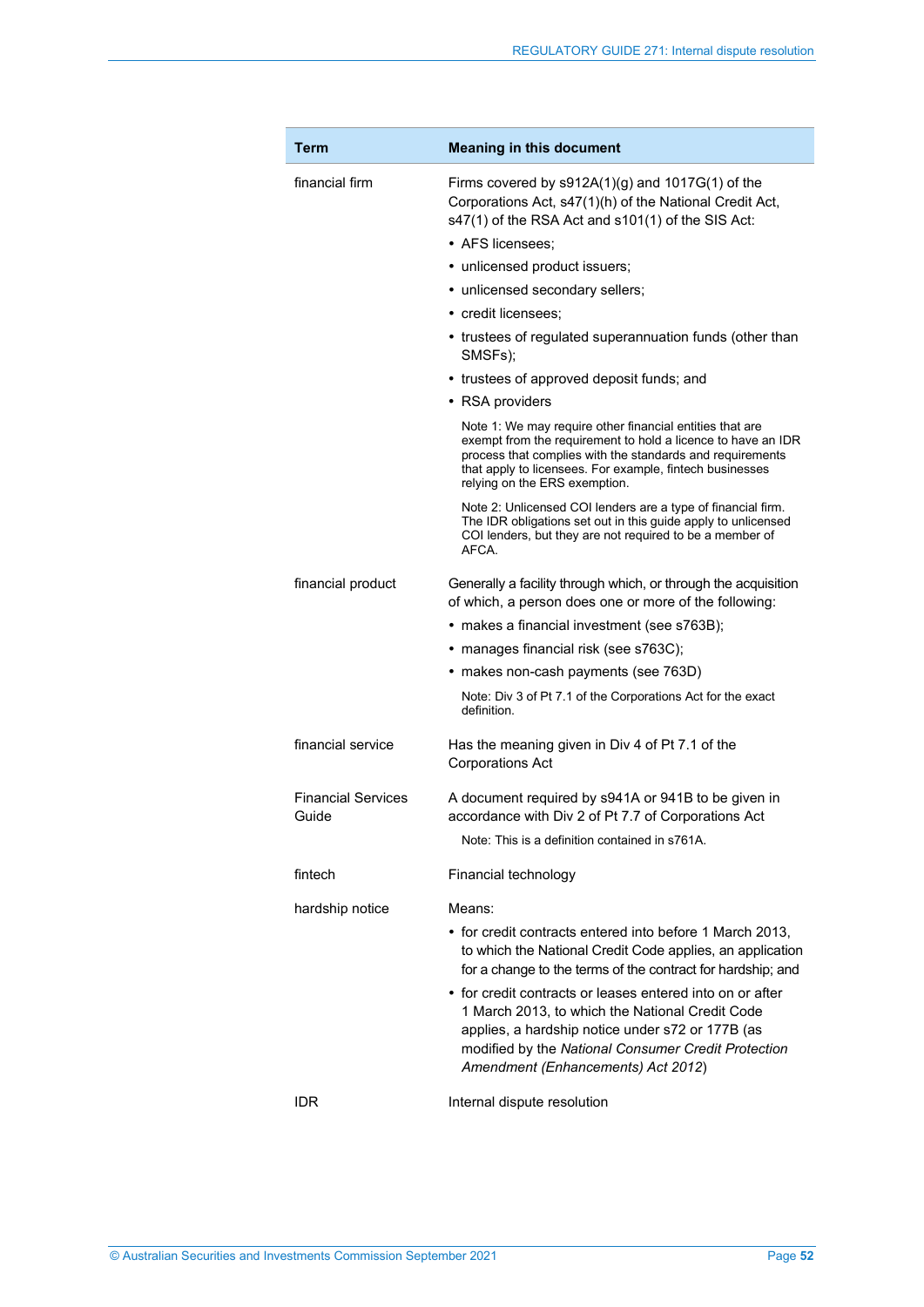| Term                                  | <b>Meaning in this document</b>                                                                                                                                                                                                                                |
|---------------------------------------|----------------------------------------------------------------------------------------------------------------------------------------------------------------------------------------------------------------------------------------------------------------|
| IDR procedures (or<br>IDR processes)  | The internal dispute resolution procedures that meet the<br>requirements and standards made and approved by ASIC<br>under RG 271 and <b>ASIC Corporations</b> , Credit and<br><b>Superannuation (Internal Dispute Resolution) Instrument</b><br><u>2020/98</u> |
| IDR response                          | A written response to a complaint, which must be given to<br>the complainant in accordance with RG 271.53-<br>RG 271.55                                                                                                                                        |
| INFO 110 (for<br>example)             | An ASIC information sheet (in this example numbered<br>110)                                                                                                                                                                                                    |
| information return                    | A trustee company providing traditional services must<br>give certain information to beneficiaries, settlors of trusts,<br>and certain other parties within 30 calendar days of a<br>request.                                                                  |
|                                       | Such information must include:                                                                                                                                                                                                                                 |
|                                       | • the income earned on the trust's assets;                                                                                                                                                                                                                     |
|                                       | • the expenses of the trust, including remuneration,<br>commission or other benefits received by the trustee<br>company; and                                                                                                                                   |
|                                       | • the net value of the trust's assets                                                                                                                                                                                                                          |
|                                       | Note: See s601RAC1(e) of the Corporations Act and<br>regs 5D.2.01, 5D.2.02 and 7.1.28A of the Corporations<br>Regulations.                                                                                                                                     |
| multi-tiered IDR<br>processes         | IDR processes that include internal appeals or escalation<br>mechanisms                                                                                                                                                                                        |
| <b>National Credit Act</b>            | <b>National Consumer Credit Protection Act 2009</b>                                                                                                                                                                                                            |
| <b>National Credit Code</b>           | National Credit Code at Sch 1 to the National Credit Act                                                                                                                                                                                                       |
| <b>National Credit</b><br>Regulations | <b>National Consumer Credit Protection Regulations 2010</b>                                                                                                                                                                                                    |
| <b>PDS</b>                            | A Product Disclosure Statement—a document that must<br>be given to a retail client for the offer or issue of a<br>financial product in accordance with Div 2 of Pt 7.9 of the<br><b>Corporations Act</b>                                                       |
|                                       | Note: See s761A for the exact definition.                                                                                                                                                                                                                      |
| primary producer                      | A primary production business within the meaning of<br>s995.1(1) of the Income Tax Assessment Act 1997                                                                                                                                                         |
|                                       | Note: This is the meaning given in the AFCA Rules.                                                                                                                                                                                                             |
| Ramsay Review                         | Review of the financial system external dispute resolution<br>and complaints framework                                                                                                                                                                         |
| Ramsay Review final<br>report         | Final report: Review of the financial system external<br>dispute resolution and complaints framework (May 2017)                                                                                                                                                |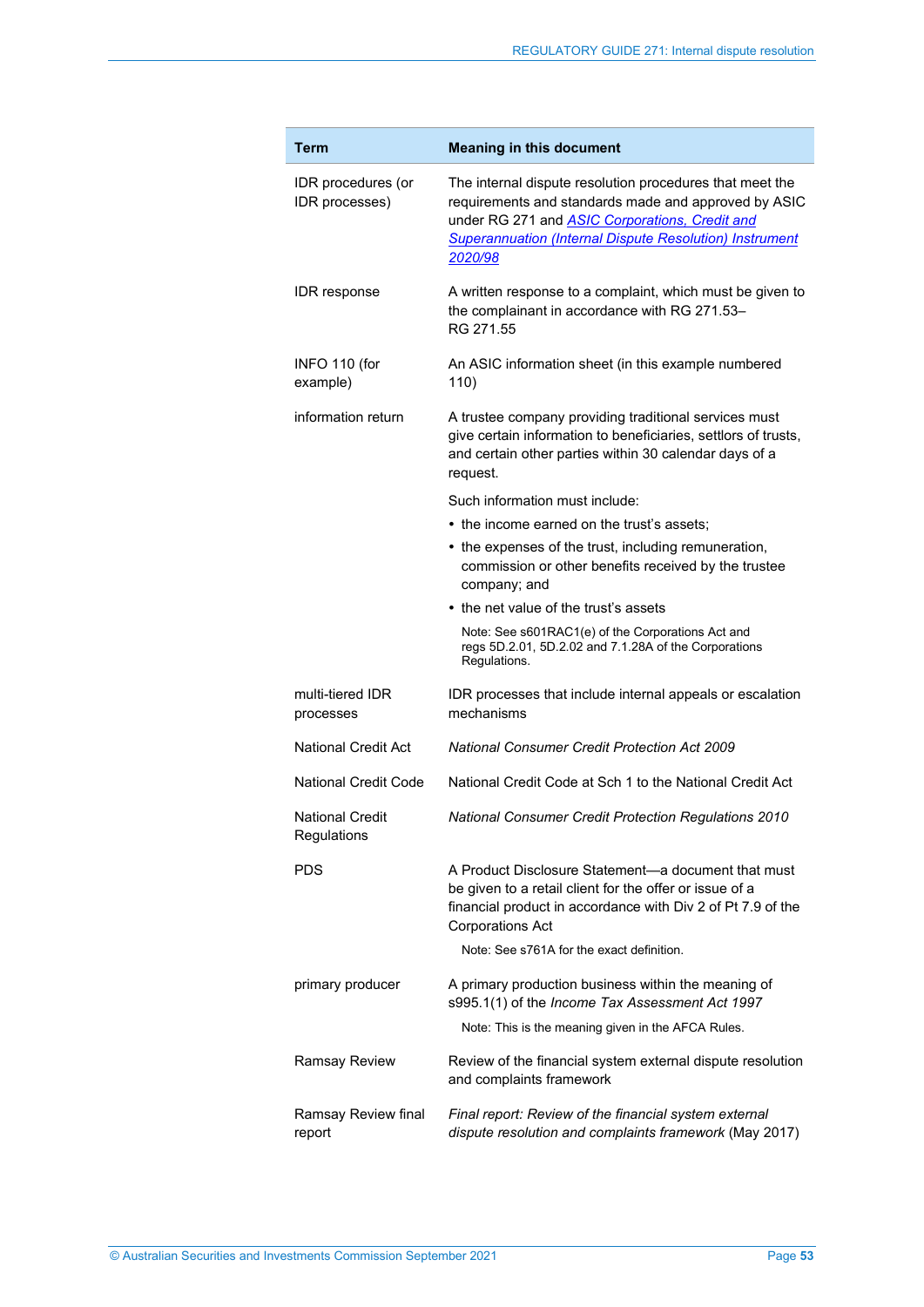| <b>Term</b>                    | <b>Meaning in this document</b>                                                                                                                                                              |
|--------------------------------|----------------------------------------------------------------------------------------------------------------------------------------------------------------------------------------------|
| reg 16 (for example)           | A regulation of a set of regulations as specified (in this<br>example numbered 16)                                                                                                           |
| retail client                  | A client as defined in s761G of the Corporations Act and<br>Div 2 of Pt 7.1 of the Corporations Regulations                                                                                  |
| RG 267 (for example)           | An ASIC regulatory guide (in this example numbered<br>267)                                                                                                                                   |
| <b>RSA</b>                     | A retirement savings account as defined in the RSA Act                                                                                                                                       |
| RSA Act                        | <b>Retirement Savings Accounts Act 1997</b>                                                                                                                                                  |
| s64 (for example)              | A section of the Corporations Act, unless otherwise<br>specified (in this example numbered 64)                                                                                               |
| SIS Act                        | Superannuation Industry (Supervision) Act 1993                                                                                                                                               |
| securitisation body            | Means a 'special purpose funding entity' (as defined in s5<br>of the National Credit Act), which includes both:                                                                              |
|                                | • a securitisation entity; and                                                                                                                                                               |
|                                | • a fund raising special purpose entity                                                                                                                                                      |
|                                | Note: See the definition of each of the above terms in s5 of the<br>National Credit Act (as modified by item 3.4 of Sch 3 to the<br>National Credit Regulations).                            |
| servicing agreement            | An agreement between a securitisation body and a credit<br>licensee, as defined in s5 of the National Credit Act (as<br>modified by item 3.4 of Sch 3 to the National Credit<br>Regulations) |
| small business                 | Has the meaning given in the modified s761G of the<br><b>Corporations Act</b>                                                                                                                |
| SMSF                           | A self-managed superannuation fund                                                                                                                                                           |
| SPFE                           | A special purpose funding entity                                                                                                                                                             |
| traditional services           | Means traditional trustee company services, as defined<br>by s601RAC of the Corporations Act                                                                                                 |
| unlicensed COI<br>lender       | Has the meaning given in s5 of the National Credit Act,<br>as modified by item 2.4 of Sch 2 to the National Credit<br>Regulations                                                            |
| unlicensed product<br>issuer   | An issuer of a financial product who is not an AFS<br>licensee                                                                                                                               |
| unlicensed secondary<br>seller | A person who offers the secondary sale of a financial<br>product under s1012C(5), (6) or (8) of the Corporations<br>Act and who is not an AFS licensee                                       |
| value of an insurance<br>claim | Means the monetary amount or value to be paid out to an<br>insured person (the retail client) under an insurance<br>policy, once the insured person has made a claim on the<br>policy        |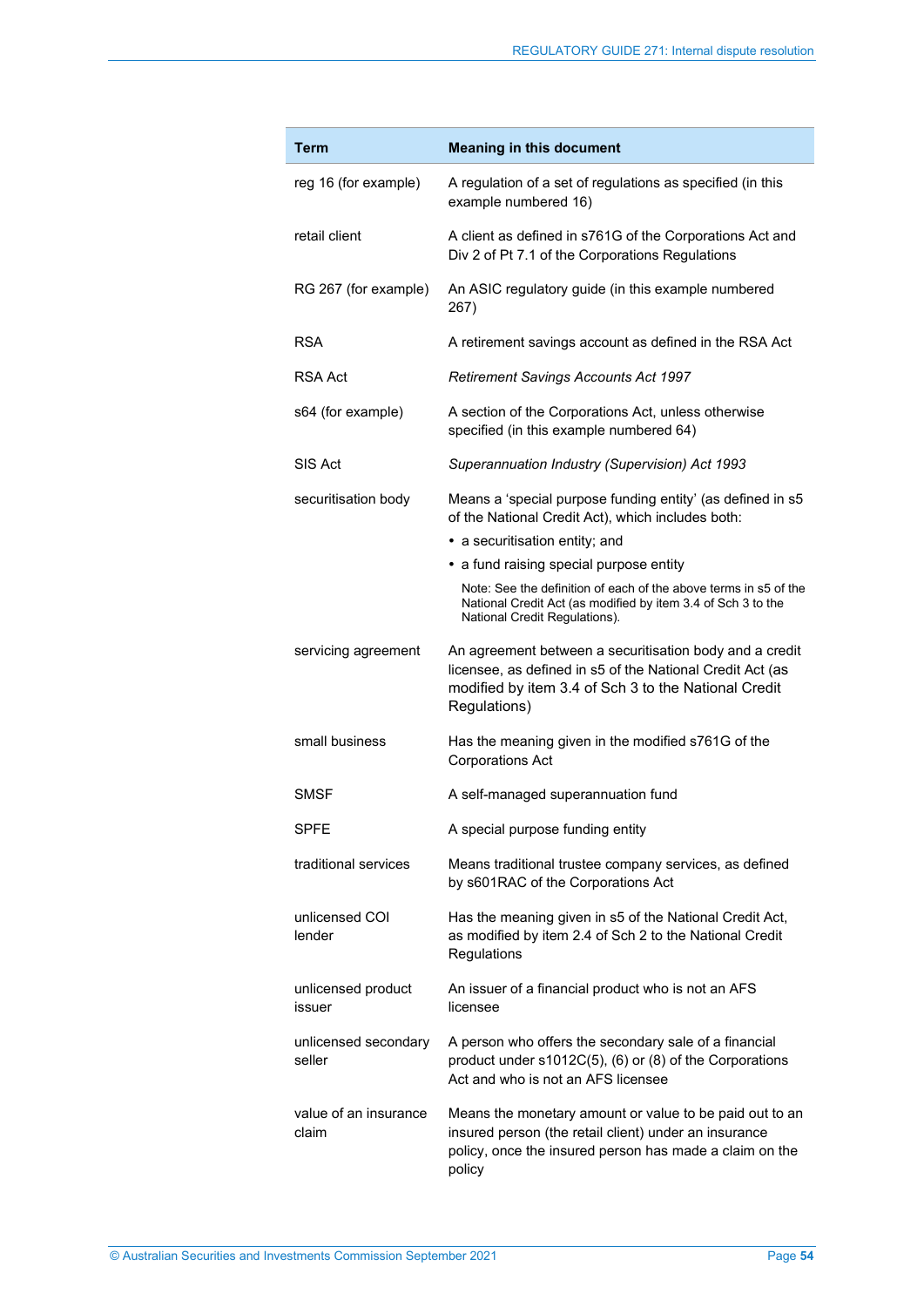## <span id="page-54-0"></span>**Related information**

### **Headnotes**

AFCA, AFS licence, AFS licensees, Australian Financial Complaints Authority, complaint, complainant, consumer, credit licensees, credit representatives, dispute resolution requirements, EDR, external dispute resolution, financial firms, financial services, IDR processes, IDR standards, IDR requirements, internal dispute resolution, maximum timeframes, multitier IDR processes, remediation processes, reporting requirements, small business, superannuation trustees, systemic issues, traditional trustee

### **Regulatory guides**

[RG 139](https://asic.gov.au/regulatory-resources/find-a-document/regulatory-guides/rg-139-approval-and-oversight-of-external-dispute-resolution-schemes/) *Approval and oversight of external dispute resolution schemes* 

Note: RG 139 has been replaced by RG 267. We will withdraw RG 139 when the last complaints made to the Financial Ombudsman Service (FOS) and Credit and Investments Ombudsman (CIO) are closed.

[RG 165](https://asic.gov.au/regulatory-resources/find-a-document/regulatory-guides/rg-165-licensing-internal-and-external-dispute-resolution/) *Licensing: Internal and external dispute resolution*

Note: RG 165 applies to complaints received by financial firms before 5 October 2021, when RG 271 comes into effect. We will withdraw RG 165 on 5 October 2022.

[RG 205](https://asic.gov.au/regulatory-resources/credit/credit-general-conduct-obligations/rg-205-credit-licensing-general-conduct-obligations/) *Credit licensing: General conduct obligations* 

[RG 206](https://asic.gov.au/regulatory-resources/credit/credit-general-conduct-obligations/rg-206-credit-licensing-competence-and-training/) *Credit licensing: Competence and training* 

[RG 207](https://asic.gov.au/regulatory-resources/credit/credit-general-conduct-obligations/rg-207-credit-licensing-financial-requirements/) *Credit licensing: Financial requirements*

[RG 267](https://asic.gov.au/regulatory-resources/find-a-document/regulatory-guides/rg-267-oversight-of-the-australian-financial-complaints-authority/) *Oversight of the Australian Financial Complaints Authority*

### **Information sheets**

[INFO 105](https://asic.gov.au/regulatory-resources/credit/credit-contracts-and-disclosure/faqs-dealing-with-consumers-and-credit/) *FAQs—Dealing with consumers and credit*

[INFO 110](https://asic.gov.au/for-finance-professionals/credit-licensees/your-ongoing-credit-licence-obligations/lenders-with-carried-over-instruments/) *Lenders with carried over instruments*

[INFO 248](https://asic.gov.au/for-business/innovation-hub/enhanced-regulatory-sandbox/info-248-enhanced-regulatory-sandbox) *Enhanced regulatory sandbox*

### **Consultation papers**

[CP 311](https://asic.gov.au/regulatory-resources/find-a-document/consultation-papers/cp-311-internal-dispute-resolution-update-to-rg-165/) *Internal dispute resolution: Update to RG 165*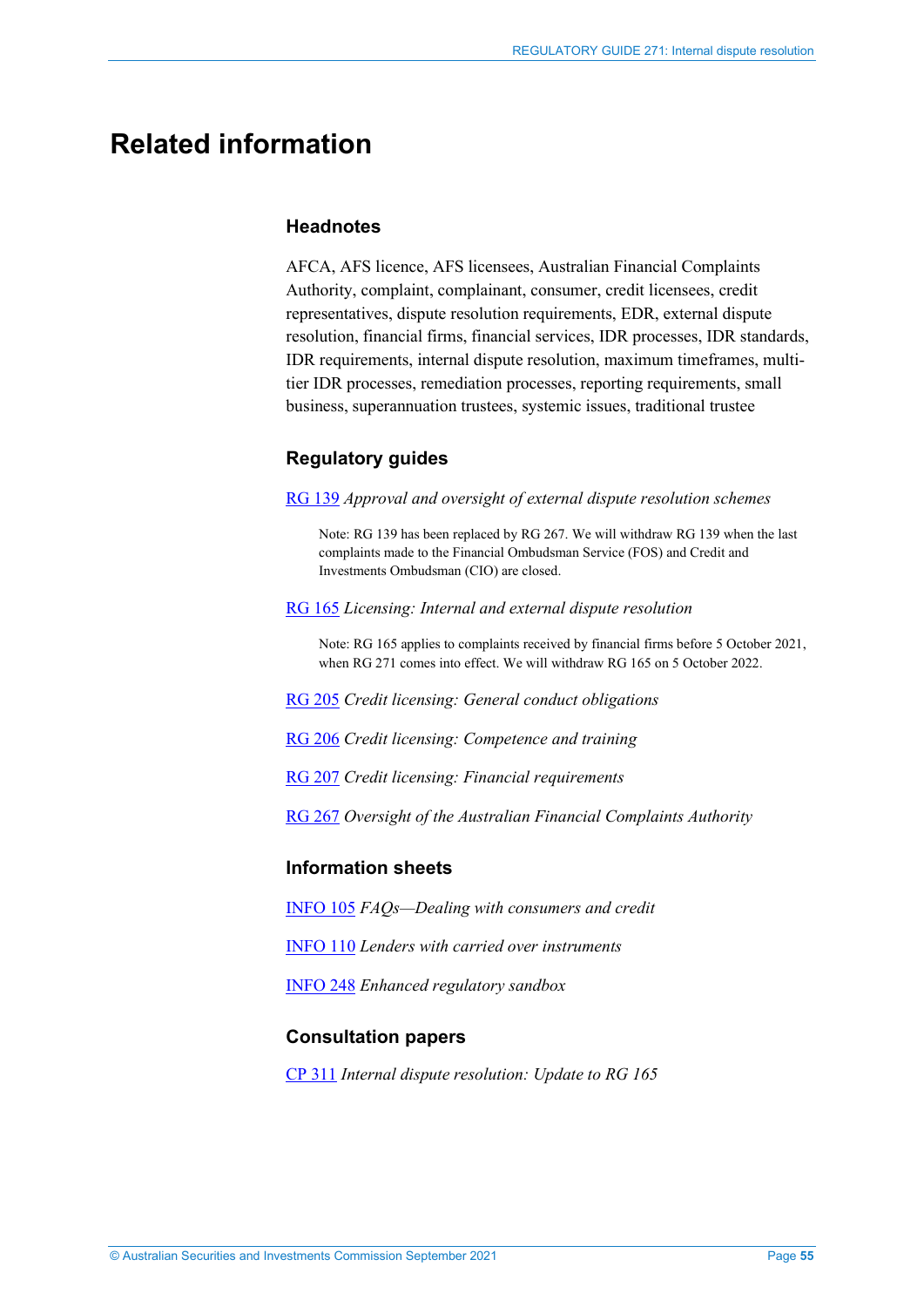### **Reports**

[REP 603](https://asic.gov.au/regulatory-resources/find-a-document/reports/rep-603-the-consumer-journey-through-the-internal-dispute-resolution-process-of-financial-service-providers/) *The consumer journey through the Internal Dispute Resolution process of financial service providers*

[REP 665](https://asic.gov.au/regulatory-resources/find-a-document/reports/rep-665-response-to-submissions-on-cp-311-internal-dispute-resolution-update-to-rg-165/) *Response to submissions on CP 311 Internal dispute resolution: Update to RG 165* 

### **Legislative instruments**

*[ASIC Corporations, Credit and Superannuation \(Internal Dispute](https://www.legislation.gov.au/current/F2020L00962)  [Resolution\) Instrument 2020/98](https://www.legislation.gov.au/current/F2020L00962)*

*[ASIC Corporations, Credit and Superannuation \(Internal Dispute](https://www.legislation.gov.au/current/F2020C00541)  [Resolution—Transitional\) Instrument 2019/965](https://www.legislation.gov.au/current/F2020C00541)*

[\[CO 14/41\]](https://www.legislation.gov.au/current/F2020C00162) *Extension of transitional credit hardship provisions*

### **Legislation**

*Acts Interpretation Act 1901*, s36

*Australian Securities and Investments Commission Act 2001*, s1 and 12A

Corporations Act, Ch 7; s601RAB, 601RAC, 760A, 761G, 912A, 912D, 1012C, 1017G, 1053, 1053A, 1056

Corporations Regulations, regs 5D.2.01, 5D.2.02, 7.1.28A, 7.6.02, 7.9.77

*Corporations (FinTech Sandbox Australian Financial Services Licence Exemption) Regulations 2020* 

*Family Law Act 1975* 

*Income Tax Assessment Act 1997*, s995.1

National Credit Act, s5, 47, 64, 65; National Credit Code, s72, 73, 88, 94, 95, 177B, 177C, 179H, 179J, 208; *National Consumer Credit Protection (Transitional and Consequential Provisions) Act 2009*, s4.

National Credit Regulations, regs 3, 6, 10, 16, 23B, 23C, 25E, 86, 105K; Schs 2 and 3; Forms 12, 12A, 18A; *National Consumer Credit Protection Amendment Regulation 2013 (No. 1)*

*National Consumer Credit Protection (FinTech Sandbox Australian Credit Licence Exemption) Regulations 2020*

RSA Act, s47

SIS Act, s101

*Treasury Laws Amendment (Putting Consumers First—Establishment of the Australian Financial Complaints Authority) Act 2018*